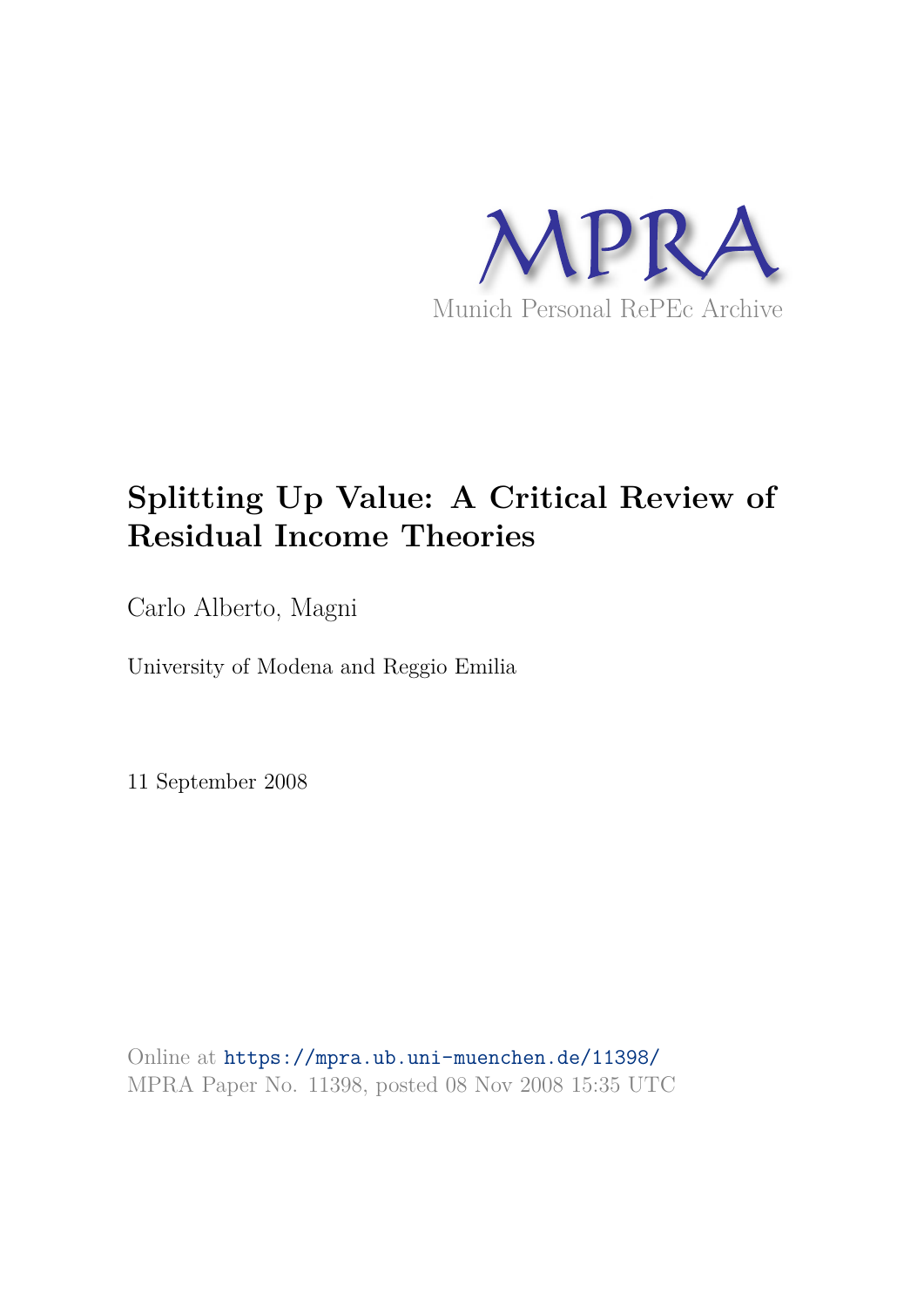## Splitting Up Value: A Critical Review of Residual Income Theories

Carlo Alberto Magni

Department of Economics, University of Modena and Reggio Emilia viale Berengario 51, 41100 Modena, Italy

Email:magni@unimo.it, tel.  $+39-059-2056777$ , webpage: <http://ssrn.com/author=343822>

Invited Review

#### Abstract

This paper deals with the notion of residual income, which may be defined as the surplus profit that residues after a capital charge (opportunity cost) has been covered. While the origins of the notion trace back to the 19th century, in-depth theoretical investigations and widespread real-life applications are relatively recent and concern an interdisciplinary field connecting management accounting, corporate finance and financial mathematics (Peasnell, 1981, 1982; Peccati, 1987, 1989, 1991; Stewart, 1991; Ohlson, 1995; Arnold and Davies, 2000; Young and O'Byrne, 2001; Martin, Petty and Rich, 2003). This paper presents both a historical outline of its birth and development and an overview of the main recent contributions regarding capital budgeting decisions, production and sales decisions, implementation of optimal portfolios, forecasts of asset prices and calculation of intrinsic values. A most recent theory, the *systemic-value-added* approach (also named *lost-capital* paradigm), provides a different definition of residual income, consistent with arbitrage theory. Enfolded in Keynes's (1936) notion of user cost and forerun by Pressacco and Stucchi (1997), the theory has been formally introduced in Magni (2000a,b,c; 2001a,b; 2003), where its properties are thoroughly investigated as well as its relations with the standard theory; two different lost-capital metrics have been considered, for value-based management purposes, by Drukarczyk and Schueler (2000) and Young and O'Byrne (2001). This work illustrates the main properties of the two theories and their relations, and provides a minimal guide to construction of performance metrics in the two approaches.

Running title. A Critical Review of Residual Income Theories

Scientific areas. Corporate finance, management accounting, financial mathematics.

Keywords and phrases. Finance, economics, investment analysis, residual income, excess profit, net present value, opportunity cost, counterfactual, performance measurement, management.

Acknowledgments. For invaluable suggestions and helpful comments, the author wishes to thank Roberto Ghiselli Ricci, Meike Hagemeister, Stefano Malagoli, Giuseppe Marotta, Ken Peasnell, Lorenzo Peccati, Flavio Pressacco, Thomas Pfeiffer, Andreas Schüler, Ignacio Vélez-Pareja, Andreas Weiler.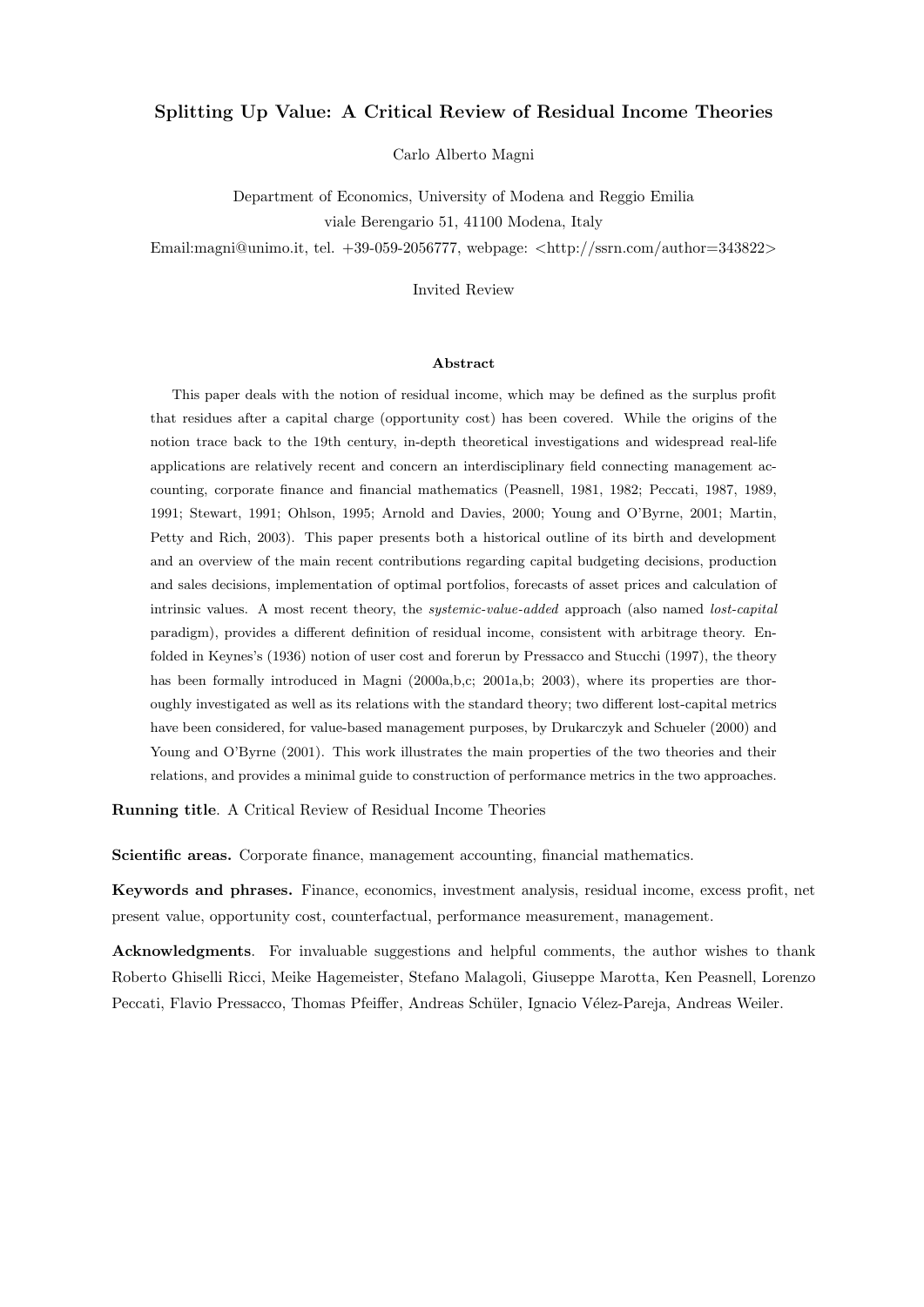# 1 Introduction

Consider an economic agent and consider the profit originated by her business; then consider the profit that would be (or have been) generated if she pursued (had pursued) an alternative business. Take the difference between the former and the latter: the result is what is usually called *residual income* or *excess* profit. In essence, the actual income is contrasted with a hypothetical, fictitious income foregone by the investor, whose nature is that of an opportunity cost. This concept is thus originated by one single question:

What would the profit be (have been) if the investor (had) selected a different course of action?

The idea of excess profit dates back to the eighteenth century, but only in the last twenty-five years the literature on residual income has flourished in various fields such as management accounting, corporate finance, financial mathematics. This notion is highly significant because of its theoretical and applicative implications for project and firm valuation, capital budgeting decisions, performance measurement, management compensation, tax policies.<sup>1</sup> This paper offers a critical review of the notion of residual income. In section 2 the basic constituents (income and opportunity cost) are presented and the counterfactual features of residual income are underlined. Section 3 focusses on the standard theory of residual income: some early contributions are mentioned which connect excess profit and a project/firm's present (market) value; the formal relations among return rates, discount functions, accounting values, market values are summarized stressing the roles of Peasnell's (1981, 1982a) and Peccati's (1987, 1989) analyses; in section 4 an overview is presented of the use of this notion for valuation and for managerial purposes and the most prominent issues are underlined. Section 5 examines a most recent theory of residual income, originally labelled Systemic Value Added (Magni, 2000a,b,c; 2001a,b, 2003, 2004), later renamed lost-capital paradigm (2007a,b); relations with the standard residual income theory and with arbitrage theory are also illustrated. In section 6 some models are constructed on the basis of the two paradigms: they are classified according to the perspective employed (entity, claimholders', equity) and to the implied notions of income and capital (accounting-based, internal-rate-of-return-based, market-based). Section 7 presents a numerical illustration and section 8 ends the paper. To avoid pedantry in definitions, main notational conventions and acronyms are collected in Tables 0a-0b.

# 2 Residual income and its basic constituents

Income. Income, profit, earnings, interest, return: these terms are massively used in such fields as economic theory, finance, accounting, actuarial and financial mathematics. Income from the point of view of economists is referred to an individual consumer and is typically defined as the maximum which can be consumed by an individual in a determined period without impairing her wealth or capital (Hicks, 1946; see also Fetter, 1937). From the point of view of accountants income is also called profit or earnings, and is referred to the increase in a firm's assets after distributions of dividends to shareholders (Canning,

<sup>&</sup>lt;sup>1</sup>Under the *Allowance-for-Corporate-Equity* system (also known as the *imputed income method*), only excess profits are taxed, whereas normal returns to capital are exempt from corporate income taxes (Boadway and Bruce, 1984; Rose and Wiswesser, 1998; Andersson et al., 1998. See also Sørensen, 1994, 1998 on the Dual Income Tax).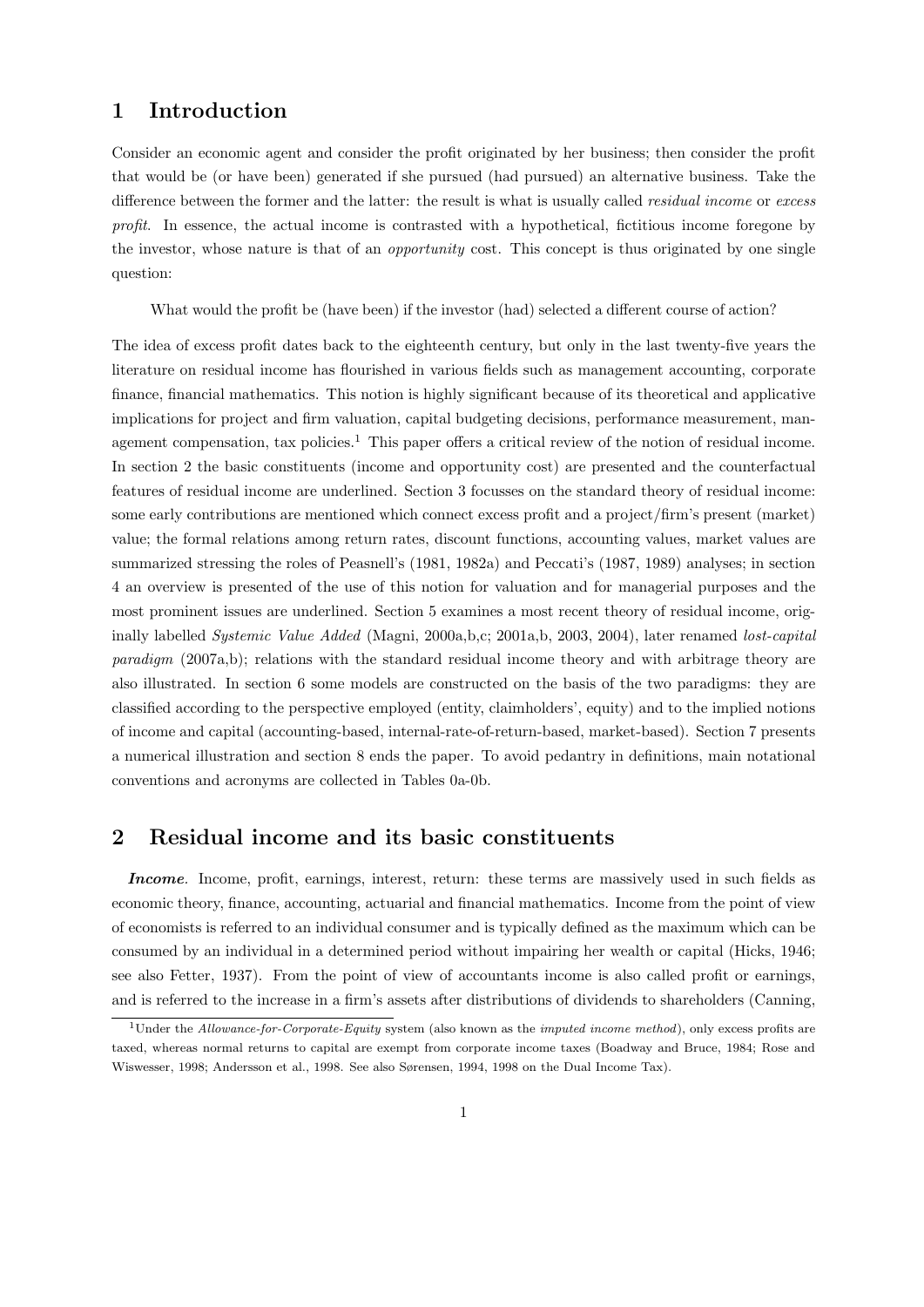1929; Penman, 2007). In the theory of financial contracts (and in actuarial sciences) the notion of interest is used since ancient times to represent the remuneration of the lender (Van de Mieroop, 2005) and is computed as the difference between the installment paid by the borrower and the principal repayment (Francis, 2004; Fabozzi, 2006; Promislow, 2006; Werner and Sotskov, 2006). The notion of return in capital budgeting is referred to a project: in a one-period project return is the difference between the end-of-period payoff and the initial outlay. In security analysis, return denotes dividends plus capital gain. All these concepts are conceptually and formally equivalent and may be conjoined in a unified formal framework:

economic agent's remuneration payment in cash 
$$
\overbrace{\pi_t}^{\text{example in capital}} + \overbrace{(w_t - w_{t-1})}^{\text{change in capital}}
$$
. (1)

The fundamental equation (1) is a most general theoretical umbrella covering such terms as income, profit, earnings, return, interest, which may be viewed, conceptually and formally, as synonyms (see Table 1).<sup>2</sup> Two variants of eq. (1) are particularly important: an interest-rate form is

$$
r_t = \frac{a_t + (w_t - w_{t-1})}{w_{t-1}}\tag{2}
$$

with  $r_t:=\pi_t/w_{t-1}$ . From the point of view of a lender,  $r_t$  is the interest rate on the debt; from the point of view of an accountant,  $r_t$  is the accounting rate of return; from the point of view of an investor,  $r_t$  is just an internal rate of return of a one-period project (because  $-w_{t-1} + (a_t + w_t)/(1 + r_t) = 0$ ). A second variant of the fundamental equation (1) describes the evolution of the capital through time:

$$
w_t = w_{t-1}(1 + r_t) - a_t.
$$
\n(3)

This form stresses the role of the return rate (interest rate) as a driver of capital increase: it is usual in the construction of amortization tables, in the computation of project balances and in financial and insurance applications (Levi, 1964; Robichek and Myers, 1965; Teichroew, Robichek, Montalbano, 1965a,b; Hansen, 1972; Peccati, 1991; Promislow, 2006). The fundamental equation (1) alongside its equivalents eqs. (2) and (3) represent a general schema that links income, cash flow, capital, rate of return (see also Archer and D'Ambrosio, 1972; Hansen, 1972; Lee, 1985. See also the fundamental eq. (1') in Samuelson, 1964, p. 604). This formal framework is suited for describing any conceivable situation where a stream of cash flows is involved, be it a project, a personal saving account, a financial contract, a security, a business unit or a firm. Simple as it is formally, this schema represents a major converging force of economic theory, finance and accounting.

Opportunity cost. "You face a choice. You must now decide whether to read this [article], to read something else, to think silent thoughts, or perhaps to write a bit for yourself. The value that

<sup>&</sup>lt;sup>2</sup>It is worth noting that the term "capital" derives from the medieval latin expression *capitalis pars*, which was referred to the principal sum of a money loan (Fetter, 1937, p. 5). The term capital thus originated in a financial context and was only later extended to include the worth of any kind of business asset or investment, referred to corporations as well as individuals (Fetter, 1937). This justifies the practice among financial mathematicians (e.g. Peccati, 1987, 1989, 1991; Pressacco and Stucchi, 1997; Magni, 2000a,b, 2001a,b, 2003) of interpreting a project (or a firm) as a loan (see also Vélez-Pareja, 2001, pp. 6-7). The loan is ideally represented by the investors' (shareholders') legal rights. In particular, capital is viewed as a residual debt: "The corporation *owes* the capital, it does not *own* it. The shareholders own it" (Fetter, 1937, p. 9); and income is viewed as interest: "the profit is equal to interest on the capital value existing at the beginning of the period" (Hansen, 1972, p. 15). The same idea is at the core of Anthony's (1975) notion of profit.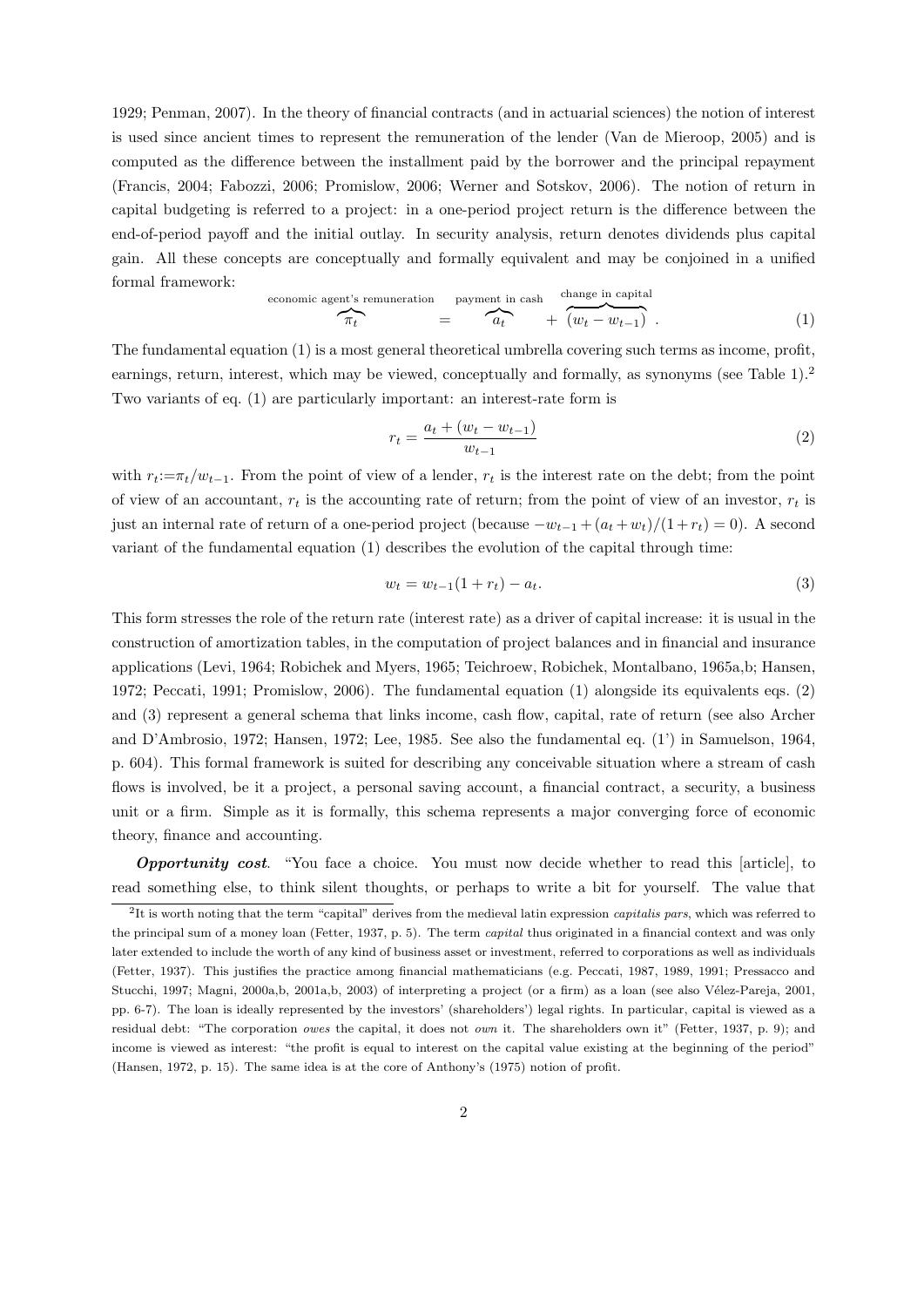you place on the most attractive of these several alternatives is the cost you must pay if you choose to read this [article] now" (Buchanan, 1969, p.vii). When one calculates the benefit from undertaking a course of action one must take other available opportunities into account. The most valuable of these alternatives represents the cost of undertaking that action. If one says 'it is not worth the cost' one means that alternatives are available which one prefers to undertaking the action. The idea of cost as an opportunity cost has been developed by Austrian economists (in particular Ludwig von Mises) as well as by economists of the London School of Economics such as Hayek, Coase, Thirlby, Shackle. Conceptually, it is the result of a *counterfactual conditional*: the cost of receiving income  $\pi_t$  is given by the income that would have accrued to the investor if the capital had been invested in a different economic activity. Opportunity cost is an outcome that might occur (ex ante analysis) or that might have occurred (ex post analysis) if the decision maker selected or had selected a different course of action: "The cost of doing anything consists of the receipts which could have been obtained if that particular decision had not been taken." (Coase, 1938, 1968, p. 118, italics added). Counterfactual conditionals are ubiquitous in daily life (Kahneman and Tversky, 1982; Wells, Taylor and Turtle, 1987; Roese and Olson, 1995), in philosophy of science (Goodman, 1947; Kneale, 1950), and are pervasive in economic thinking as well: they are tools economists often adopt to explore the world and construct their concepts and models (Sugden, 2000; Hülsmann, 2003).<sup>3</sup> Opportunity cost is income of a foregone opportunity; thus, it is a *counterfactual* income as opposed to the *factual* income received (or to be received) in actual facts (see Magni, 2008a, for a counterfactual analysis of RI and empirical testing).

**Residual income.** Combining income and opportunity cost means contrasting the factual course of action with the counterfactual course of action:



Mathematically, residual income is a measure of how factual income exceed counterfactual income, that is, how income exceeds opportunity cost. We have then the following:

Definition 1. Residual income is income in excess of opportunity cost:

$$
Residual Income = Income - Opportunity cost.
$$
\n
$$
(4)
$$

Unanimously in the literature, the foregone profit (opportunity cost) is calculated as the product of the alternative return rate and the capital at the beginning of the period  $(=i·w_{t-1})$ , so that eq. (4) is formalized as

$$
\pi_t^e = \pi_t - i \cdot w_{t-1}.\tag{5}
$$

The rate i is often called the *opportunity cost of capital*<sup>4</sup> and may be found as a subjectively determined hurdle rate or, if a perfect capital market is assumed, as the return rate of an alternative comparable in

<sup>3</sup>See also Lundberg and Frost (1992) for the use of counterfactuals by individuals in financial decision-making.

<sup>4</sup>The terminology is unfortunate, given that 'opportunity cost' means counterfactual income whereas 'opportunity cost of capital' means counterfactual rate of return.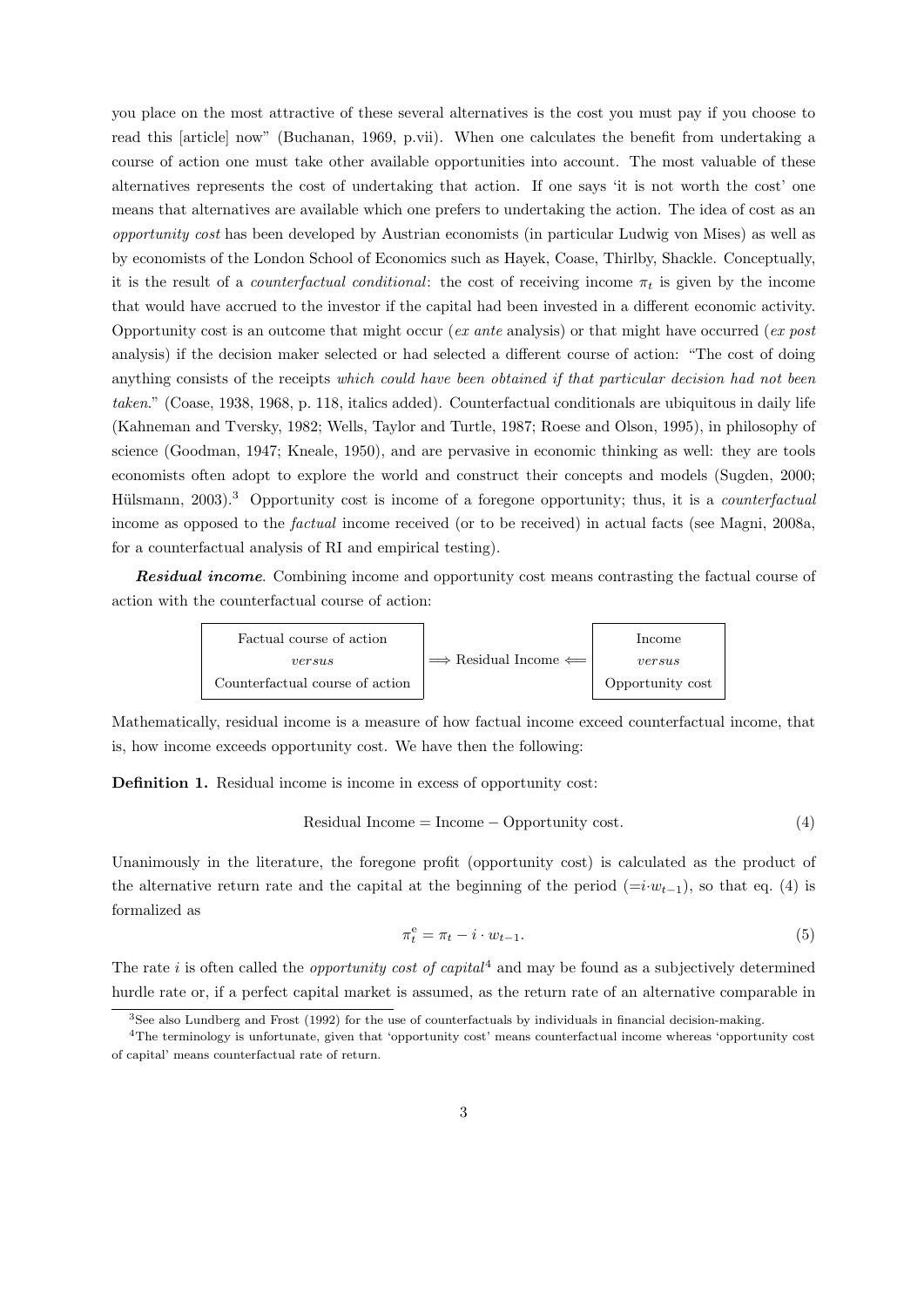risk to the asset under consideration. Residual income is therefore income that residues after covering the interest charge on capital, which has the nature of a foregone profit. Such a foregone profit acts as a benchmark, a norm in the sense of Kahneman and Miller (1986). The counterfactual profit is a normal profit (e.g. Edey, 1957; Bodenhorn, 1964; Carsberg, 1966; Archer and D'Ambrosio, 1972; Begg, Fisher and Dornbusch, 1984). Across the years, a plethora of terms have been attached to the idea of a profit in excess of some normal profit (see Table 2); this paper limits the synonyms to the expressions "residual income" and "excess profit".<sup>5</sup>

# 3 The standard theory

#### 3.1 The early years

The concept of excess profit may be traced back to Marshall (1890), presumably inspired by Hamilton (1777), who clearly underlines the counterfactual feature of opportunity cost: "excess of gross profits above the interest of his stock ... if the profit of his trade be less than his stock would have yielded at common interest, he may properly account it a losing one" (Hamilton, 1777, vol. II, p. 246, as quoted in Arnold, 2000, p. 14; italics added. Also quoted in Mepham, 1980, p. 183). Since the last years of the nineteenth century, this concept was used for valuation purposes: Carsberg (1966) testifies of discounting procedures involving excess profits rather than cash flows; among others (e.g. Dicksee, 1897), the author emphasizes Leake's (1921) contribution to valuation of Goodwill (NPV), obtained by discounting the surplus of profit over a *normal* return on capital. The idea of a reasonable, fair return was well accepted in those years in professional practice: Sloan's (1929) "fair and equitable" return is just a normal profit (see Goetzmann and Garstka, 1999). In later years, Preinreich (1936) hints at the equivalence between the DCF method and the use of excess earnings to find the NPV: "Goodwill is commonly obtained by discounting 'excess earnings'. If the original investment (C) is added to the goodwill the same capital value results as from the discounting of 'services' [cash flows]" (p. 131). The link between value and excess profits is renewed in Preinreich (1937), where the author writes that "the discounted excess profits plus the recorded value will always give the true fair market value . . . This statement is a simple theorem of arithmetic" (p. 220). In Preinreich (1938) the author rephrases Hotelling's formula of the capital value of a single machine to claim again that "capital value equals the book value, plus the discounted excess profits" (p. 240). The formal link between DCF valuation and residual income is made more explicit by Edey (1957). The author assumes a constant perpetual cash flow  $a_t=a$ , which implies zero change in capital  $(w_t=w_{t-1}=w)$  so that  $a_t=\pi_t=\pi$  (see eq. (1)); after reminding that, for a perpetuity, the present value is  $v_0 = \sum_{t=1}^{\infty} \pi (1+i)^{-t} = \frac{\pi}{i}$ , he shows that the same value may be obtained by capitalizing the super-profits  $\pi_t^e = \pi^e$  and then adding the value of the firm's net tangible assets:

$$
w + \sum_{t=1}^{\infty} \pi^e (1+i)^{-t} = w + \frac{\pi^e}{i} = w + \frac{\pi - iw}{i} = \frac{\pi}{i} = v_0.
$$

<sup>&</sup>lt;sup>5</sup>The expression "residual income" is first used in Solomons (1965), who credits General Electric with coining the term (see also Anthony, 1975, p. 63).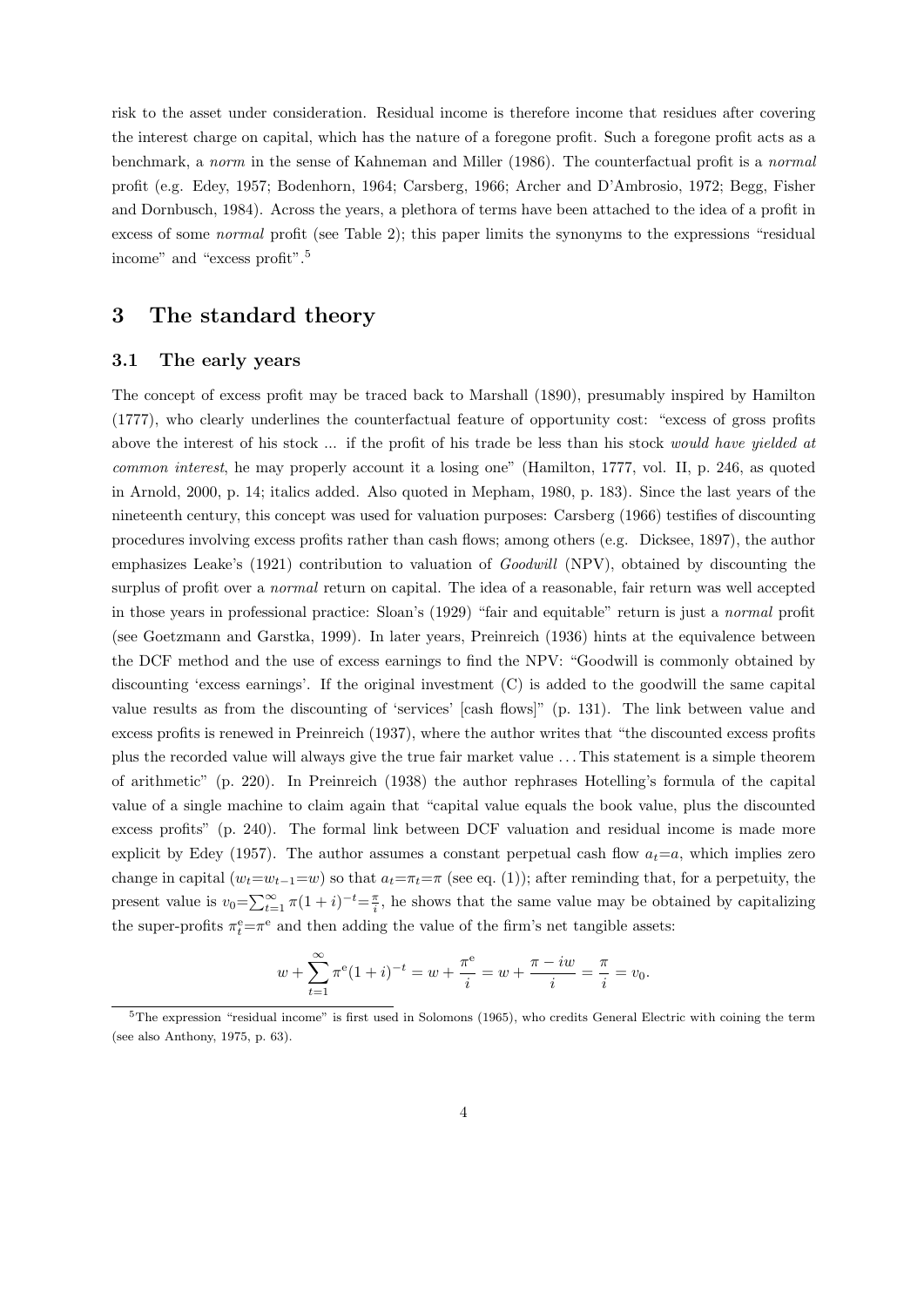The analogous result in a finite-time setting is found by Edwards and Bell (1961): in Appendix B of their book on business income, the authors use the fundamental equation eq. (1) and define the excess realizable profit as  $\pi_t^e=w_t + a_t - (1+i)w_{t-1}$ , where the capital  $w_t$  is valued on the basis of replacement cost. The authors compute the present value of the stream of excess realizable profits  $\sum_{t=1}^{n} \frac{w_t + a_t - (1+i)w_{t-1}}{(1+i)^t}$ , and after simple algebraic manipulations they show that such a present value equals the NPV of the expected stream of receipts ('subjective goodwill' in the authors' words):  $N_0 = v_0 - a_0 = \sum_{t=1}^n a_t (1+i)^{-t} - a_0 =$  $\sum_{t=1}^{n} \pi_t^e (1+i)^{-t}$  (see also Lücke, 1955). Analogously, Bodenhorn (1964) defines residual income as pure earnings and shows that the sum of their present values is equal to the sum of the present values of the net cash flows (p. 27, footnote 19). In addition, he acknowledges that the equivalence "is independent of the depreciation pattern" (p. 29); that is, the equivalence is independent of the sequence  $\{w_t\}$  of outstanding capitals.

Notwithstanding these various scattered contributions, only in recent years a full disclosure of the relations among income, present value, accounting value, rate of return and excess profit has been accomplished and extensive use of residual income has been made in both academic fields and real-life applications. In particular, in accounting, Peasnell (1981, 1982a) thoroughly investigates the relations between accounting numbers and market values; in financial mathematics, Peccati (1987, 1989) decomposes the NPV of a project in period margins and provides an inner decomposition of  $\pi_t^e$  in terms of sources of funds raised to finance the project.

## 3.2 Peasnell and Peccati

Suppose a firm is incorporated to undertake an *n*-period project, which costs  $a_0$  >0 and pays off periodic cash flows  $a_t \in \mathbb{R}$ ,  $t = 1, 2, \ldots, n$ . The cash-flow stream for the capital providers may be written in vectorial form as  $\vec{a} = (-a_0, a_1, a_2, \dots, a_n)$ . The project's (firm's) net present value is  $N_0 = \sum_{t=1}^n \varphi_t(\vec{a}) a_t - a_0$ , where  $\vec{u} = (i_1, i_2, \ldots, i_t) \in \mathbb{R}^t$ ,  $t = 1, 2, \ldots, n$ , is the vector of period costs of capital, and  $\varphi_t(\vec{v}) = \prod_{k=1}^t (1 + i_k)^{-1}$ is the corresponding discount factor; by definition,  $\varphi_0(\vec{v})=1$ .

Peasnell (1981, 1982a) assumes that the capital  $w_t$  is the accounting book value of the firm's assets  $b_t$ , and that the fundamental eq. (1) (known in accounting as clean surplus relation) holds for all periods. As for time n, the author distinguishes cash flow from operations from project's scrap value. Let  $R_n$  be the scrap value and  $a_{n*}$  be cash flow from operations, with  $n*$  denoting time n after distribution of  $a_{n*}$  but before distribution of  $R_n$ . The comprehensive last cash flow is such that  $a_n=a_{n^*}+R_n$ . The clean surplus relation is assumed to hold for all  $t=1, 2, \ldots, n^*$  so that, in particular,  $a_{n^*} = \pi_n + b_{n-1} - b_{n^*}$ . From these assumptions, Peasnell shows that the firm's NPV is equal to the discounted sum of accounting-based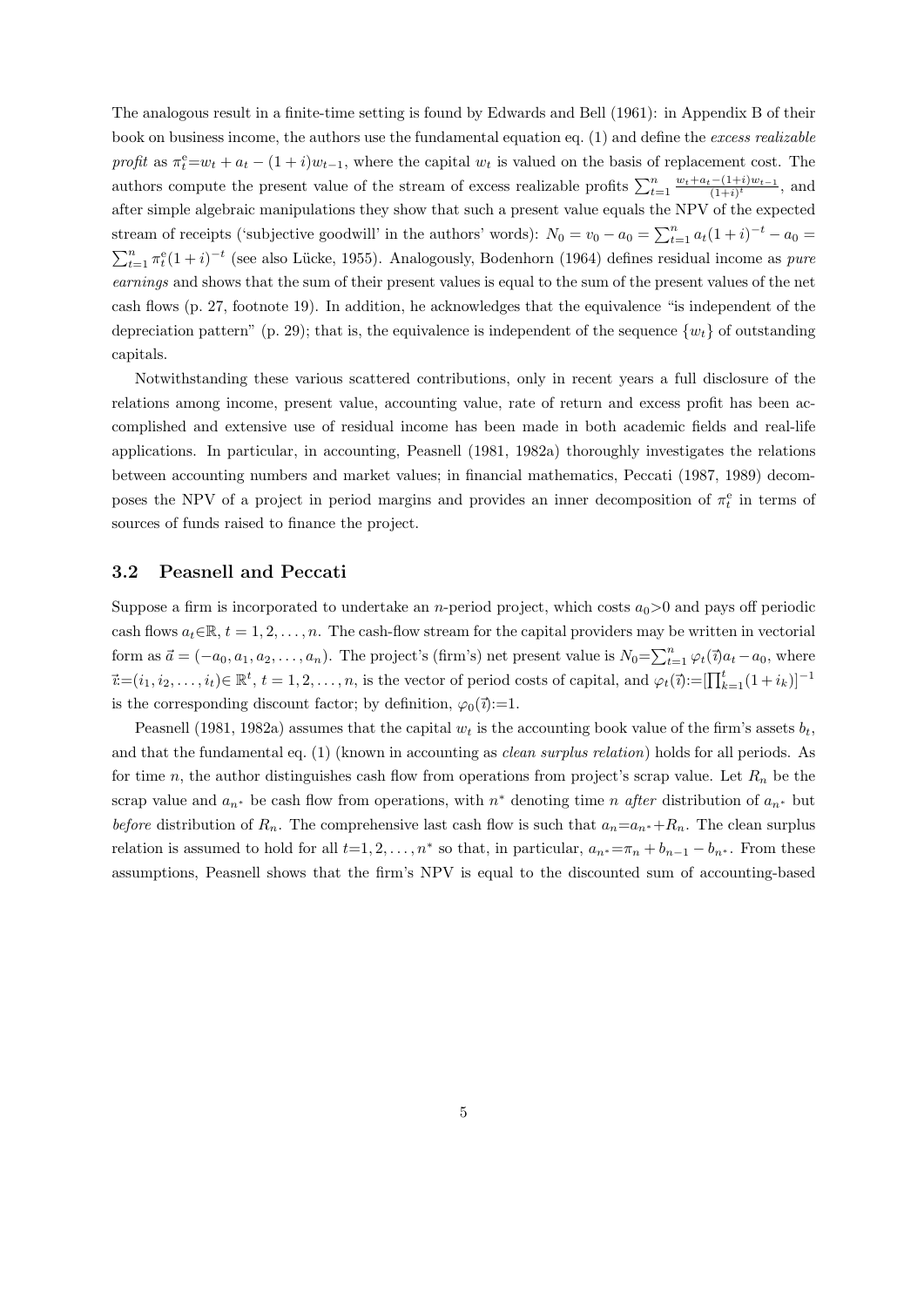excess profits plus the difference of discounted accounting error in capital valuation:

$$
N_0 = \sum_{t=1}^n \varphi_t(\vec{\imath}) a_t - a_0 = \sum_{t=1}^{n-1} \varphi_t(\vec{\imath}) a_t + \varphi_n(\vec{\imath}) (a_{n^*} + R_n) - a_0
$$
  
\n
$$
= \sum_{t=1}^n \varphi_t(\vec{\imath}) \pi_t + \sum_{t=1}^n \varphi_t(\vec{\imath}) b_{t-1} - \sum_{t=1}^{n-1} \varphi_t(\vec{\imath}) b_t + \varphi_n(\vec{\imath}) R_n - a_0 - \varphi_n(\vec{\imath}) b_{n^*}
$$
  
\n
$$
= \sum_{t=1}^n \varphi_t(\vec{\imath}) \pi_t + \sum_{t=1}^n \varphi_t(\vec{\imath}) b_{t-1} - \sum_{t=0}^{n-1} \varphi_t(\vec{\imath}) b_t + \varphi_n(\vec{\imath}) (R_n - b_{n^*}) - (a_0 - b_0)
$$
  
\n
$$
= \sum_{t=1}^n \varphi_t(\vec{\imath}) \pi_t + \sum_{t=1}^n (\varphi_t(\vec{\imath}) - \varphi_{t-1}(\vec{\imath})) b_{t-1} + \varphi_n(\vec{\imath}) (R_n - b_{n^*}) - (a_0 - b_0).
$$

Reminding that  $\varphi_t(\vec{\imath})-\varphi_{t-1}(\vec{\imath})=i_t\varphi_{t-1}(\vec{\imath}),$ 

$$
N_0 = \sum_{t=1}^n \varphi_t(\vec{\imath}) \pi_t - \sum_{t=1}^n i_t \varphi_t(\vec{\imath}) b_{t-1} + [\varphi_n(\vec{\imath}) (R_n - b_{n^*}) - (a_0 - b_0)]
$$
  
= 
$$
\sum_{t=1}^n \varphi_t(\vec{\imath}) (\pi_t - i_t b_{t-1}) + [\varphi_n(\vec{\imath}) (R_n - b_{n^*}) - (a_0 - b_0)]
$$

(Peasnell, 1982a, p. 364). If, in addition, one assumes that the opening book capital is valued at outlay (i.e.  $b_0 = a_0$ ) and the closing book capital is written down to scrap value (i.e.  $b_n^* = R_n$ ), as it is usual in capital budgeting, accounting valuation errors disappear<sup>6</sup> and net present value is equal to the discounted value of accounting-based excess profits:

$$
N_0 = \sum_{t=1}^n \varphi_t(\vec{\imath}) a_t - a_0 = \sum_{t=1}^n \varphi_t(\vec{\imath}) (\pi_t - i_t b_{t-1})
$$
\n(6)

(Peasnell, 1981, pp. 53-54). As already noted by Bodenhorn (1964), Peasnell himself notes that this NPV-consistency (aka conservation property) is independent of the accounting system used for valuing  $b_t$ .

In financial mathematics, Peccati (1987, 1989, 1991) proposes a method of decomposing the NPV of a project. To this end, he splits up the project in  $n$  one-period subprojects. Each of the subprojects starts at time t–1 with capital invested  $w_{t-1}$  and terminates with end-of-period cash flow  $a_t$  plus terminal value  $w_t$  (see also Gronchi, 1984, and Manca, 1989, on the splitting up of cash-flow streams). Formally, the cash-flow vector of each subproject is  $\vec{a}_t = (\vec{0}_{t-2}, -w_{t-1}, w_t + a_t, \vec{0}_{n-t}), t = 1, 2, \ldots, n$ , where  $\vec{0}_k$ is the null vector in  $\mathbb{R}^k$ . Note that  $\sum_{t=1}^n \vec{a}_t = \vec{a}$ , that is, the project is equivalent to a portfolio of n one-period assets, where the opening capital of each asset equals the closing capital of the preceding one. Peccati sets the following boundary conditions:  $w_0=a_0$  (the capital invested in the first period is equal to project A's outlay) and  $w_n=0$  (the terminal capital, after the liquidating cash flow  $a_n$  has been paid to the investor, is zero). The author rests on the fundamental equations  $(2)-(3)$  and highlights the univocal correspondence between the outstanding capitals  $w_t$  and the internal rates of return  $r_t$ : once the values for  $w_t$  (respectively,  $r_t$ ) are arbitrarily chosen, the internal return rates  $r_t$  (respectively, the outstanding

<sup>&</sup>lt;sup>6</sup>A less stringent condition is that valuation errors offset each other:  $\varphi_n(\vec{i})[R_n - b_{n^*}] = (a_0 - b_0).$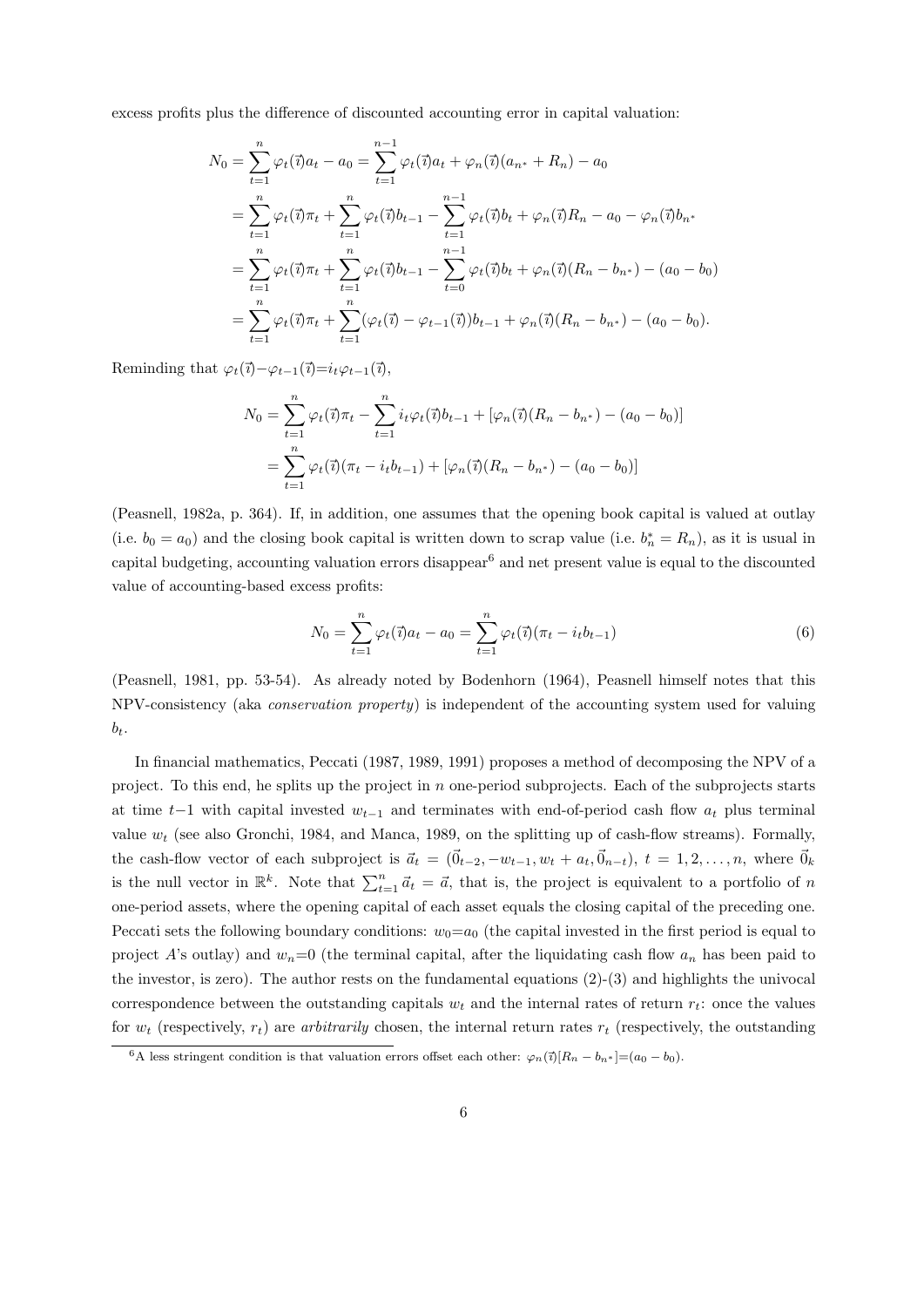capitals  $w_t$ ) are univocally determined. The net value of each asset is

$$
N_0(\vec{a}_t) = -\varphi_{t-1}(\vec{\imath})w_{t-1} + \varphi_t(\vec{\imath}) (w_t + a_t).
$$

The net value of the portfolio is given by the sum of the values of the constituents assets, which coincides with the project's NPV:

$$
\sum_{t=1}^{n} N_0(\vec{a}_t) = \sum_{t=1}^{n} -\varphi_{t-1}(\vec{i})w_{t-1} + \sum_{t=1}^{n} \varphi_t(\vec{i})(w_t + a_t) = \sum_{t=1}^{n} \varphi_t(\vec{i})a_t - a_0 = N_0(\vec{a}).
$$
\n(7)

Each asset's net value  $N_0(\vec{a}_t)$  is interpretable as the portion of project A's NPV generated in the t-th period. Using eq. (3), Peccati reshapes the periodic quota in a different form:

$$
-\varphi_{t-1}(\vec{v}) w_{t-1} + \varphi_{t-1}(\vec{v}) (w_t + a_t) = \varphi_{t-1}(\vec{v}) w_{t-1}(r_t - i_t)
$$

which expresses the spread between internal rate of return and cost of capital multiplied by the capital invested in the t-th period. The final form of the decomposition becomes

$$
N_0 = \sum_{t=1}^n \varphi_{t-1}(\vec{\imath}) w_{t-1}(r_t - i_t).
$$
\n(8)

Owing to the fundamental schema (1)-(3), the above expression becomes  $N_0 = \sum_{t=1}^n \varphi_{t-1}(\vec{i}) (\pi_t - i \cdot w_{t-1}),$ which resembles Peasnell's eq. (6).

Assumptions. Peasnell's and Peccati's analyses are equivalent but rooted in different traditions. The former author is concerned with accounting values and incomes, the latter is interested in finding a general mathematical framework for decomposing a net present value in periodic quotas. Peasnell makes use of assumptions on the accounting of the project to reach a perfect decomposition of NPV with residual incomes: (i) the clean surplus relation holds and (ii) no accounting valuation errors arise; Peccati does not rest on any particular assumption: he only rests on the standard notion of internal rate of return (of which eq. (2) is a particular case) and the two boundary conditions  $w_0=a_0$  and  $w_n=0$ for the resulting dynamic system represented by eq. (3). These conditions are financially natural: as a financial mathematician, Peccati (1991, p. 25) exploits the metaphor "project=loan", so that  $w_t$  may be interpreted as the residual debt the firm owes the investors (see footnote 2). The residual debt follows the recursive eq. (3) and the boundary conditions are then obvious:  $w_0=a_0$  says that the residual debt at time 0 is equal to the amount borrowed by the firm from the investors, and  $w_n=0$  is just the usual closing condition of an amortization plan: after the last "installment"  $a_n$  has been paid, borrowing and lending sides have no pending amounts left (this assumption is taken by Samuelson, 1964, as well, in his eq. (1'), p. 604). Peasnell's approach does comply with the terminal condition  $w_n=0$  as well, though in an implicit way: as seen, the author does apply the fundamental equation  $(1)$  at time n, but prior to the distribution of  $R_n$ ; however, *after* distribution of  $R_n$ , the terminal capital invested is necessarily zero:  $b_n = b_{n^*} - R_n = 0.$ 

Internal Financial Law. The role of one-period IRRs in Peccati's analysis is of paramount importance and economically significant. In particular, Peccati uses the notion of Internal Financial Law (IFL), which was previously introduced by Weingartner (1966) as a generalization of the IRR (with the label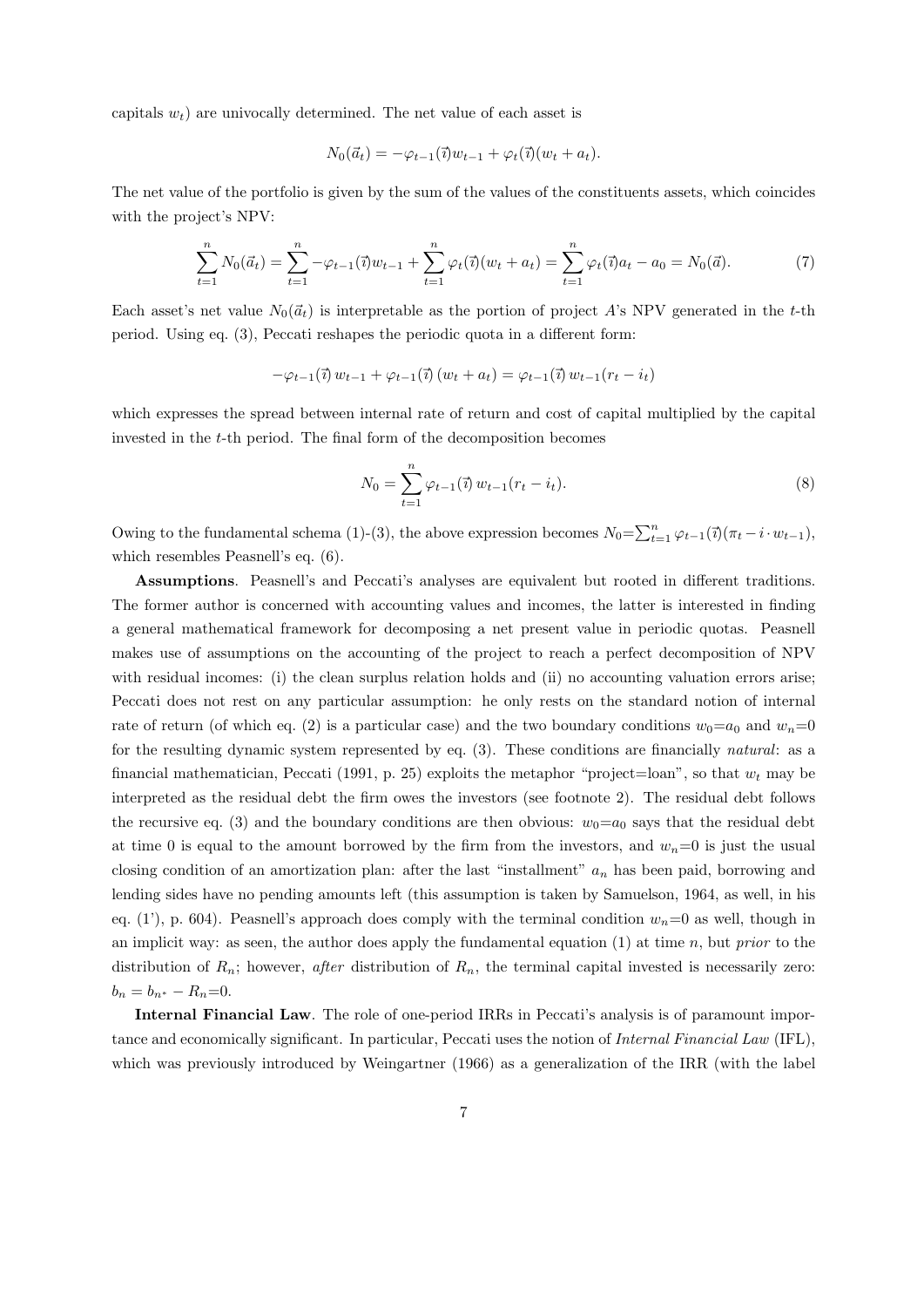*internal return vector*).<sup>7</sup> Letting  $\vec{r}$ := $(r_1, r_2, \ldots r_t) \in \mathbb{R}^t$ ,  $t = 1, 2, \ldots, n$ , the IFL determines a discount function  $\varphi_t(\vec{r}) := \left[\prod_{k=1}^t (1 + r_k)\right]^{-1}$  which is solution to the following equation:

$$
-a_0 + \sum_{t=1}^{n} \varphi_t(\vec{r}) a_t = 0.
$$
\n(9)

It is worth noting that the above relation is mathematically deduced from iteration of eq. (3) alongside the equalities  $w_0=a_0$  and  $w_n=0$ . This implies that the notion of IFL is just a logical consequence of the definition of income and the natural boundary conditions; this makes the notion of IFL economically meaningful. If accounting income is assumed (so that  $w_t=b_t$ ), then the resulting IFL turns out to be the sequence of accounting rates. This sequence has been extensively studied in accounting. For example, Kay (1976), focussing on a continuous setting, shows that "Every sequence of accounting rates of return defines a valuation function under which the present value of the cash flows of the project is zero" (p. 90). This result is found again in Peasnell (1982a, p. 367) for discrete-time projects (see also Peasnell, 1982b; Franks and Hodges, 1984; Brief and Lawson, 1992; Brief, 1999; Feenstra and Wang, 2000). If  $r_t=r$  for all  $t$ , then the IFL collapses into the IRR and the latter may be written as a weighted average: replacing each  $i_t$  with the internal rate r in eq. (8) one gets  $N_0 = \sum_{t=1}^n w_{t-1}(r_t - r)(1+r)^{-t} = 0$  by definition of IRR, whence

$$
r = \frac{\sum_{t=1}^{n} r_t \cdot w_{t-1} (1+r)^{-t}}{\sum_{t=1}^{n} w_{t-1} (1+r)^{-t}} \tag{10}
$$

(Peasnell, 1982a, Theorem 3; Franks and Hodges, 1984, p. 131; Brief, 1999, p. 3). However, the result suffers from circularity. Peccati (1989, 1991) does not assume existence of IRR and uses the definition of mean given by Chisini<sup>8</sup> to find the project's average yield: he replaces each  $r_t$  with a constant  $r^*$  and imposes equal NPVs:  $\sum_{t=1}^{n} w_{t-1}(r_t - i_t)\varphi_t(\vec{v}) = \sum_{t=1}^{n} w_{t-1}(r^* - i_t)\varphi_t(\vec{v})$ , whence

$$
r^* = \frac{\sum_{t=1}^n r_t \cdot \varphi_t(\vec{\imath}) w_{t-1}}{\sum_{t=1}^n \varphi_t(\vec{\imath}) w_{t-1}} \tag{11}
$$

which differs, in general, from the IRR (if it exists). As a particular case, picking  $i_t=r_t$  one finds

$$
r^* = \frac{\sum_{t=1}^n r_t \cdot \varphi_t(\vec{r}) w_{t-1}}{\sum_{t=1}^n \varphi_t(\vec{r}) w_{t-1}} \tag{12}
$$

which, contrary to eq. (10), is not circular. It is worth noting that the sequence  $\{w_t\}$  is univocally determined by the sequence  $\{r_t\}$ , not by the internal rate r, and that eq. (12) does not even depend on costs of capital, but only on one-period rates. Generalizing, Peccati finds the average yield of a portfolio of N projects, so that the average return rate of the portfolio is  $r^* = \frac{\sum_{j=1}^{N} \sum_{t=1}^{n} r_{tj} \cdot \varphi_t(\vec{v}) w_{t-1,j}}{\sum_{j=1}^{N} \sum_{t=1}^{n} r_{tj} \cdot \varphi_t(\vec{v}) w_{t-1,j}}$  $\sum_{j=1}^N \sum_{t=1}^n \varphi_t(\vec{i}) w_{t-1,j}$ (Peccati, 1989, p. 164; 1991, p. 53), where  $r_{tj}$  is the one-period rate of the j-th project and  $w_{t-1,j}$  is the corresponding capital invested. With a similar argument, considering a portfolio of projects undertaken in different countries, Peccati (1998) shows that the spreads between the IRR of each investment and the opportunity cost of capital (adjusted to take account of the currencies) may be replaced by an average spread which is the harmonic mean of the various spreads with weights the projects' NPVs.

<sup>7</sup>See Gronchi (1984) and References therein, for an exhaustive historical survey and a thorough theoretical analysis of the notion of internal rate of return.

<sup>&</sup>lt;sup>8</sup>A function f of n variables  $x_i$  leads to a Chisini mean if and only if there exists a unique M such that  $f(M, M, ..., M)=f(x_1, x_2, ..., x_n)$  (Chisini, 1929. See also de Finetti, 2008).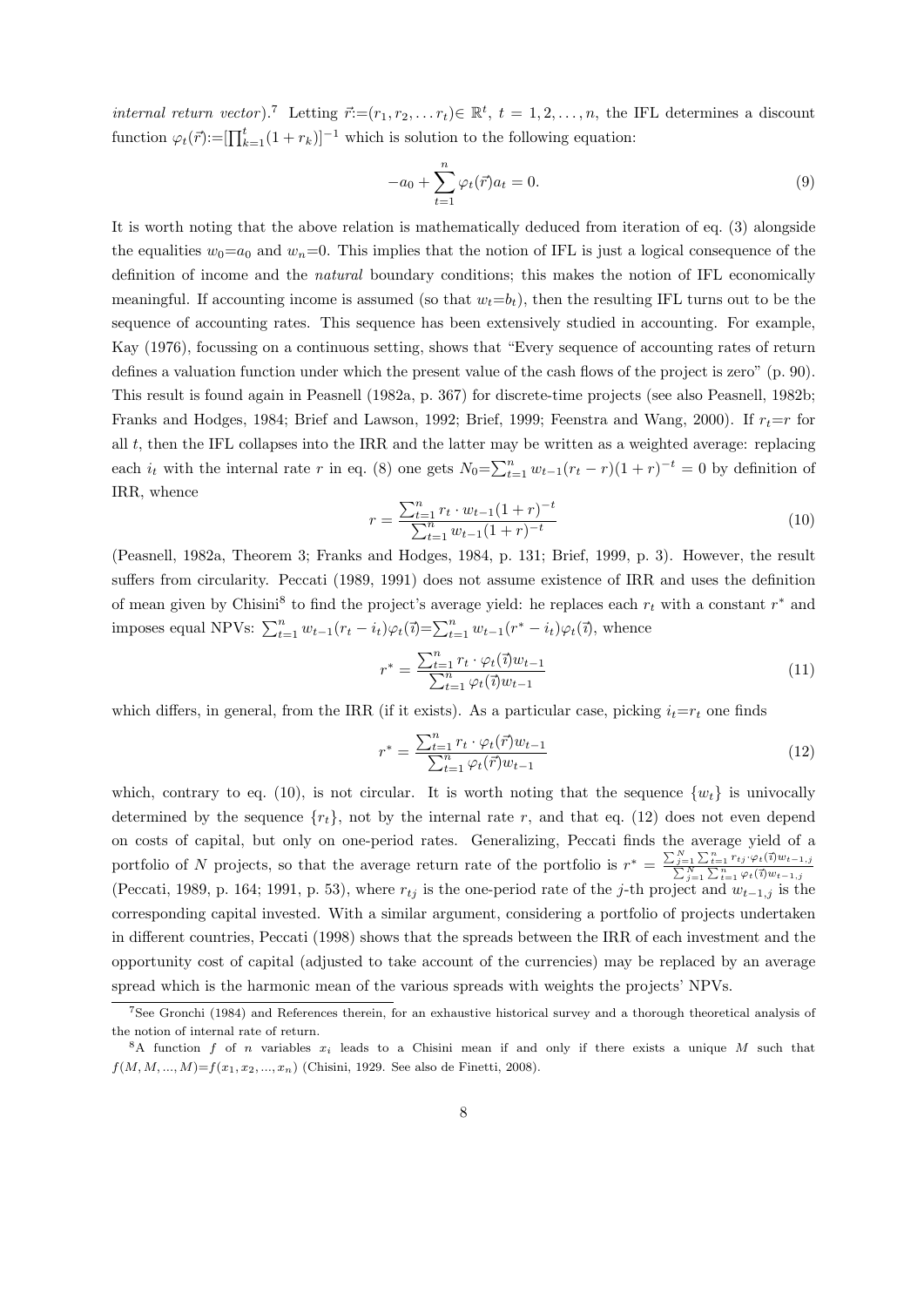Given that the IFL is derived from recurrence equation (3), any sequence of IFL is such that the resulting one-period rate  $r_t$  has a genuine financial meaning: it represents the rate of capital increase or, using the project=loan metaphor, it is the interest rate on the residual debt. Surprisingly, accounting scholars often grant the IRR a privileged status as opposed to the sequence of accounting rates of return: "it is difficult to assign economic significance to accounting yield except . . . as surrogate measures of IRR" (Peasnell, 1982a, p. 380. But see Brief and Lawson, 1992, about the prominent role of accounting rates for valuation). However, to use the IRR boils down to assuming a constant rate of capital increase (constant interest rate on the "loan"). This may be the case when the investment is indeed a loan contract with constant interest rate, or when it is a fixed-income security. In general, the profitability of most projects is not uniformly distributed in time and "the classical troublesome problem of non existence or of multiplicity of IRR arises from the basic and historical error consisting in the aim to describe through a unique parameter what happens in quite different time periods" (Peccati, 1989, p. 158). Thus, to introduce the IFL as a generalization of the notion of IRR "is not a deficiency of the approach. It simply gives some degrees of freedom in the choice of parameters" (Peccati, 1989, p. 159). And if an aggregate measure of profitability is required, the rates in eqs.  $(11)-(12)$  may be employed.

The standard RI approach is generalized by Peccati (1989, 1991), who decomposes the RI itself into equity component and debt component. The line of reasoning is similar to the unlevered case: the author ideally splits up the financing in  $n$  one-period sub-financings, so that each sub-project is financed by a sub-financing. Denoting with  $d_t$  the installment at time  $t$ , the author uses again the fundamental equations (2)-(3) for the financing, so that  $D_t + d_t=D_{t-1}(1+\delta)$  is the total payment at time t which extinguishes the t-th sub-financing and  $\delta_t = (D_t + d_t - D_{t-1})/D_{t-1}$  is the corresponding contractual rate. With respect to the unlevered case, the one-period project's NPV is affected by the amount  $D_{t-1}(\delta_t - i_t)$ , which is the opportunity cost of financing with debt rather than with equity:  $\delta_t D_{t-1}$  is the factual interest charge to be paid to debtholders, whereas  $i_tD_{t-1}$  is the *counterfactual* interest charge that would be required if the same amount were borrowed from equityholders. The additional element may be either positive or negative, depending on the sign of  $(\delta_t - i_t)$ . The residual income thus becomes  $\pi_t^e = w_{t-1}(r_t - i_t) - D_{t-1}(\delta_t - i_t)$ . Upon manipulating,

$$
\pi_t^e = \overbrace{(w_{t-1} - D_{t-1})(r_t - i_t)}^{\text{equity component}} + \overbrace{D_{t-1}(r_t - \delta_t)}^{\text{debt component}}.
$$
\n(13)

The first addend is the excess profit generated by equity, the second addend is the excess profit contributed by debt. By using the usual fundamental equation for both the project and the debt, it is easy to show that  $\sum_{t=1}^{n} \varphi_t(\vec{i}) \pi_t^e = N_0$ . Peccati's twofold decomposition lends itself to useful analyses and applications in business, industry, insurance and financial markets (Luciano, 1989; Peccati, 1991; Marena, 1991a,b; Uberti, 1993; Gallo and Peccati, 1993; Magni, 1993; Camillo and Marena, 1994).<sup>9</sup>

<sup>9</sup> It is worth noting that Peccati's analysis does not assume the existence of a Modigliani-Miller world, so that the opportunity cost of capital is subjectively determined and no arbitrage theory is invoked to determine the relation between levered and unlevered project. For this reason, the opportunity cost of capital is invariant under changes in the leverage ratio. In Peccati's analysis, uncertainty is managed either by simulation analysis (Gallo and Peccati, 1993) or by rigorous application of probability theory (Marena, 1991b; Beccacece and Li Calzi, 1991; Luciano and Peccati, 1993).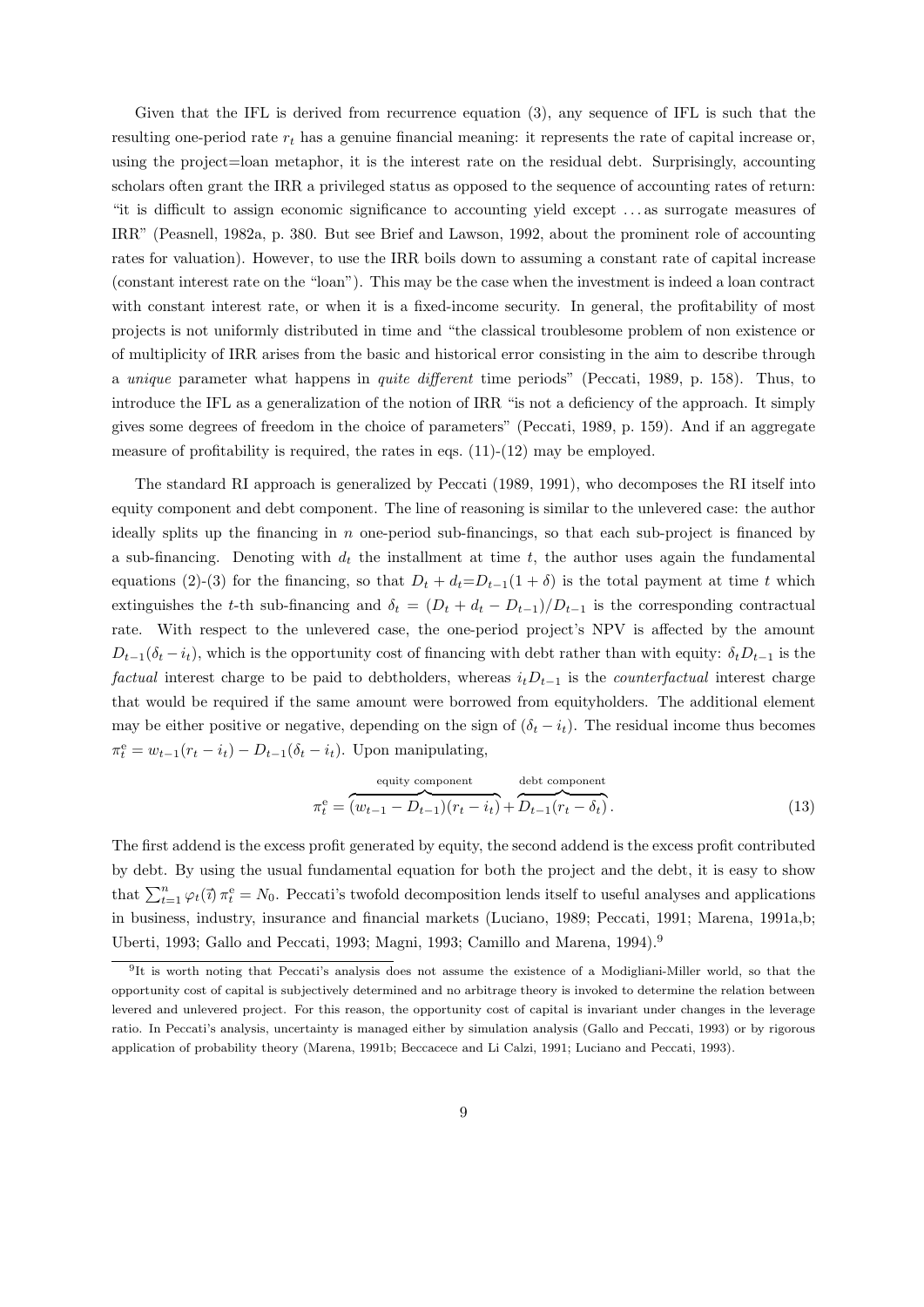### 3.3 The set and its elements

The above described theoretical framework may be actually seen as a basket where many infinite metrics may be fleshed out depending on a particular notion of income and capital. The set of all possible metrics is

$$
\Psi = \left\{ \pi_t^e \in \mathbb{R} \quad \text{such that} \quad \pi_t^e(\vec{r}, i_t) = \pi_t(\vec{r}) - \pi_t(\vec{r}, i_t) \right\} \tag{14}
$$

where  $\pi_t(\vec{r}) = r_t w_{t-1}(\vec{r})$  is the factual profit,  $\pi_t(\vec{r}, i_t) = i_t w_{t-1}(\vec{r})$  is the counterfactual profit, with  $w_t(\vec{r}) := w_t(r_1, \ldots, r_t)$ . Since the early 1990s, this set is increasingly exploited by professionals and consulting groups to devise appropriate measures of value creation. The Economic Value Added (Stewart, 1991), an accounting-based RI, is popularized by Stern Stewart & Co. and its proponents underline that this measure is helpful for asset valuation, financial analysis, periodic performance assessment and executive compensation. As for the latter, a common compensation plan is based on a bonus bank system which makes the bonus earned by the manager equal to the sum of a target bonus plus a fixed percentage of excess EVA improvement. Such a bonus is credited to a bonus "bank" and the balance of the bonus bank determines the bonus paid (Martin and Petty, 2000; Young and O'Byrne, 2001; Martin, Petty and Rich, 2003). Beside EVA, a multitude of metrics have been put forward in the last twenty years (Stewart, 1991), among which the Oil&Gas Adjusted EVA purported by McCormack and Vytheeswaran (1998); the so-called Edwards-Bell-Ohlson model, (Edwards and Bell, 1961; Ohlson, 1995); the residual income based on the cash flow return on investment (Madden, 1999); Fernández's (2002) Created Shareholder Value (see also Fabozzi and Grant, 2000).

## 4 Valuation, decision, and management

Valuation. The theoretical equivalence of the RI-based metrics and the NPV (the above mentioned conservation property), is well-established and often reproposed in the literature (Martin and Petty, 2000; Lundholm and O'Keefe, 2001; Fernández, 2002; Martin, Petty, and Rich, 2003; Vélez-Pareja and Tham, 2003), and it has been shown to be valid for portfolio of projects as well (Peccati, 1991; see also Reichelstein, 1997). However, the implementation of the RI-based metrics in real-life applications often result in valuations not consistent with the cash-flow-based approach. In their paper, Lundholm and O'Keefe (2001) show that deceptively simple errors may be committed in the practical implementation of the RI models, which result in different value estimates from the cash-flow based models. Lundholm and O'Keefe unmask some subtle internal inconsistencies that often bias real-life applications. Their paper may be considered as an informed guide to avoid three relevant mistakes: (a) inconsistent forecast errors: this error occurs when the starting value from the terminal value perpetuity is incorrect, (b) inconsistent discount rate error: this error occurs when the cost of equity as derived from the equitycash-flow model differs from the cost of equity implied in the weighted average cost of capital, for example because book values or target values are used instead of market values (see also Fernández, 2002; Cigola and Peccati, 2005), (c) missing cash flows error: this may arise, for example, when the income schema in eq. (1) is not complied with by the financial statement forecasts. Important theoretical advances have been made by O'Hanlon and Peasnell (2002), who provide splitting identities to distinguish realization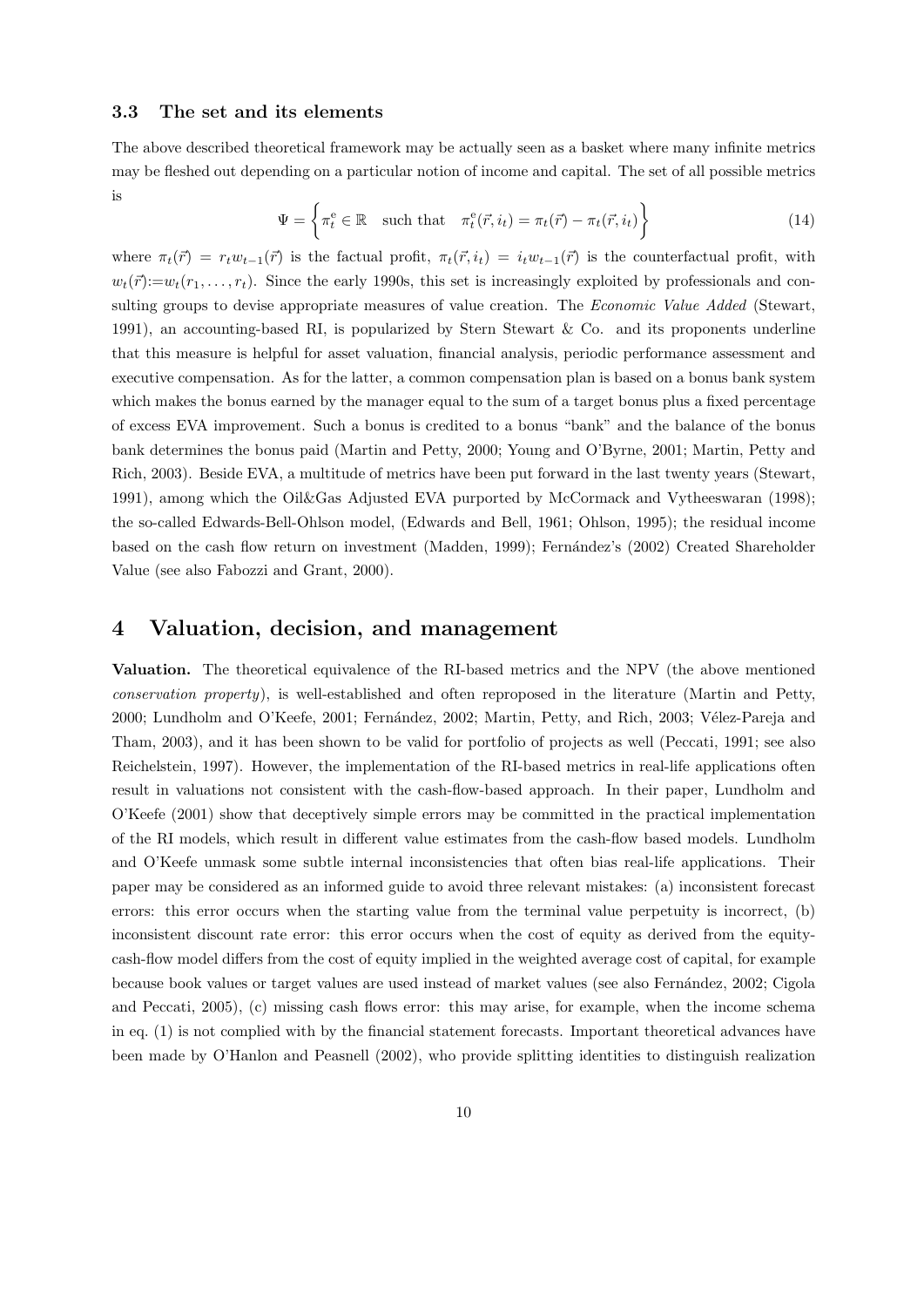of value and generation of value through the notion of *unrecovered capital*.<sup>10</sup> Ohlson (1989, 1995) shows that, under assumption of a determined stochastic process for excess profit, total incomes multiplied by an appropriate discount factor approach market value in the long run, which reflects what Penman calls the "aggregation property of accounting" (Penman, 1992, p. 237). The use of variation of RI and its relations to value is the focus of O'Byrne's (1996, 1997) investigations, who introduces the notion of excess of EVA improvement (change in EVA minus expected change in EVA), based on Miller and Modigliani's (1961) investment opportunities approach. This very notion, relabelled Abnormal Earnings Growth, is later reproposed and studied by Ohlson (2005) and Ohlson and Juettner-Nauroth (2005) (an early anticipation of the concept can be found in Bodenhorn, 1959).

RI maximization and NPV maximization. Given the conservation property of residual income, NPV maximization is equivalent to residual income maximization over the entire life of the project. Pfeiffer (2000) shows that investment decisions with cash-flow-based performance measures are not consistent with NPV maximization (see also Baldenius and Reichelstein, 2005) and Pfeiffer (2004) shows that the class of all NPV-consistent criteria generated by accounting measures and independent of the choice of capital  $w_t$  coincide with the set  $\Psi$  (up to a linear transformation).<sup>11</sup> Anctil (1996) and Anctil, Jordan and Mukherji (1998a) deal with the case where investment decisions are delegated from the principal (equity's owner) to the agent (manager). While in general RI maximization in a period is not equivalent to NPV maximization, the authors find appropriate assumptions under which even if the manager myopically maximizes residual income ignoring both future residual incomes and future cash flows, the resulting policy will lead, asymptotically, to NPV maximization: the sequence of investment decisions made by manager has the same limit as the NPV-maximizing sequence. This result is particularly important in those cases where the decentralization of cost and benefit information renders the NPV maximization problem unsolvable and evidences that the NPV maximization may be replaced by RI maximization as a useful simplification of the decision process (see previous related results by Tomkins, 1975; Emmanuel and Otley, 1976; Scapens, 1978, 1979). Anctil, Jordan and Mukherji (1998b) also show that an activity-based cost system support RI maximization. Most recently, a discussion in the literature concerns capacity investments: capacity investments maximizing residual income are not optimal according to the NPV rule; however, it may be shown that an appropriate choice can be found for the allocation rule which leads to a situation in which the average historical cost is equal to the long run marginal cost under the assumption of overlapping investments;<sup>12</sup> therefore, capacity investments which maximize residual income of a specific period are exactly those that maximize net present value. If this allocation rule is used, the joined costs of these investments are linearly separable over time, which leads to the above mentioned result (see Rajan and Reichelstein, 2008; Rogerson, 2008).

Investment decisions. Since Solomons's (1965) classical book, the notion of residual income has

<sup>10</sup>Schueler (2000) and Drukarczyk and Schueler (2000) label it "invested capital", given that it is equal to the difference between market value and NPV (see Schueler, 2001, eq.(1); Magni, 2007a, Proposition 3). Vélez-Pareja (2001) use the label "Initial investment not recovered" for the same notion. Young and O'Byrne's (2001) Adjusted Invested Capital turns out to be an equivalent notion, if income=cash flows is assumed (see Magni, 2007a).

<sup>11</sup>Focussing on one-period investments, Magni (2007d, 2008b) shows that the use of the CAPM for computing the cost of capital makes RI and NPV nonequivalent (see also Magni, 2009, on the use of CAPM and NPV for capital budgeting).

<sup>&</sup>lt;sup>12</sup>An allocation rule is a one-one correspondence with the outstanding capital  $w_t$  and with the IFL. Letting  $\beta$  denote an allocation rule,  $\beta_t = (w_{t-1}(\vec{r}) - w_t(\vec{r}) + i_t w_{t-1}(\vec{r}))/a_0$ , so that RI in  $\Psi$  is written as  $\pi_t^e = a_t - \beta_t a_0$ .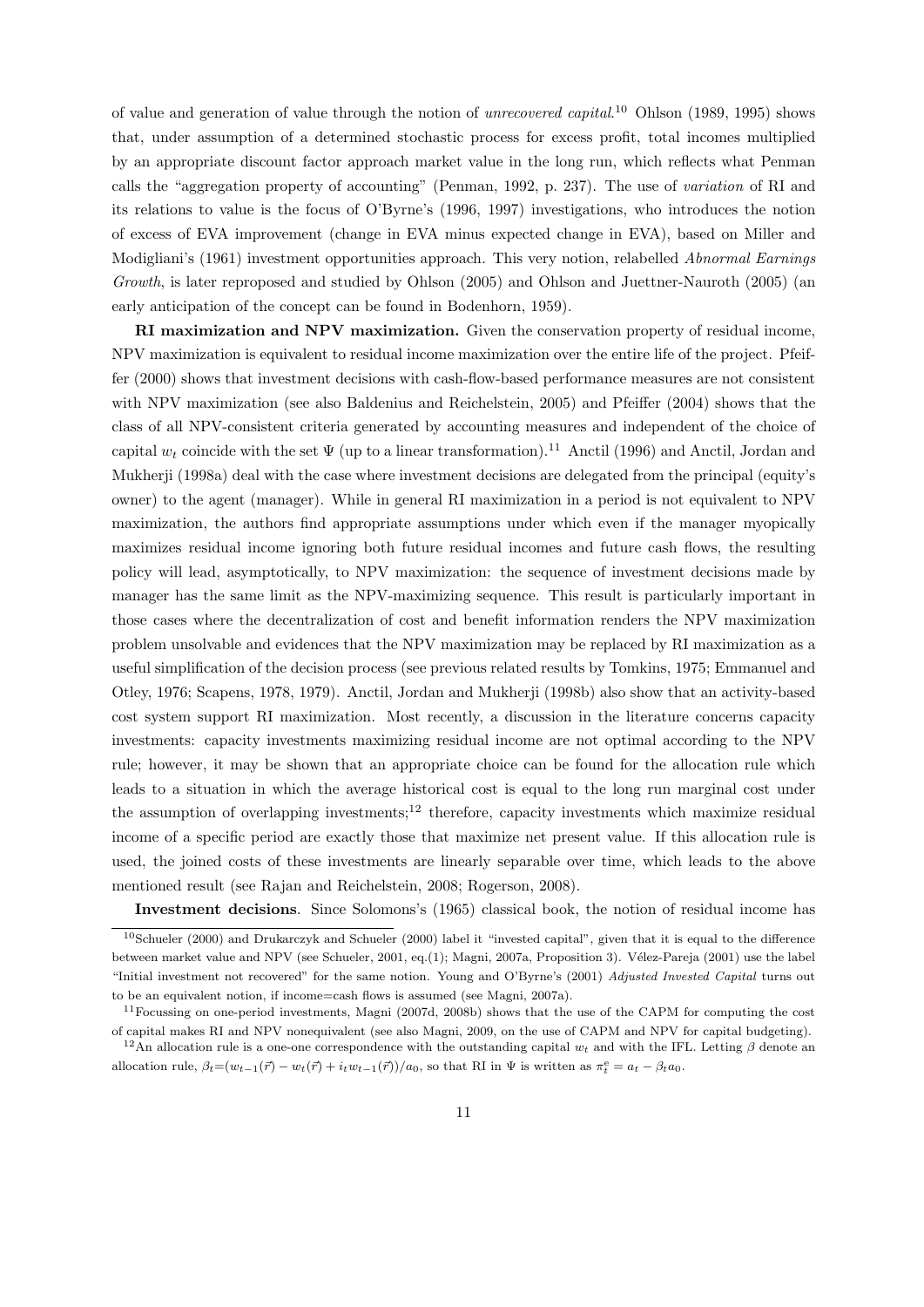been often advocated; in the 1970s a lively debate took place in management accounting in favour or against the use of residual income for divisional and managerial performance measurement (Flower, 1971; Bromwich 1973; Tomkins, 1975; Amey, 1975; Emmanuel and Otley, 1976). The notion of value-based management (VBM) gradually arose to refer to a managerial approach based on the assumption that the primary purpose is the long-term shareholders' wealth maximization (Arnold and Davies, 2000; Young and O'Byrne, 2001). In a certain sense, VBM is just "net present value analysis or internal rate return analysis ... writ large and applied to strategies, business units, product lines, and so on" (Arnold, 2000, p. 21). Despite conservation property, which holds irrespective of the choice of the sequence  $\{w_t\}$ , the sign of residual incomes differs, in general, from the the sign of the NPV (Flower, 1971; Bromwich, 1973; Bromwich and Walker, 1998; Drukarczyk and Schueler, 2000; Martin, Petty and Rich, 2003). That is, strong goal congruence is not preserved. In this context, a proliferation of recent contributions deal with construction of strong goal congruent measures. Particularly significant is Rogerson's (1997) paper, which copes with investment decisions in decentralized organizations: the principal delegates decisions on investment level to the agent who is better informed about the investment opportunities. The agent is assumed to be "impatient": he has a shorter time horizon and/or uses a higher discount rate than the principal. The principal aims at maximizing the expected NPV and the agent aims at maximizing a utility function which depends on RI via a reward contract that linearly links RI to wages. Assuming positive operating cash flows governed by a specified stochastic path, of which only the distributional parameters are known to the principal, the author shows that there is a unique allocation rule (and thus a unique sequence of  $\{w_t\}$ , called the "Relative Marginal Benefit" rule, which is optimal in the sense that it maximizes both the principal's expected NPV and the manager's utility function. Thus, the author finds the only RI metric that, under convenient assumptions, guarantees strong goal congruence and constitutes an effective incentive for manager's optimal behavior. It is worth noting that Rogerson's metric is exactly equal to Grinyer's (1985, 1987, 1995) Earned Economic Income. Reichelstein (1997) shows that the RI in combination with Relative Marginal Benefit allocation rule is the unique linear performance metric that achieves strong goal congruence in this context (see also Bromwich and Walker, 1998). Under the same information structure of Rogerson (1997) and Reichelstein (1997), Mohnen (2003) and Mohnen and Bareket (2007) show that the Relative Marginal Benefit allocation rule is not optimal if exogenous capital constraints (or mutually exclusive projects) are introduced in the decision problem. Without capital constraints, the equity owners' aim is to undertake all projects with an expected positive NPV; if capital constrains are present, the goal is to undertake the highest-NPV portfolio of projects satisfying the constraint, a property which is named perfect goal congruence (Mohnen, 2003) or robust goal congruence (Dutta and Reichelstein, 2005) and is achieved if the residual-income measure is a (positive) multiple of the NPV, where the proportionality constant is independent of the project (e.g. Mohnen, 2003, Lemma 1; Mohnen and Bareket, 2007, Lemma 1; Pfeiffer and Velthius, 2008, Corollary 17).<sup>13</sup> If the manager is impatient he will tend to undertake, among positive NPV projects, the one which has the quickest (expected) return. Mohnen and Bareket (2007) consider a performance measure of the form  $\alpha_t a_t - \beta_t a_0$ and show how  $\alpha_t$  and  $\beta_t$  must be chosen so as to induce the agent to optimally select a portfolio of

 $13$ The problem of finding a goal congruent measure may be interpreted in Peccati's terms as the search for a decomposition of the project's NPV such that the period margin is a multiple of the NPV itself.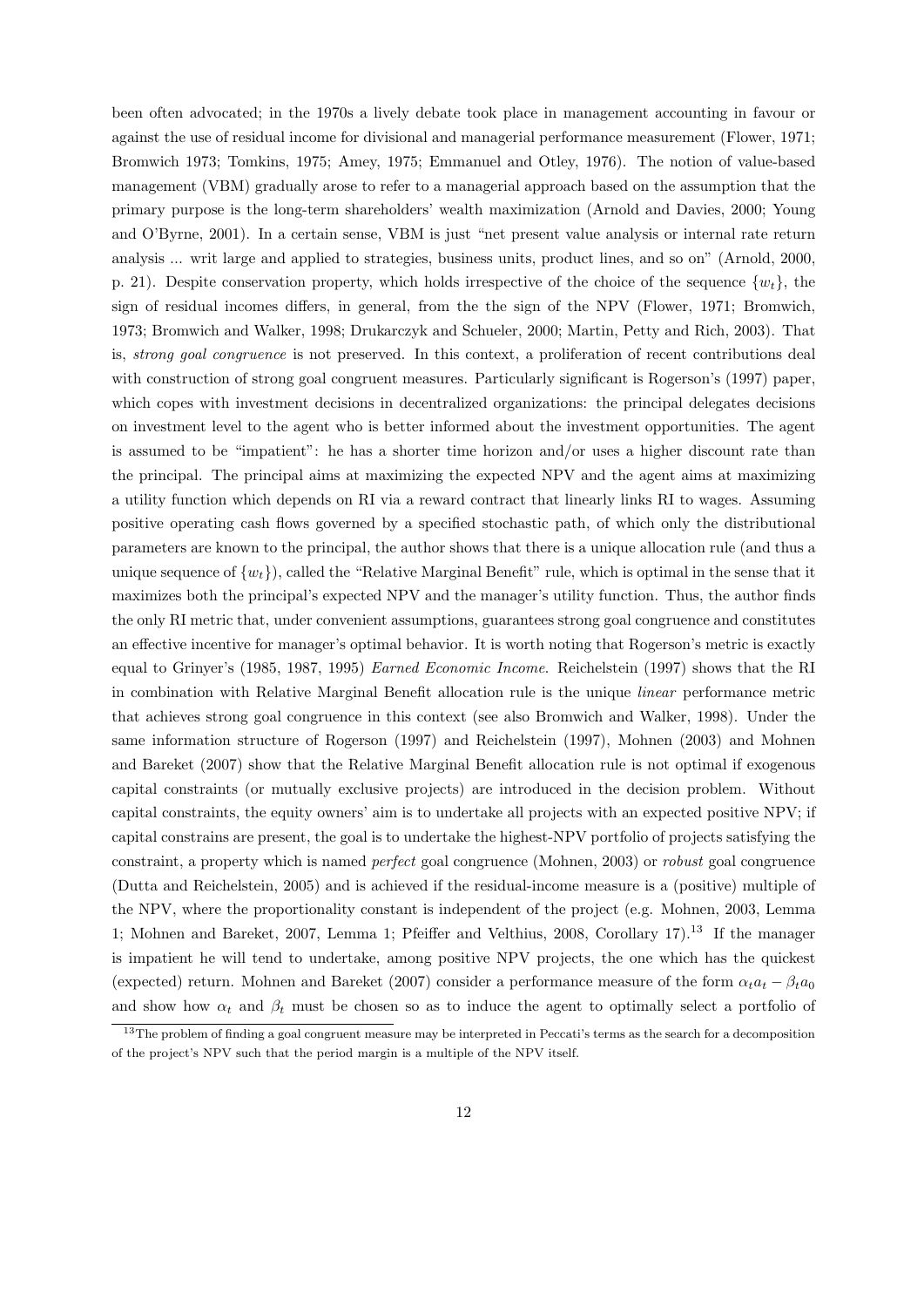projects, whereby the NPV is maximized and robust goal congruence is achieved.<sup>14</sup> Baldenius, Dutta, and Reichelstein (2006) deal with the case of optimal project selection in presence of several divisional managers; Grinyer and Walker (1990) and Stark (2000) focus on real-option frameworks and find that a residual income-type performance measure can be designed which supports optimal investment and disinvestment decisions (see also Friedl, 2005). Schultze and Weiler (2008) deal with a context where the manager communicates the principal the future value of the project. The authors introduce the notion of Residual Economic Income,<sup>15</sup> based on O'Hanlon and Peasnell's (2002) Excess Value Created, to design a bonus bank system according to which the manager is rewarded on the basis of both past realized value and value generated by future residual incomes. Their system induces optimal investment even if the impatient manager leaves the firm before completion of the project, provided an internal market is created where the quitting manager sells the bonus bank to the entering manager: they show that if the purchase price for the bonus bank is computed with the Nash (1950) bargaining solution, the quitting manager will choose the optimal investment level and will have no incentive to overstate value creation in his reporting.

Operations management. While the focus on investment decisions is predominant in the literature, recent contributions have dealt with several different kinds of decisions. As regards operations management, a significant contribution is Baldenius and Reichelstein (2005), where the authors examine efficient inventory management from an incentive and control perspective: the firm delegates decision-making to a manager who has superior information and affects sales revenues with his productive efforts. They propose to value inventory with a compounded historical cost valuation rule that capitalizes production costs and periodic holding costs and, in addition, treats inventory as an interest-accruing asset (i.e. the value of each unit remaining in ending inventory in a given period increases at the cost of capital  $i$ . The authors assume: (i) the manager's objective is to maximize the (expected) NPV of bonus payments, which are proportional to RI, (ii) the optimal sales exceed the available production capacity in each period of the inventory cycle, (iii) the LIFO (last-in-first-out) inventory flow valuation rule is employed. This implies  $w_t = [c(1+i)^{t-t^*} + \sum_{k=0}^{t-t^*} (1+i)^k] x_t$ , with c=unit production cost,  $x_t$ =ending inventory,  $t^*$  beginning of inventory buildup. The authors show that the optimal production and sales plan that maximizes the firm's NPV is also the one that maximizes the NPV of manager's bonus payments. In case the manager receives updated information about future revenues after the initial production decision the residual income based on the lower-of-cost-or-market rule becomes the optimal incentive mechanism (see also Dutta and Zhang, 2002, on production incentives). A goal congruence approach is also followed by Dutta and Reichelstein (2005) which analyze several different transactions: multi-year construction contracts, long-term leases, asset disposals, research and development (see also Pfeiffer and Schneider, 2007). Stoughton and Zechner (2007) consider capital allocation based on RI in financial institutions (e.g. banks) assuming frictions in the markets and focussing on an institution composed of a risky and a riskless division.<sup>16</sup>

 $14$ The importance of this strand of literature for practical applications is indirectly evidenced by Balachandran (2006), which provides support that "RI affects real management actions, a necessary condition for assessing the optimality of those actions" (p. 393).

<sup>&</sup>lt;sup>15</sup>See the analogous notion of *Net Value Created* in Schueler and Krotter  $(2008)$ .

<sup>16</sup>The reader may also benefit from the overview in Schultze and Weiler (2008) on these topics.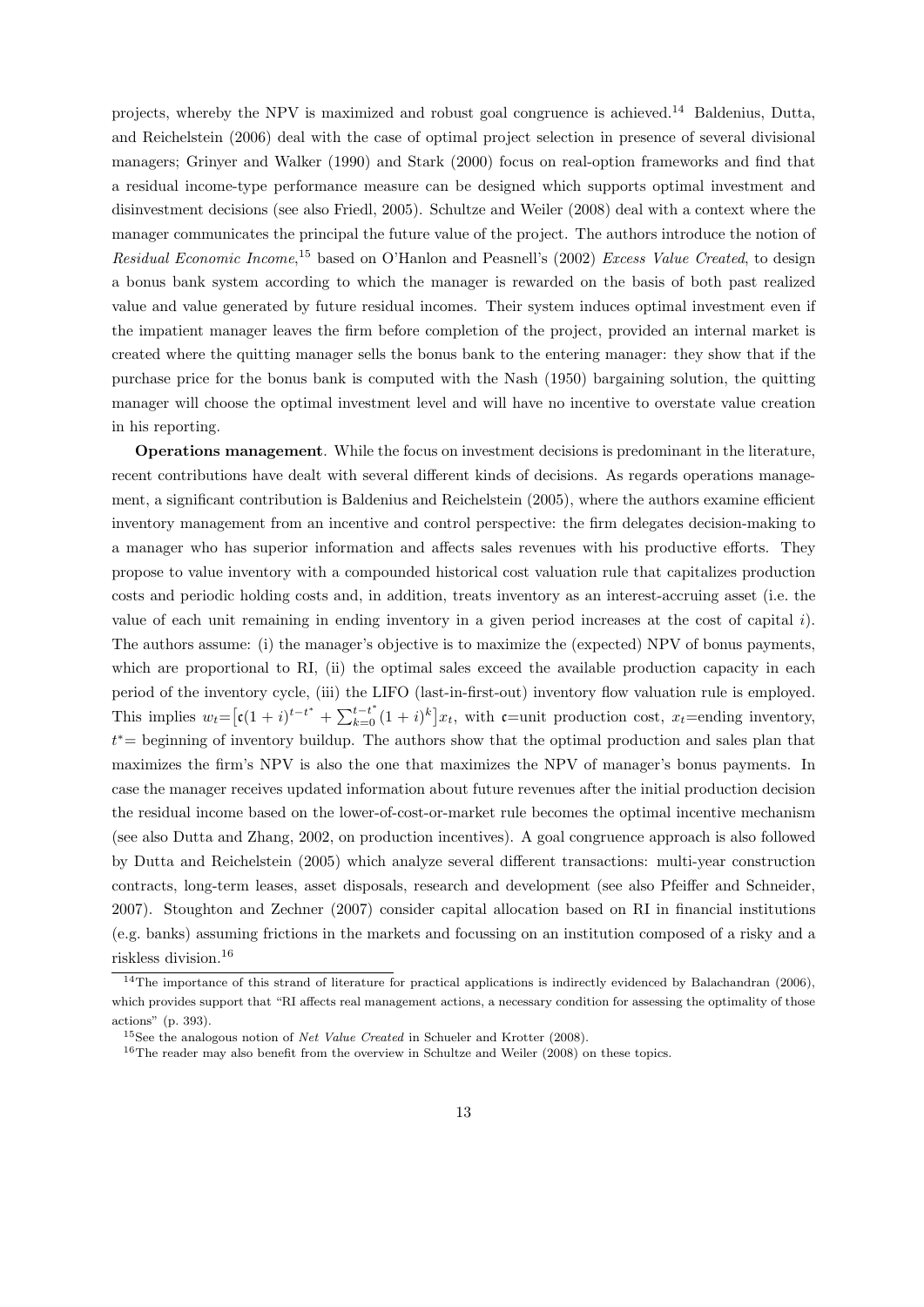Portfolio management. Residual income structure may also be used for portfolio optimization. In a portfolio, it is essential to rest on reliable estimates of return parameters. The use of RI for extracting implied expected returns from analysts' forecasts is recent: Frankel and Lee (1998) use a three-period version of the RI model based on analysts' forecasts to estimate an intrinsic value measure for firms (see also Lee, 1999). Claus and Thomas (2001) use the approach for forecasting the equity premium, a fundamental variable in portfolio management because it is a component of the cost of capital. The authors argue that the use of RI is superior compared to the dividend growth model and estimate the equity premium for six countries, whose robustness is corroborated by sensitivity analyses. Hagemeister and Kempf (2007) use expected returns (rather than the usual realized returns) implicit in the RI model to test different versions of the Capital Asset Pricing Model. In another context, Hagemeister and Kempf (2006) use the expected returns implied by the RI model for Markowitz-optimization. They optimally combine the RI-based estimator with the time series estimator using the Bayesian approach and find that such a combination results in a better performance when compared to traditional estimation and investment strategies (see also Daske, Gebhardt, and Klein, 2006). Barniv and Myring (2006) contrast two empirical models for assessing the explanatory power for security prices in seventeen countries. The historical model makes price depend on historical book value and earnings, the forecast model makes price depend on ex ante analysts' forecasts of book value and residual income. The authors find that the explanatory power of the forecast model is greater in the Anglo-Saxon and North American countries, as well as in Germany, Japan and three Nordic countries, whereas it is equivalent in Latin countries and in Switzerland. Desroisiers, Lemaire, and L'Her (2007) use RI to deduce the implicit expected rates of return of nineteen countries, claiming that the RI model is "the more reliable and consistent measure of implicit expected rates of returns among countries" (p. 78). They consider zero-investment portfolios and implement a ranking strategy and a mean-variance optimization strategy, finding that the strategies posted positive performances.

# 5 The lost-capital paradigm

A new alternative concept of residual income, consistent with the fundamental eqs. (1)-(3) has been proposed in recent years. Originally introduced with the name Systemic Value Added (Magni, 2000a,b,c) it has been developed, generalized and thoroughly investigated from several points of view: mathematical, theoretical, cognitive, empirical (Magni, 2001a,b; 2003, 2004, 2005, 2006, 2008a). The paradigm has been used to conjoin into a unified perspective disparate models and notions in economic theory and corporate finance (Magni, 2007a,b,c). The theory is essentially based on the idea that the undoing of the factual scenario should be accomplished in a genuinely counterfactual way: if the investors had invested in the alternative course of action, the capital that the investor would have owned is different from  $w_t(\vec{r})$ , so the counterfactual income is not equal to  $i_t w_{t-1}(\vec{r})$ . In the counterfactual scenario, capital would have increased periodically at the rate  $i$ , so that the acceptance of the project implies that a capital equal to  $w_t(\vec{i}):=w_t(i_1, i_2, \ldots i_t)$  is lost by the investors: for this reason, the systemic-value-added theory may also be named the lost capital theory (Magni, 2007a,b). In value-based management, Drukarczyk and Schueler (2000) and Schueler and Krotter (2004) endorse the use of Net Economic Income, which is a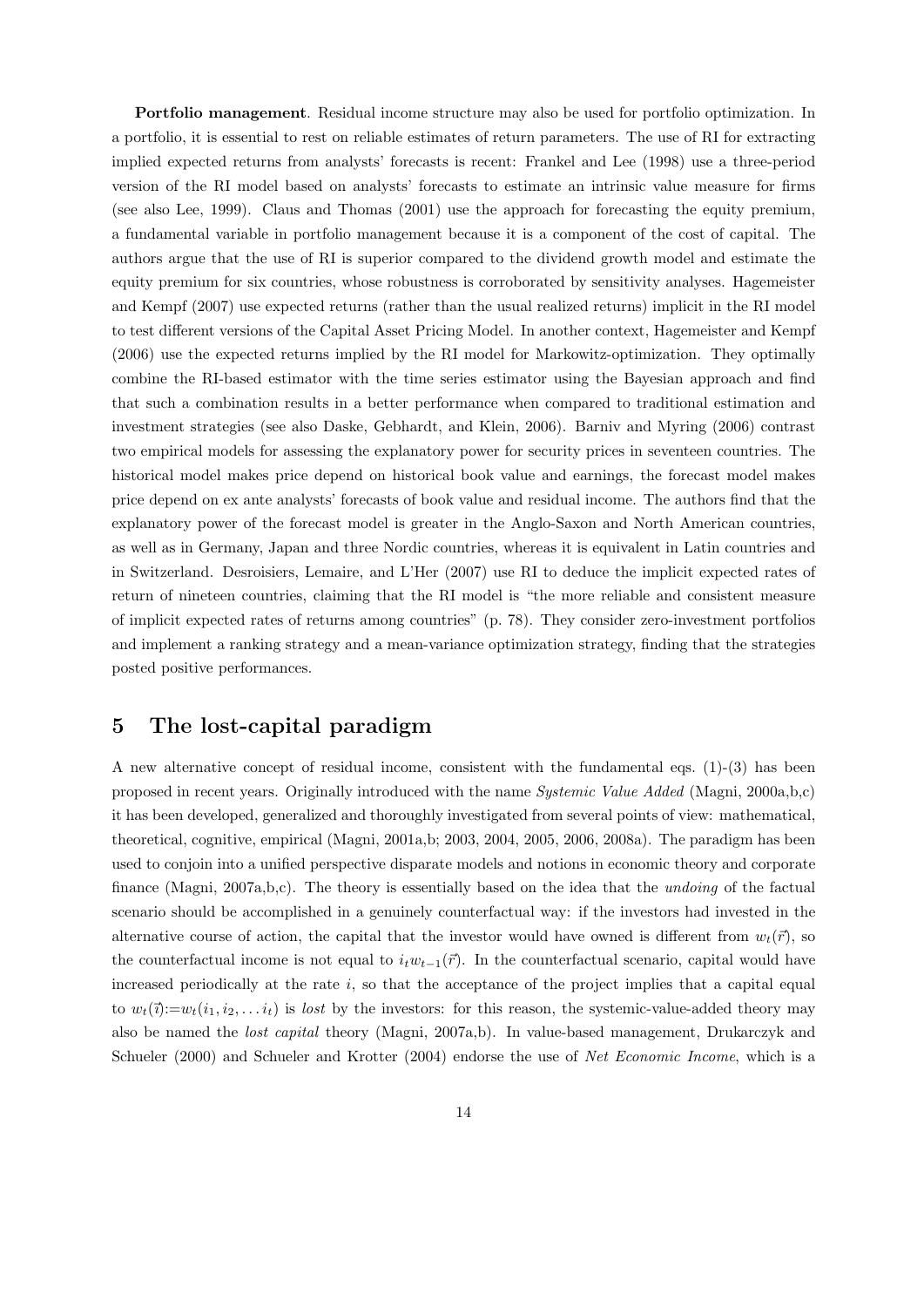market-based lost-capital residual income, while Young and O'Byrne (2001)'s notion of Adjusted EVA turns out to be an accounting-based lost-capital residual income in the case where earnings=dividends (see Magni, 2007a).

#### 5.1 The Systemic Value Added

(counterfactual) profit is  $W^t - W^{t-1} = i_t W^{t-1}$ .

Magni originally introduces the Systemic Value Added by using the following argument. Let  $W_0 \in \mathbb{R}$  be the investor's wealth at time  $0$  and assume it is currently invested in a financial asset  $F$  whose periodic interest rate is  $i_t$ . Suppose the investor has the opportunity of investing  $a_0$  in project A. The investor may choose to (i) withdraw  $a_0$  from asset F and invest it in the project or, alternatively, (ii) leave wealth invested in asset F. The two alternatives unfold two different financial scenarios for the investor's wealth: (i) Factual scenario. The project is accepted. Then, the investor's wealth is a portfolio of project  $A$  and asset F. Let  $F_t$  be the value of asset F and  $w_t$  be the balance of project A; assuming each cash flow  $a_t$ released by A is reinvested in F, one has  $F_t=F_{t-1}(1+i_t)+a_t$  and  $w_t(\vec{r})=w_{t-1}(\vec{r})(1+r_t)-a_t$ ,  $t=1,2,\ldots,n$ , where the sequence  $\{w_t\}$  is arbitrary except for the boundary conditions  $w_0(\vec{r})=a_0$  and  $w_n(\vec{r})=0$ . The investor's wealth at time t is a simple dynamic system recursively computed as  $W_t=F_{t-1}(1+i_t)$  +  $w_{t-1}(\vec{r})(1 + r_t) = W_{t-1} + i_t F_{t-1} + r_t w_{t-1}(\vec{r}).$  The (factual) profit is  $W_t - W_{t-1} = i_t F_{t-1} + r_t w_{t-1}(\vec{r}).$ <sup>17</sup> (ii) Counterfactual scenario. The project is rejected. Then, the investor's wealth equals the value of asset F, which grows at a rate  $i_t$ . Let  $F^t$  and  $W^t$  be, respectively, the values of the asset and the investor's wealth, which is now governed by a dynamic system expressed by  $W^t = F^t = F^{t-1}(1 + i_t)$ . Hence, the

Contrasting the two profits in the two scenarios a new definition of residual income is generated:

$$
\Pi_t^e = (i_t F_{t-1} + r_t w_{t-1}(\vec{r})) - i_t F^{t-1}
$$
\n(15)

(Magni, 2000a, p. 164; 2000b, p. 54; 2001a, eq. (11a); 2004, p. 601) where the foregone return on wealth  $i_t F^{t-1}$  has the meaning of opportunity cost. Such an excess profit is labelled *Systemic Value Added* (SVA) because the evolution of wealth in the two scenarios is represented by two different dynamic systems.

The assumption of reinvestment of  $a_t$  at the cost of capital  $i_t$  may be relaxed by dismissing investor's wealth and reframing the two scenarios: in the factual scenario the investor invests the amount  $a_0$  in project A so that the project balance is  $w_t(\vec{r})=w_{t-1}(\vec{r})(1 + r_t)-a_t$  (with the usual boundary conditions). In the counterfactual scenario the investor invests  $a_0$  in a financial asset whose interest rate is  $i_t$  and periodically withdraws the amount  $a_t$  from the asset. The asset balance is  $w_t(\vec{v})=w_{t-1}(\vec{v})(1 + i_t) - a_t$ , with obvious initial condition  $w_0(\vec{v})=a_0$ . At the beginning of each period, the investor invests capital  $w_{t-1}(\vec{r})$  at the rate  $r_t$  but so doing she loses the opportunity of investing  $w_{t-1}(\vec{v})$  at the rate  $i_t$ . The capital  $w_{t-1}(\vec{i})$  is thus the capital lost by the investor, the sum that would have been invested if the counterfactual scenario had been chosen. The investor receives a return of  $r_t w_{t-1}(\vec{r})$  from A, so losing the opportunity of earning  $i_t w_{t-1}(\vec{v})$ . The latter is the profit foregone, lost by the investor (Magni, 2005,

<sup>&</sup>lt;sup>17</sup>Obviously, such a profit is consistent with the fundamental equations  $(1)-(2)$  once the meaning of the variables is made clear: the capital is the investor's entire wealth  $W_t$  (inclusive of the project and the financial asset), the rate of return is  $\frac{i_t F_{t-1} + r_t w_{t-1}}{F_{t-1} + w_{t-1}}$ , a weighted average of  $r_t$  and  $i_t$ , and net cash flow is zero (cash flows are withdrawn from the project and reinvested in the financial asset).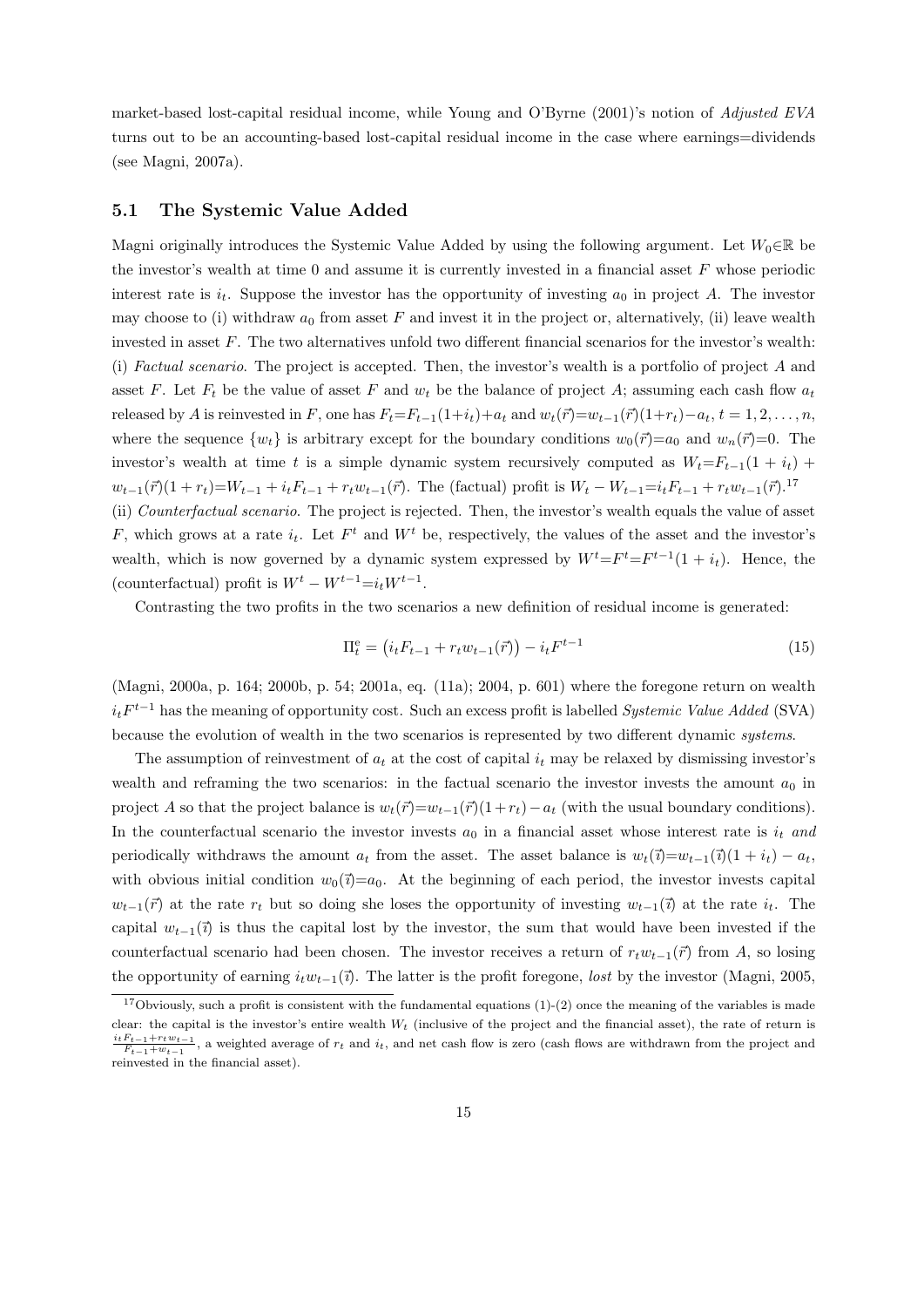p. 67). The difference between the two alternative profits may be named the lost-capital residual income, which actually is nothing but the SVA, because  $F^t - F_t = w_t(\vec{\imath})$ , with  $w_0(\vec{\imath}) = a_0 = F^0 - F_0$ . Therefore,

$$
\Pi_t^e = r_t w_{t-1}(\vec{r}) - i_t w_{t-1}(\vec{r}).\tag{16}
$$

Reminding that the standard residual income is such that  $\pi_t^e(\vec{r}, i_t) = \pi_t(\vec{r}) - \pi_t(\vec{r}, i_t)$ , the lost-capital paradigm is obtained by replacing  $\pi_t(\vec{r}, i_t)$  with  $\pi_t(\vec{v})$ . That is,  $\Pi_t^e = \pi_t(\vec{r}) - \pi_t(\vec{v})$ .<sup>18</sup> The sequence  ${\Pi_t^e}$ decomposes the Net Final Value  $N_n$ . To see it, just consider that the fundamental equations for the two scenarios may be rewritten as  $r_t w_{t-1}(\vec{r}) = w_t(\vec{r}) - w_{t-1}(\vec{r}) + a_t$  and  $i_t w_{t-1}(\vec{v}) = w_t(\vec{v}) - w_{t-1}(\vec{v}) + a_t$ respectively. Hence,

$$
\Pi_t^e = \big(w_{t-1}(\vec{\imath}) - w_t(\vec{\imath})\big) - \big(w_{t-1}(\vec{r}) - w_t(\vec{r})\big). \tag{17}
$$

Given that  $w_0(\vec{r})=w_0(\vec{v})$  and  $w_n(\vec{r})=0$ , and solving  $w_t(\vec{v})=w_{t-1}(\vec{v})(1+i_t)-a_t$  for  $t=n$ ,

$$
\sum_{t=1}^{n} \Pi_{t}^{e} = \sum_{t=1}^{n} \left[ \left( w_{t-1}(\vec{v}) - w_{t}(\vec{v}) \right) - \left( w_{t-1}(\vec{r}) - w_{t}(\vec{r}) \right) \right]
$$
\n
$$
= w_{n}(\vec{r}) - w_{0}(\vec{r}) - \left( w_{n}(\vec{v}) - w_{0}(\vec{v}) \right)
$$
\n
$$
= -w_{n}(\vec{v}) = N_{0} \prod_{t=1}^{n} (1 + i_{t}) = N_{n}.
$$
\n(19)

Equation (19) shows that the sequence  $\{\Pi_t^e\}$  decomposes the Net Final Value, and that such a decomposition is independent of the sequence  $\{w_t(\vec{r})\}$  selected: it only depends on the boundary conditions  $w_0(\cdot)=0$  and  $w_n(\vec{r})=0$ . As a result, the sequence  $\{\varphi_n(\vec{\imath})\cdot \Pi_t^e\}$  decomposes the NPV:

$$
N_0 = \varphi_n(\vec{\imath}) \left( \Pi_1^e + \Pi_2^e + \ldots + \Pi_n^e \right) = \varphi_n(\vec{\imath}) \Pi_1^e + \varphi_n(\vec{\imath}) \Pi_2^e + \ldots + \varphi_n(\vec{\imath}) \Pi_n^e \tag{20}
$$

as opposed to the sequence  $\{\varphi_t(\vec{\imath}) \cdot \pi_t^e\}$  in the standard paradigm:

$$
N_0 = \varphi_1(\vec{\imath})\pi_1^e + \varphi_2(\vec{\imath})\pi_2^e + \ldots + \varphi_n(\vec{\imath})\pi_n^e. \tag{21}
$$

Hence,  $v_0=a_0+\varphi_n(\vec{\imath})\sum_{t=1}^n\Pi_t^e$  as opposed to  $v_0=a_0+\sum_{t=1}^n\varphi_t(\vec{\imath})\pi_t^e$  (e.g. Magni, 2000a; 2001a,b; 2003; 2005). The lost-capital decomposition then induces a Sum&Discount method as opposed to the standard Discount&Sum method. Penman's (1992) words, referred to earnings, perfectly fit here, as referred to lost-capital abnormal earnings: "Unlike dividends (or cash flows), [abnormal] earnings aggregate in a value sense. One does not have to worry about timing. The task does not involve predicting [abnormal] earnings next year, the following year, and so on, but the total dollar [abnormal] earnings that a firm will deliver to the horizon" (p. 237). This brings about relevant implications regarding errors in forecast for investments under uncertainty. Suppose the vectors of theoretically correct residual incomes are  $(\hat{\pi}_1^e, \hat{\pi}_2^e, \ldots, \hat{\pi}_n^e)$  and  $(\hat{\Pi}_1^e, \hat{\Pi}_2^e, \ldots, \hat{\Pi}_n^e)$  in the standard and lost-capital paradigm respectively, and let  $(\pi_{x1}^e, \pi_{x2}^e, \ldots, \pi_{xn}^e)$  and  $(\Pi_{x_1}^e, \Pi_{x_2}^e, \ldots, \Pi_{x_n}^e)$  be permutations of the correct vectors. Obviously,  $\hat{v}_0 = a_0 + \varphi_n(\vec{v}) \cdot \sum_{t=1}^n \hat{\Pi}_t^e = a_0 + \varphi_n(\vec{v}) \cdot \sum_{t=1}^n \hat{\Pi}_t^e$ 

$$
\Pi^{e} = \pi(r) - \pi(i) = \pi'(i)(r - i) + o(|r - i|), \qquad r \to i.
$$

<sup>&</sup>lt;sup>18</sup>The latter enables one to link residual income to the derivative of the income function (rates assumed constant for notational convenience):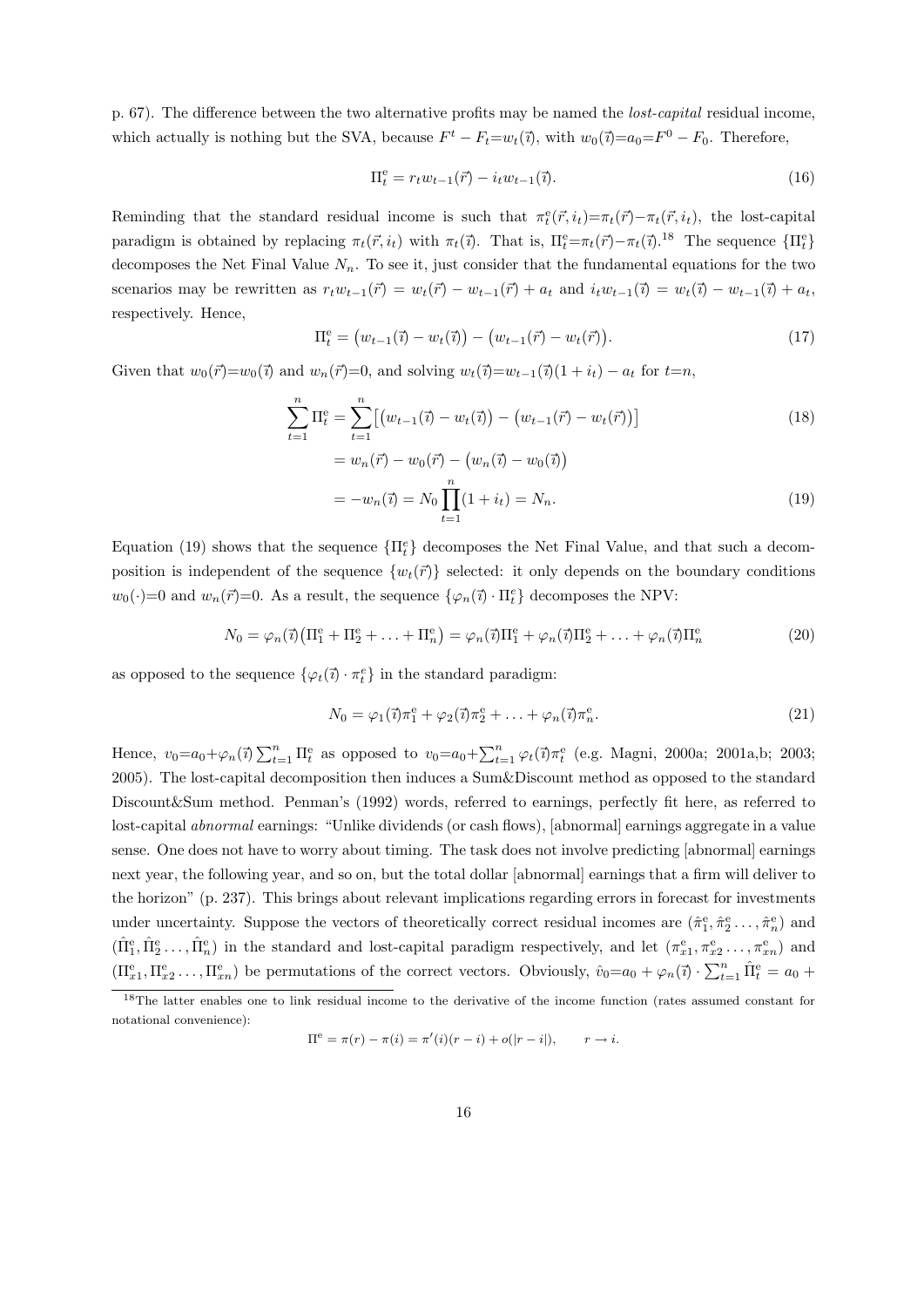$\varphi_n(\vec{\imath}) \cdot \sum_{t=1}^n \Pi_{xt}^e = v_0$ , where  $\hat{v}_0$  and  $v_0$  are, respectively, the theoretically correct and the forecasted project value. Thus, errors in timing are neutralized. In contrast, in the standard paradigm one finds, in general, that the forecasted value differs from the correct value if residual incomes are incorrectly attributed to periods:  $\hat{v}_0 = a_0 + \sum_{t=1}^n \varphi_t(\vec{\imath}) \hat{\pi}_t^e \neq a_0 + \sum_{t=1}^n \varphi_t(\vec{\imath}) \pi_{xt}^e = v_0$  (see also Magni, 2007c). This implies that the heuristic of the arithmetic mean  $(\sum_{t=1}^{n} \Pi_t^e)/n$  of expected residual incomes for forecasting purposes is highly relevant in this context (see also Remark 1 below).

Remark 1. As previously seen, one must average the one-period rates with *discounted* capitals (see eqs.  $(10)-(12)$ ) to find the average yield (or the IRR) of the project; it is widely accepted in the literature that the plain vanilla average of one-period rates weighted by the (undiscounted) outstanding capitals  $w_t$  is not meaningful (e.g. Kay, 1976, p. 91). In fact, the  $\mathcal L$  paradigm enables one to give that plain vanilla average a genuine meaning of profitability index: by imposing  $\varphi_n(\vec{v}) \sum_{t=1}^n (r_t w_{t-1}(\vec{r}) - i_t w_{t-1}(\vec{v}))$  $\varphi_n(\vec{\imath})\sum_{t=1}^n(r_{\mathcal{L}}^*w_{t-1}(\vec{r})-i_tw_{t-1}(\vec{\imath}))$ , one finds the Chisini mean

$$
r_{\mathcal{L}}^* = \frac{\sum_{t=1}^n r_t \cdot w_{t-1}(\vec{r})}{\sum_{t=1}^n w_{t-1}(\vec{r})}.
$$
\n(22)

Therefore, the weighted average of one-period rates is unsatisfactory only if one looks at return rates with the standard-theory eyes. Wearing the  $\mathcal{L}$  "glasses" one is able to recognize  $r_{\mathcal{L}}^*$  as being a Chisini mean return. While the existence of the IRR is not required for eq. (22) to hold, the IRR itself may be found by replacing each  $i_t$  with the internal rate r in eq. (16) so that  $\sum_{t=1}^{n} (r_t w_{t-1}(\vec{r}) - rw_{t-1}(r)) = 0$ , whence

$$
r = \frac{\sum_{t=1}^{n} r_t w_{t-1}(\vec{r})}{\sum_{t=1}^{n} w_{t-1}(r)}
$$
\n(23)

where  $w_{t-1}(r) := w_{t-1}(r, r, \ldots, r)$  is the IRR-based outstanding capital (not to be confused with the oneperiod-rate-based capital  $w_{t-1}(\vec{r})=w_{t-1}(r_1, r_2, \ldots, r_{t-1})$ . Note also that  $r \neq r_{\mathcal{L}}^*$ . Furthermore, with the same Chisini-based argument one gets, from the equation  $\sum_{t=1}^{n}(\pi_t-i_tw_{t-1}(\vec{a}))=\sum_{t=1}^{n}(\pi-i_tw_{t-1}(\vec{a}))$ , the average profit  $\pi = (\sum_{t=1}^n \pi_t)/n$ ; and, from the equation  $\sum_{t=1}^n \Pi_t^e = \sum_{t=1}^n \Pi^e$ , the average residual income  $\Pi^{\text{e}} = (\sum_{t=1}^{n} \Pi_t^{\text{e}})/n$ , which confirms the above mentioned implications for forecast purposes.

#### 5.2 The arbitrage connection

An important feature of the lost-capital paradigm is that it may be naturally derived from an arbitrage theory perspective. Suppose  $p$  is a portfolio traded in the market which replicates project  $A$ 's cash flows. Let the yield term structure be represented by  $\varphi_t(\vec{v})$ , which is an IFL representing the unit price of a t-period zero-coupon bond issued at time 0. The value of p is  $p_0 = \sum_{t=1}^n \varphi_t(\vec{i}) a_t = a_0 + N_0$ . If  $p_0 \neq a_0$ (i.e.  $N_0\neq 0$ ) the investor may exploit arbitrage opportunities. For example, assuming (with no loss of generality)  $p_0 > a_0$ , the investor may take a long position in A and a short position in p and reinvest the arbitrage gain  $(p_0 - a_0)$  in portfolio p. The resulting net cash flow will be zero at each date, and the investor will receive a net final cash flow Γ, such that  $\Gamma = (p_0 - a_0) \prod_{t=1}^n (1 + i_t) = N_0 \prod_{t=1}^n (1 + i_t)$  (see Table 3). We aim at decomposing the terminal arbitrage gain  $\Gamma$  in period margins. To this end, note that the long and short positions in  $p$  may be netted out to result in a net short position (see Table 4). A short position in an asset is financially equivalent to a financing, so asset  $p$  may be viewed as a "debt" whose (variable) rate of interest is  $i_t$ . The arbitrage strategy may thus be interpreted as an investment in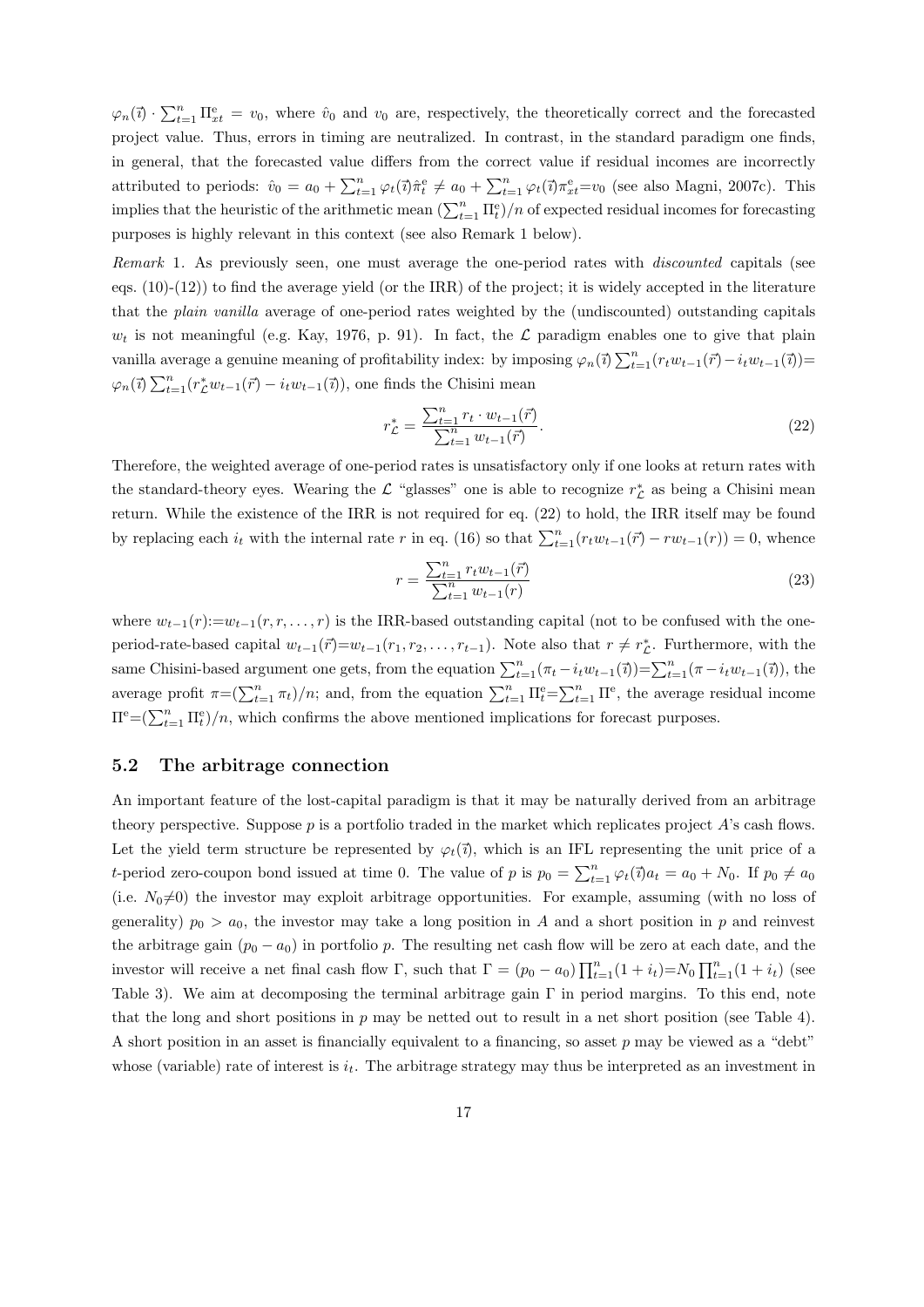A wholly financed by asset p. The project's cash flows are used to repay the debt, so the project balance is  $w_t(\vec{r}) = w_{t-1}(\vec{r})(1 + r_t) - a_t$ , and the residual debt is  $w_t(\vec{v}) = w_{t-1}(\vec{v})(1 + i_t) - a_t$ . At time n, the balance of the debt is  $w_n(\vec{v}) = -N_0 \prod_{t=1}^n (1+i_t) = -\Gamma \lt 0$ . The final  $w_n(\vec{v})$  is negative because the total final payment to close off the position on  $p (=a_n - \Gamma)$  is smaller than the amount received from the project  $(=a_n)^{19}$  Therefore,  $r_tw_{t-1}(r_t)$  is the return from the long position, while  $i_tw_{t-1}$  is interest on the short position. The latter represents the cost of the arbitrage strategy. As a result, the periodic gain from the arbitrage strategy is  $r_t w_{t-1}(\vec{r}) - i_t w_{t-1}(\vec{v})$ , but the latter is just the lost-capital residual income  $\Pi_t^e$  above introduced, so that

$$
\Gamma = -w_n(\vec{i}) = N_0 \prod_{t=1}^n (1 + i_t) = \Pi_1^e + \Pi_2^e + \ldots + \Pi_n^e.
$$

The arbitrage gain sequence  $\{\Pi_t^e\}$  decomposes the grand total arbitrage gain  $\Gamma$  in period margins (see also Magni, 2007b, section 3.1).

#### 5.3 Relations between the two theories

The two theories lead, in general, to residual incomes which differ in terms of value and, possibly, in terms of sign (see Ghiselli Ricci and Magni, 2006). However, they are formally related. Let  $\mathcal{L} : \pi^e \to \Pi_t^e$ be the operator transforming standard RIs in lost-capital RIs: we have

$$
\pi_t^e \to \mathcal{L}(\pi_t^e) = \pi_t^e - i_t(w_{t-1}(\vec{\tau}) - w_{t-1}(\vec{r})).\tag{24}
$$

 $\mathcal L$  is a bijection, so the inverse function  $\mathcal S = \mathcal L^{-1}$  exists, transforming lost-capital excess profit into standard excess profit:

$$
\Pi_t^e \to \mathcal{S}(\Pi_t^e) = \Pi_t^e + i_t(w_{t-1}(\vec{v}) - w_{t-1}(\vec{r})).
$$
\n
$$
(25)
$$

 $(\mathcal{L}=\text{lost-capital}, \mathcal{S}=\text{standard})$ . The constant in the linear affine functions is a *converting factor* representing the lost (or earned if negative) interest on the surplus of capital the investor would own if she rejected the project and invested his funds  $a_0$  in the alternative asset. As we have seen, performance in the  $\mathcal L$  paradigm is measured not only in terms of which interest rate could have been exploited by the investor, but also in terms of which capital could have been exploited. Thus, while  $r_t > i_t$  signals positive performance in the classical S paradigm (because it implies  $\pi_t^e > 0$ ), the capital lost by the investor may be greater than the actual capital invested (i.e  $w_{t-1}(\vec{v}) > w_1(\vec{r})$ ), so that the L excess profit may signal a smaller performance with respect to the  $S$ -paradigm: the interest that could have been yielded by the surplus of capital may be so great as to offset the positive effect of the rate of return: whenever  $0 < \pi_t^e < i_t[w_{t-1}(\vec{v}) - w_{t-1}(\vec{r})],$  one gets  $\Pi_t^e < 0 < \pi_t^e$ , which informs that a negative performance is measured by the  $\mathcal L$  paradigm. The additional component may symmetrically act as a sort of insurance bonus: if  $r_t < i_t$ , performance may still be regarded as positive if  $w_{t-1}(\vec{v}) < w_{t-1}(\vec{r})$ , which means that past performance has been so positive that the factual capital is greater than the capital lost, so that the smaller rate of return in the period is more than compensated by the greater basis  $w_{t-1}(\vec{r})$  to which it is

<sup>&</sup>lt;sup>19</sup>Rigorously speaking, in analogy with the description of Peasnell's approach, one should write  $w_{n*}=-\Gamma$ , and  $w_n(\vec{v})=w_{n^*} - (-\Gamma) = 0$ , because, after distribution of the arbitrage gain Γ, no pending positions are left.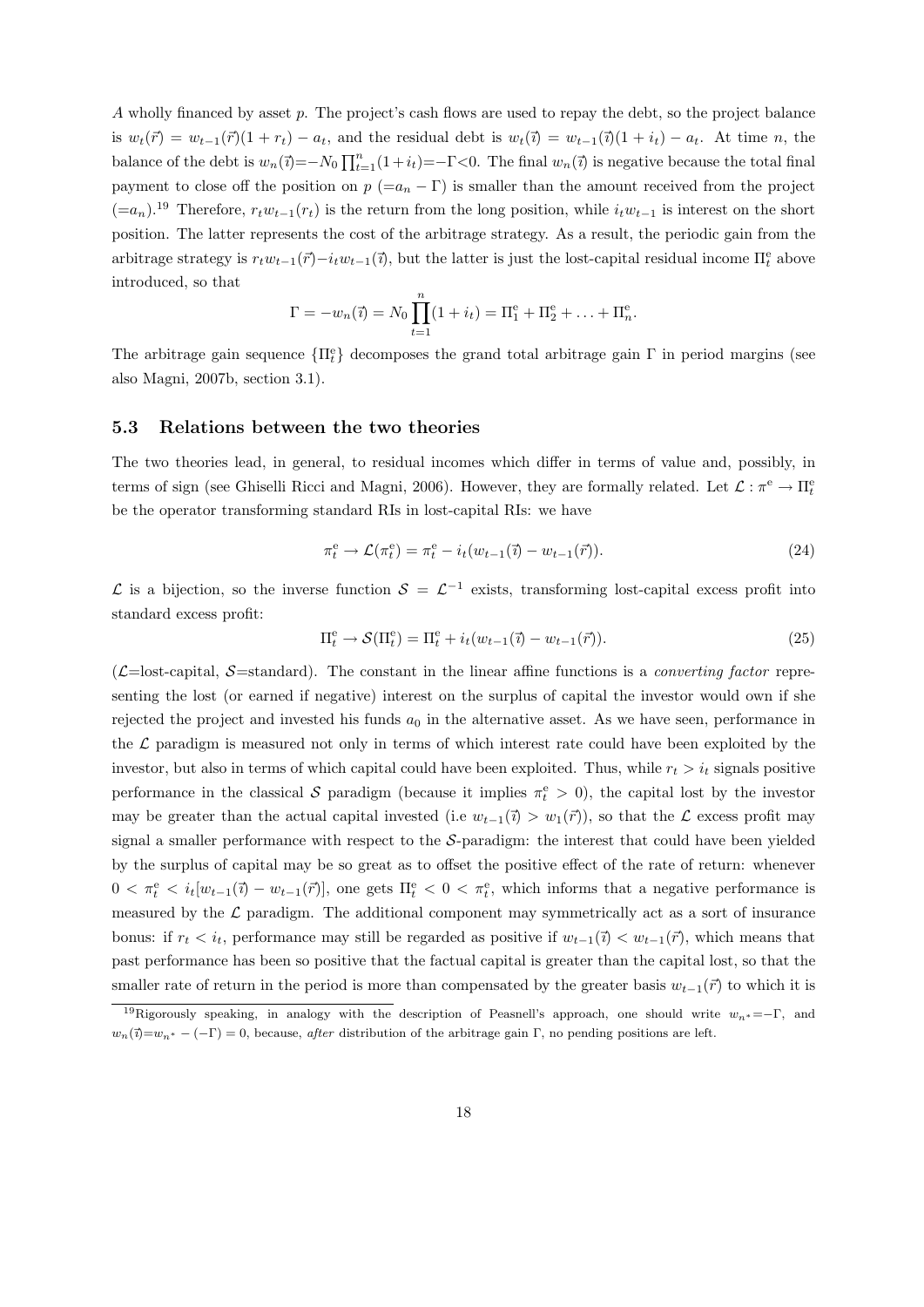applied. This may be rephrased in a rate-of-return comparison:

$$
\Pi_t^e > 0 \quad \text{if and only if} \quad r_t > i_t^* = i_t + i_t \frac{w_{t-1}(\vec{v}) - w_{t-1}(\vec{r})}{w_{t-1}(\vec{r})}.
$$
 (26)

The second addend in the right-hand side is the product of the opportunity cost of capital and the relative increase (decrease) in capital due to acceptance of the project. For example, suppose  $i_t=0.1$ ,  $w_{t-1}(\vec{r})=8$ ,  $w_{t-1}(\vec{r})=100$ ; then, if project had been rejected, the counterfactual capital would be higher than the the factual capital employed; in particular, it would be higher by a  $25\%=(100–80)/80$ . This means that the investor could have invested a 25% more capital than she actually invests, and she could have earned a 10% on that 25%, so that an additional 2.5% would accrue to her. Therefore, for a positive performance to occur, the period internal rate must be greater than 10%; in particular, the threshold level is  $i^*=12.5\% = 10\% + 2.5\%$ . In general, the required cutoff rate  $i_t^*$  may be greater, equal or smaller than the cost of capital  $i_t$ . The latter case occurs whenever the additional-interest component is negative, which means that the factual capital exceeds the counterfactual capital and therefore the investor foregoes (not a return but) a cost. Under this perspective the  $\mathcal L$  excess profit lends itself to a reinterpretation: it may be seen as a  $S$  residual income where the opportunity cost of capital includes the (positive or negative) additional interest on the surplus  $w_{t-1}(\vec{v}) - w_{t-1}(\vec{r})$ . Formally,  $\Pi_t^e = \pi_t(\vec{r}) - \pi_t(\vec{r}, i^*)$  so that  $\Pi_t^e = w_{t-1}(\vec{r})(r_t - i^*)$ , where  $i^*$  is a comprehensive (i.e. all-inclusive) opportunity cost of capital. Any  $\mathcal L$  residual income may therefore be dressed as a  $\mathcal S$  residual income by using a comprehensive cost of capital:<sup>20</sup>

$$
\begin{aligned}\n\pi_t^e &= \pi_t(\vec{r}) - \pi_t(\vec{r}, i) \\
\Pi_t^e &= \pi_t(\vec{r}) - \pi_t(\vec{r}, i^*) \\
&= w_{t-1}(\vec{r})(r_t - i_t^*) \\
\text{with conservation property} \quad N_0 = \sum \varphi_t(\vec{\imath}) \pi_t^e \\
N_0 &= \varphi_n(\vec{\imath}) \sum \Pi_t^e.\n\end{aligned} \tag{27}
$$

Remark 2. Pfeiffer (2004) shows that the class of accounting-based performance measures in  $\Psi$  is the only one that satisfies conservation property for any sequence of  $\{w_t(\vec{r})\}$ . Eqs. (20) and (27) induce an enlargement of that class if the following notion of residual income is introduced:

Definition 2. A real number  $\psi_t$  is said to be a residual income if, for any sequence  $\{w_t(\vec{r})\} \in \mathbb{R}^{n-1}$ , there exists a sequence  $\{j_t\} \in \mathbb{R}^n$  and a  $\xi > 0$  such that  $\psi_t = w_{t-1}(\vec{r}) \cdot (r_t - j_t)$  and  $N_0 = \sum_{t=1}^n \varphi_\xi(\vec{v}) \cdot \psi_t$ .

Note that  $\psi_t=\pi_t(\vec{r})-\pi_t(\vec{r},j_t)$ , and the set  $\Psi$  is enlarged to encompass both the S paradigm (if  $j_t = i_t$ and  $\xi = t$ ) and the  $\mathcal L$  paradigm (if  $j_t = i_t^*$  and  $\xi = n$ ).

Remark 3. Manipulating the fundamental eq. (1) for both the capital  $w_{t-1}(\vec{r})$  and the lost capital  $w_{t-1}(\vec{v})$ , one finds two relations connecting the  $S$  paradigm to the  $\mathcal L$  paradigm:

• in terms of standard RIs: we have  $w_{t-1}(\vec{r}) - w_{t-1}(\vec{v}) = \sum_{k=1}^{t-1} \pi_k^e \prod_{k=1}^{t-1} (1 + i_k)$ , which implies

$$
\Pi_t^{\text{e}} - \pi_t^{\text{e}} = i_t \sum_{k=1}^{t-1} \pi_k^{\text{e}} \prod_{k=1}^{t-1} (1 + i_k)
$$
\n(28)

<sup>&</sup>lt;sup>20</sup>A further formal dressing is  $\Pi_t^e=w_{t-1}(\vec{\imath}) (\bar{r}_t - i_t)$  with  $\bar{r}_t = r_t w_{t-1}(\vec{r})/w_{t-1}(\vec{\imath})$  where  $w_{t-1}(\vec{\imath})$  may be interpreted as the balance of a shadow project (see Magni, 2000a, 2003, 2004, 2005).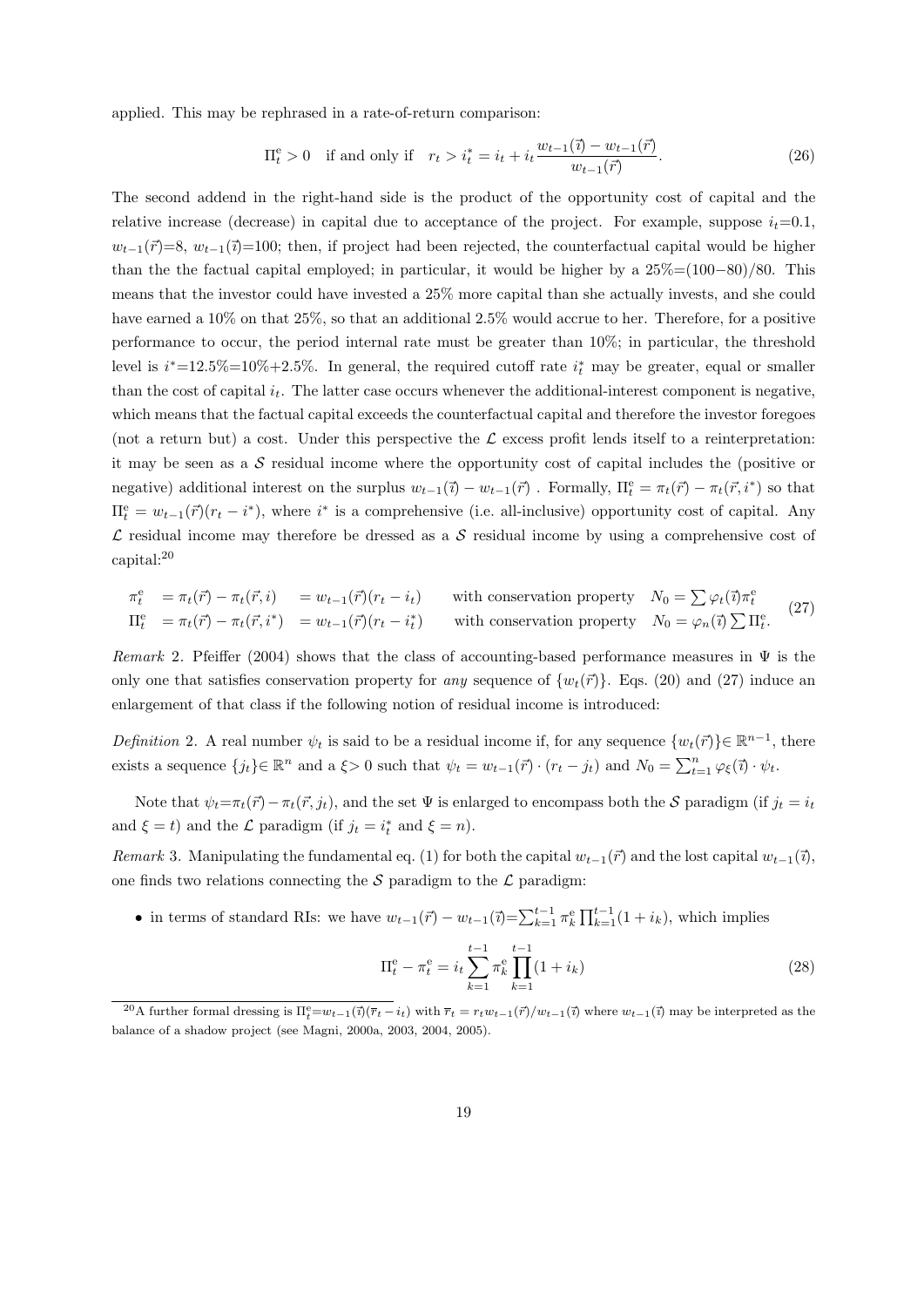• in terms of lost-capital RIs: we have  $w_{t-1}(\vec{r}) - w_{t-1}(\vec{\imath}) = \sum_{k=1}^{t-1} \Pi_k^e$  which implies

$$
\Pi_t^{\text{e}} - \pi_t^{\text{e}} = i_t \sum_{k=1}^{t-1} \Pi_k^{\text{e}}
$$
\n(29)

(see Magni, 2000a, eqs. (6)-(7); 2001b, eqs. (12) and (14); 2004, eqs. (13)-(14)).<sup>21</sup> Owing to eqs. (28) and  $(29)$ , the  $\mathcal L$  paradigm may be said to take account of the past performances. As seen above, if management had invested the initial sum  $a_0$  in the counterfactual alternative, the capital invested in each period would have been different. Positive performances in the past, resulting in positive residual incomes, positively reverberate on the current residual income, whereas negative performances will have a negative effect on future excess profit. Therefore, excess profits are chained one another: managers' performance one year reverberates on the following year, so that positive (negative) past performances magnify (shrink) current performances.

#### 5.4 The forerunners: (a) Keynes

The notion of lost-capital residual income may be drawn from Keynes's (1936) notion of user cost. Referring to an entrepreneur, the author defines user cost counterfactually as the difference between "the value of his capital equipment at the end of the period . .. and . .. the value it might have had at the end of the period if he had refrained from using it" (Keynes, 1967, p. 66). Coase (1968) renames it "depreciation through use", stressing the fact that it represents a depreciation charge not with respect to time, but to the use of the capital equipment. It reflects a depreciation due to "the choice between . .. using a machine for a purpose and using it for another" (Coase, 1968, p. 123). Such a depreciation represents the "opportunity cost of putting goods and resources to a certain use" (Scott, 1953, p. 369); it is an economic measure of "the opportunity lost when another decision is carried through" (Scott, 1953, p. 375, italics added). The capital equipment is used to undertake a project whose value is equal to "the present value of the net receipts . .. by discounting them at a rate of interest" (Coase, 1968, p. 123) and this "rate of discount coincides with that in the market" (Scott, 1953, p. 378). Keynes himself claims that the user cost at a given time  $t$  is "the discounted value of the additional prospective yield which would be obtained at some later date" (Keynes, 1967, p. 70). Magni (2007a, section 9) shows that user cost may be formalized as  $w_t(\vec{v}) - v_t$ . It is possible to consider its own depreciation through time by focussing on the periodic variation of user cost:

deprecision through time of user cost = 
$$
(w_{t-1}(\vec{i}) - v_{t-1}) - (w_t(\vec{i}) - v_t).
$$

The above expression is actually a particular case of eq. (17), where  $w_{t-1}(\vec{r}):=v_{t-1}$ , which implies that the one-period rate  $r_t$  is the market rate of return:  $r_t:=i_t$  for  $t>1$  (for  $t=1$  the initial boundary condition  $w_0(\vec{r})=a_0$  implies  $r_1=(v_1 - a_0 + a_1)/a_0$ . As a result, Keynes's analysis of user cost unfolds an implicit market-based lost-capital residual income, which we here name Keynesian Excess Profit (KEP) and rewrite in terms of differential profits:

$$
KEP_1 = r_1 a_0 - i_1 a_0, \qquad KEP_t = i_t v_{t-1} - i_t w_{t-1}(\vec{i}) \quad \text{for } t > 1 \tag{30}
$$

<sup>&</sup>lt;sup>21</sup>Obviously, one also finds, from eq. (27), the relation  $\Pi_t^e - \pi_t^e = w_{t-1}(\vec{r})(i_t - i_t^*)$ , which represents the difference between two opportunity costs.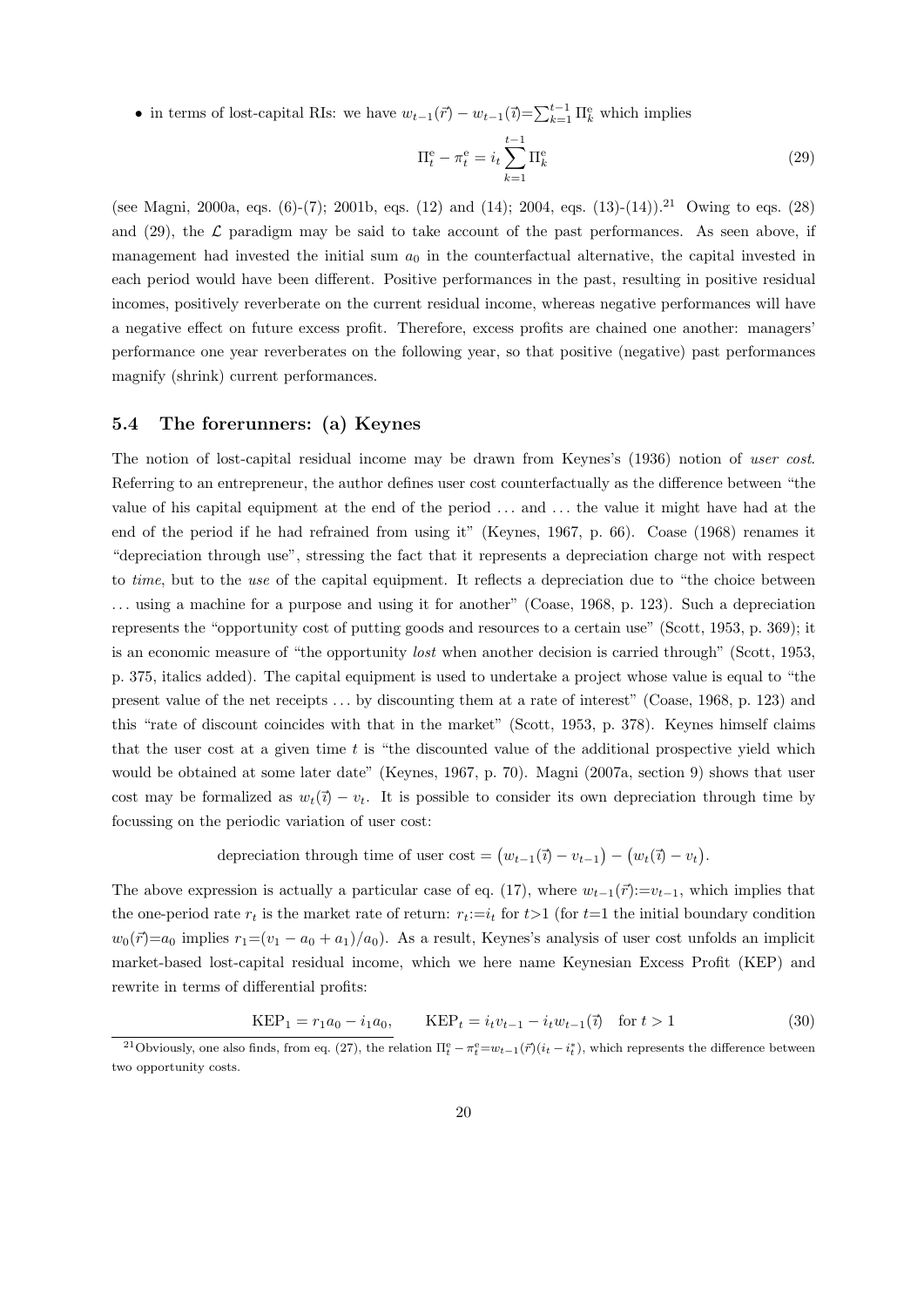where, obviously,  $N_n = N_0 / \varphi_n(\vec{\imath}) = \sum_{t=1}^n \text{KEP}_t^{22}$  The user cost is thus a building brick of the  $\mathcal L$  theory, which discloses two important properties. In first place, it is usually thought that "economists cannot afford to lump together, as 'depreciation', changes in present value caused by the passage of time, and by use" (Scott, 1953, p. 371): on the contrary, a lost-capital approach on RI does enable one to lump together depreciation through time and depreciation through use. In second place, the KEP satisfies (strong and) robust goal congruence: we have  $\text{KEP}_1 = v_1 + a_1 - a_0 = N_0/\varphi_1(\vec{i})$  and  $\text{KEP}_t = i_t(v_{t-1} - w_{t-1}(\vec{i})) = N_t - a_0$  $N_{t-1}=i_tN_{t-1}=i_tN_0/\varphi_t(\vec{v})$  for  $t>1$  (see Magni, 2007a, sections 8-10).

## 5.5 The forerunners: (b) Pressacco and Stucchi

Pressacco and Stucchi (PS) (1997) focus on Peccati's decomposition model and aim at generalizing the standard theory by considering return rates depending on the sign of the project balance (see Teichroew, Robichek and Montalbano, 1965a,b); however, in the final section of the paper, PS introduce the notion of external financing (p. 181) as opposed to self-financing; as may be easily checked, the former is equal to the lost capital  $w_t(\vec{r})$  and the latter is equal to the difference  $w_t(\vec{r}) - w_t(\vec{r})$ . In the final remarks of that section they hint at a period margin obtained as the sum of two components: the operating margin, which is equal to the factual income  $r_t w_{t-1}(\vec{r})$ , and the interest on self-financing, which is equal to the converting factor  $i_t[w_{t-1}(\vec{r})-w_{t-1}(\vec{v})]$ . In such a way, the authors change their very approach to residual income and construct a period margin by making use of the lost-capital approach.

Remark 4. O'Hanlon and Peasnell (2002) use the notion of unrecovered capital, which is equivalent to the notion of PS's external financing, and therefore equivalent to the *lost capital* (see also Table 5). In their Proposition 1, they relate unrecovered capital, book value, and past residual incomes: using our symbols,  $b_t = w_t(\vec{i}) + \sum_{k=1}^t \pi_k^e (1+i)^{t-k}$ . It is worth noting that this result is formally anticipated in a general form by PS's (1997) Theorem 7.1 (Schueler, 2001, hints at the same result in his eqs. (2)-(3). See also Magni, 2007a; Schueler and Krotter, 2004, 2008, for relations between lost capital, capital invested, and NPV).

# 6 Constructing performance metrics

In this section we consider some RI models presented in the literature and in the practice, as well as some natural extensions of them. The various models may be categorized on the basis of the notion of (income and) capital employed and of the relevant cash flows considered for valuation. As for the notion of capital, we consider three main categories: book value, market value, IRR-based capital. As for the cash flows, we consider three perspectives: the entity approach, the claimholders' approach, the equity (or proprietary) approach. In an entity approach the relevant cash flows are the free cash flows (i.e. the cash flow that equityholders would receive if the project were unlevered); in a claimholders' approach the capital cash flows (i.e. the cash flows to all claimholders) are used; in an equity approach the relevant cash flows are the equity cash flows (i.e. dividends+share repurchases−new shares).<sup>23</sup>

<sup>22</sup>When, after more than sixty years, Drukarczyk and Schueler (2000) advocate the use of their Net Economic Income, they unawarely compute the depreciation through time of Keynes's user cost (see section 6 below).

<sup>&</sup>lt;sup>23</sup>One should not confuse capital cash flows with free cash flows: the relation among the four types of cash flows may be summarized by the equalities  $c_t = e_t + d_t = f_t + \tau I_t$  (see Ruback, 2002; Fernández, 2002; Tham and Vélez-Pareja, 2004).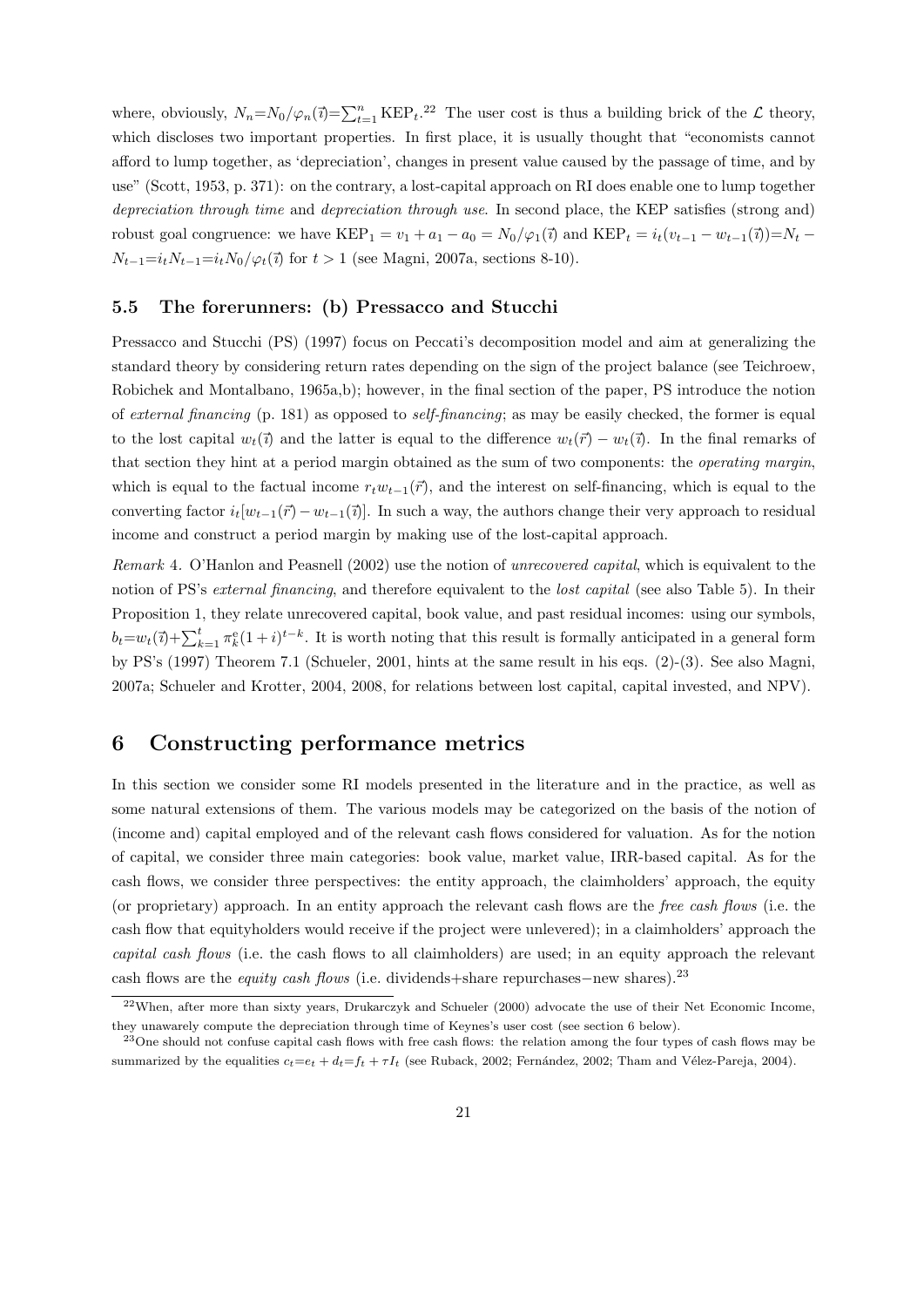Henceforth, it is assumed that the project is uncertain and that a MM market exist (Modigliani and Miller, 1958, 1963). This implies that the cash flows  $a_t$ , the RIs and the costs of capital should be interpreted as expected values.

Accounting-based RI models (Table 6). These models are characterized by the adoption of an accounting notion of (income and) capital. Thus, the book value of capital is used, and the corresponding one-period IRR is computed from the fundamental equation eq. (2). In an entity perspective, the Economic Value Added (EVA) model is originated (Stewart, 1991), where the net operating profit after taxes (nopat) is the relevant income and the free cash flows are the relevant cash flows, which implies that the one-period IRR is the return on investment (roi). Correspondingly, the opportunity cost of capital is the well-known *weighted average cost of capital*:  $\rho_t = \frac{\rho_t^e v_{t-1}^e + \rho_t^D D_{t-1}(1-\tau)}{v_{t-1}^e + D_{t-1}}$ . A modified version of the EVA model is proposed by Vélez-Pareja and Tham (2004), who adopt a claimholders' perspective and suggest the use of the claimholders' profit (net profit to shareholders+interest on debt) as the relevant income. Such a profit is equal to the *nopat* plus the tax shield, and the ratio of this adjusted *nopat* to the book value of assets is here named return on liabilities (rol). The cash flows considered are the capital cash flows and the opportunity cost of capital is the pre-tax weighted average cost of capital:  $\rho_t^{\tau} = \frac{\rho_t^{\epsilon} b_{t-1}^E + \rho_t^D D_{t-1}}{v_{t-1}^{\epsilon} + D_{t-1}}$ . Their metric is here labelled Claimholders' Residual Income (CRI).<sup>24,25</sup> The socalled Edwards-Bell-Ohlson (EBO) model (Edwards and Bell, 1961; Ohlson, 1989, 1995; Lee, 1999) is constructed from the point of view of the equity owners, so that the relevant income is the profit after taxes (pat) resulting from the income statement, and the one-period rate is the return on equity (roe); the cash flows are the equity cash flows and the opportunity cost of capital is the required return to equity (aka cost of equity)  $\rho_t^{\text{e}} = (v_t^{\text{e}} - v_{t-1}^{\text{e}} + e_t)/v_{t-1}^{\text{e}}$ .

Remark 5. It is worth stressing that each of the three accounting rates originates an IFL for the corresponding cash-flow stream:  $\sum_{t=1}^{n} f_t \varphi_t(\overrightarrow{roi}) = \sum_{t=1}^{n} c_t \varphi_t(\overrightarrow{rol}) = \sum_{t=1}^{n} e_t \varphi_t(\overrightarrow{roe}) = 0.$ 

IRR-based RI models (Table 7). These metrics start from the computation of an IRR for the cash-flow stream. A widespread metric in this class is derived from Madden (1999)'s cash flow return on investment (cfroi), which is but the IRR of the (inflation-adjusted) free-cash-flow stream, so that  $\sum_{t=1}^{n} f_t(1+cfroi)^{-t}$ =0. Comparing the cfroi with the weighted average cost of capital  $\rho_t$  and multiplying the spread by the outstanding capital computed from the fundamental recursive eq. (3), the cfroi-based residual income (RI<sup>cfroi</sup>) is constructed. Such a metric pertains to an entity approach and a natural extension of this metric is possible if one considers the claimholders' point of view. Using the capitalcash-flow stream to compute the corresponding IRR, one finds what might be named the cash flow return

$$
\text{Pre-tax EVA} = b_{t-1} \bigg[ \frac{ebit_t}{b_{t-1}} - \frac{\rho_t^{\text{e}} / (1-\tau) v_{t-1}^{\text{e}} + \rho_t^D D_{t-1}}{v_{t-1}^{\text{e}} + D_{t-1}} \bigg]
$$

<sup>&</sup>lt;sup>24</sup>Vélez-Pareja and Tham (2004) emphasize that if the discount rate for the tax shield is the unlevered cost of assets  $\rho^U$ , then the latter coincides with the pre-tax weighted average cost of capital:  $\rho^{\tau} = \rho^U$ , so that circularity issues are avoided.

 $^{25}$ The claimholders' profit is hinted at in Grant (1998), where it is called *levered net operating profit after taxes*. However, the author develops a pre-tax version of EVA different from Vélez-Pareja and Tham's, based as it is on earnings before interest and taxes (ebit) (which is, by definition, equal to  $nopat_t/(1 - \tau)$ ); using our symbols, the author defines

so that EVA=Pre-tax EVA( $1 - \tau$ ). While the discounted sum of the EVAs gives the project's NPV, the discounted sum of these Pre-tax EVAs only leads to a pre-tax NPV: one has to multiply by  $(1 - \tau)$  to reach the NPV (see also Abate and Grant, 2002).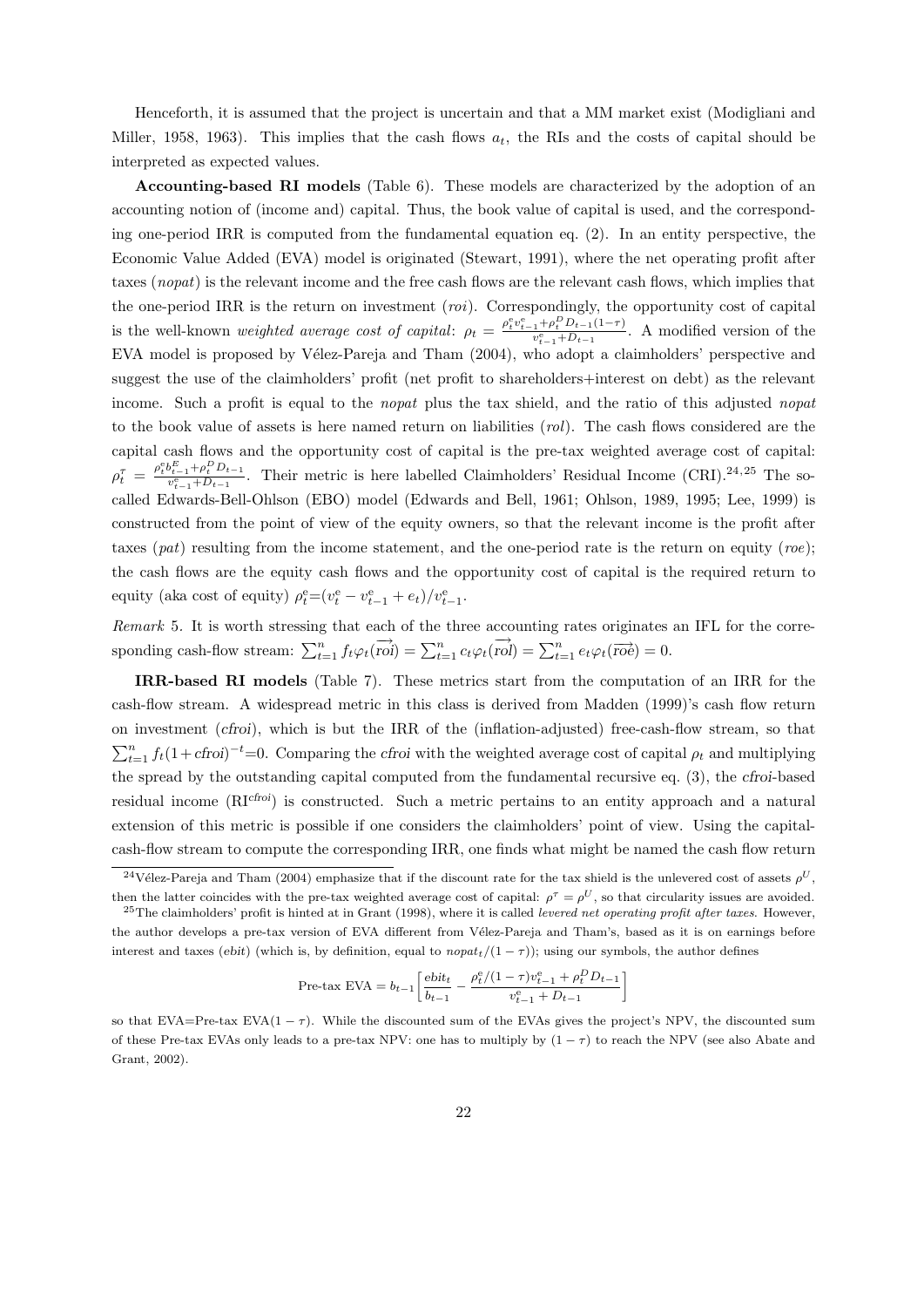on liabilities (cfrol):  $\sum_{t=1}^{n} c_t(1 + c$ frol)<sup>-t</sup>=0. Comparing cfrol with  $\rho_t^{\tau}$ , the cfrol-based claimholders' residual income ( $RI<sup>cfrol</sup>$ ) is carried out. Analogously, an equity approach leads to the computation of the cash-flow return on equity (*cfroe*) as the IRR of the equity-cash-flow stream:  $\sum_{t=1}^{n} e_t(1+ctroe)^{-t}=0$ . This equity IRR, compared to the cost of equity  $\rho_t^e$ , gives rise to the cfroe-based residual income (RI<sup>cfroe</sup>).<sup>26</sup>

Market-based models (Table 8). This class is based on market values. Except at time 0, where capital invested is equal to the initial outlay, the market value of capital is chosen for  $t \leq n$ , where market value is defined as the sum of the discounted values of the project's cash flows at the appropriate cost of capital. This choice boils down to choosing the cost of capital as the one-period IRR in each period (except the first one). In particular, Fernández (2002) adopts a proprietary perspective and endorses the use of Created Shareholder Value (CSV), which is a reproposal of Bodenhorn's (1964) (cash-flow based) pure profit:<sup>27</sup> the capital considered is the market value of equity, the relevant cash flows are the equity cash flows, and the opportunity cost of capital is the required return to equity  $\rho_t^e$ . This means that the first-period IRR is  $r_1=(v_1^e-e_0+e_1)/e_0$  (see Fernández, 2002, p. 281), while in the other periods  $r_t=\rho_t^e$ . Given that Bodenhorn-Fernández's metric belongs to the class of standard RI models, the excess profit in the first period is  $w_0(\vec{r})(r_1 - i_1) = e_0(\frac{v_1^e - e_0 + e_1}{e_0} - \rho_1^e)$ , whereas in the other period is zero. Following an entity approach Drukarczyk and Schueler (2000) propose the Net Economic Income (NEI), which belongs to the class of  $\mathcal L$  metrics. For their metric, the authors choose the market value of the firm's assets, and the capital charge is computed by taking  $w_t(\vec{\rho})$  as the lost capital. If one assumes a claimholders' perspective, the NEI turns into a new metric, which is here labelled Claimholders' Economic Income (CEI): the relevant cash flows are the capital cash flows and the opportunity cost of capital is the pre-tax weighted average cost of capital  $\rho^{\tau}$ .

Remark 6. It is worth noting that NEI, CEI and  $\mathcal{L}$ (CSV) (the lost-capital companion of CSV) belong to the class of KEP models defined in eq. (30): all of the three metrics coincide with the periodic variation of user cost and satisfy (strong and) robust goal congruence.

A twofold classification of the nine metrics (according to the notion of capital and according to the perspective taken) is summarized in Table 9.

# 7 A numerical example

The  $\mathcal L$  theory is a further addition to the toolkit of the financial engineer: valuation theory may now be said to consist of ten basic methodologies, four of which are based on cash flows, three are based on S residual income, and the remaining three are based on  $\mathcal L$  residual income (see Table 10). All ten methods are logically consistent and give the same result (in the RI models the initial outlay must be obviously added to the NPV to reach the value). Consider a firm that is incorporated to undertake a 5-year project. Tables 11 and 12 collect the input data (in boldface), the firm's accounting statements, the resulting expected cash flows and rates of return, while Table 13 employs the APV method and the three DCF techniques to find the market values. To this end, it is assumed that  $\rho^U$  is exogenously given

 $^{26}$ It is evident that cfroi, cfrol, and cfroe, may be viewed, respectively, as constant roi, rol, and roe.

<sup>27</sup>See also Dutta and Reichelstein (2005, section 3).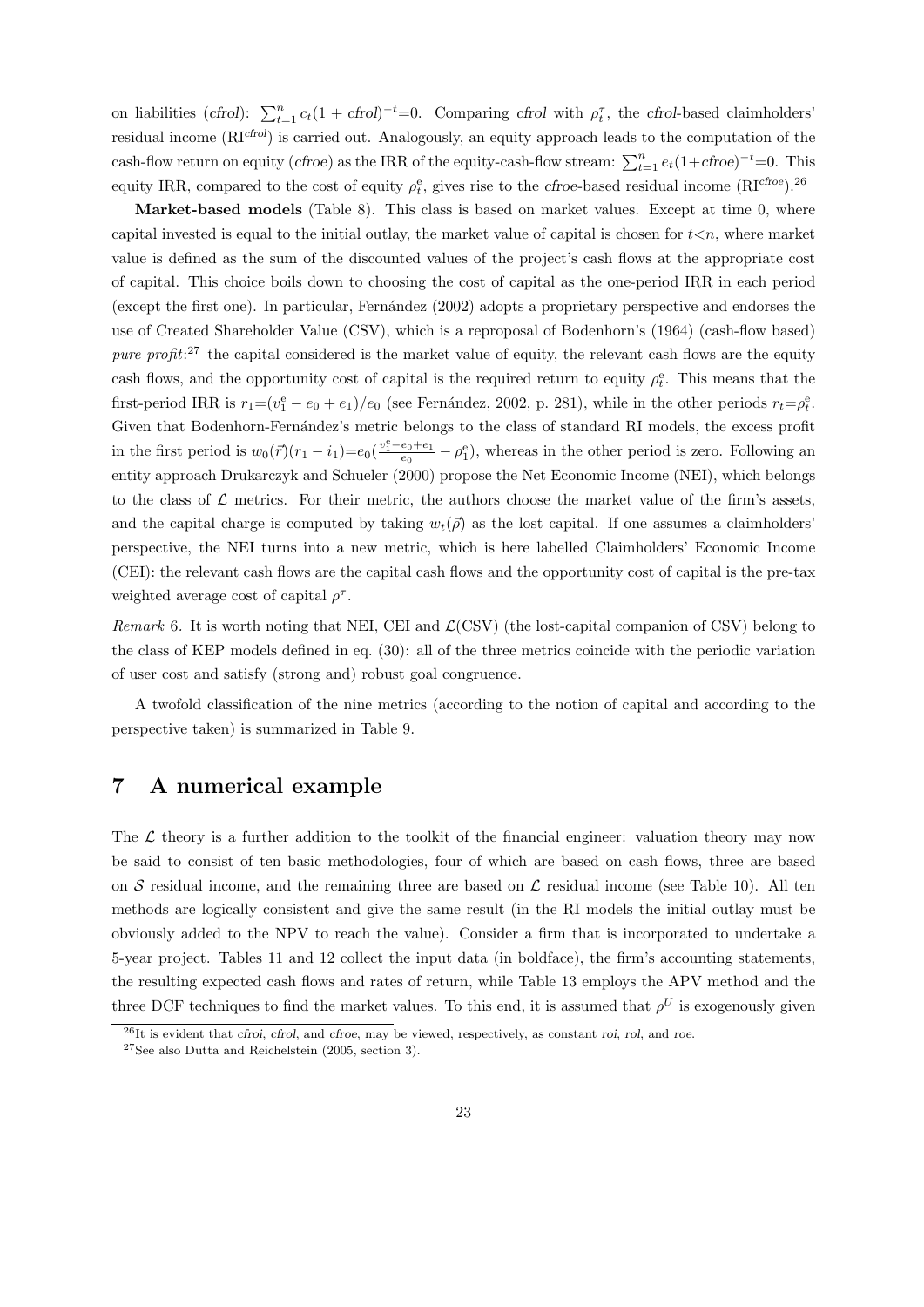and that nominal debt is equal to market value of debt, which means  $\delta_t = \rho_t^D$  and  $I_t = \rho_t^D D_{t-1}$ . The market value of equity is 22,134 and the NPV turns out to be  $N_0 = v_0 - f_0 = v_0^e - e_0 = 1,134$ . Logically, the four methods give the same result (see Fernández, 2002, 2007, for a review of these valuation methods). Table 14 focusses on the 3+3 groups of metrics, and the RIs are calculated for each period. Logically, each of them represents a decomposition of  $N_0$ =1,134, which is obtained by the Discount&Sum procedure for the S metrics and by the Sum&Discount method for the  $\mathcal L$  metrics. Inspecting Table 14, the reader may appreciate the considerable differences across paradigms and across metrics. It is worth noting that the KEP metrics are perfectly aligned in sign with  $N_t$  (robust goal congruence). The fact that most of the IRR-based metrics in the example have the same sign as  $N_t$  in each year does not hold in general. As a counterexample, consider the standard IRR-based metrics and suppose that the first-year sales are equal to 13,410, other things equal: one finds NPV=3.6 and the vectors of the three metrics turn out to be, respectively, (−54.7, −30.3, −14.1, 51.6, 89.1), (5.6, 2.0, −0.2, 0.2, −1.9), and (144.2, 74.3, 25,  $-138.2, -248.8$ ). Contrasting S metrics with L metrics, the discrepancies may be enormous; for example, considering  $\rho^{U}$ =23%, other things equal, the NPV is  $N_0$ =-5,977 and it is easily checked that in the third period the accounting-based standard metrics signal positive performances: EVA=417, CRI=399, EBO=218, whereas their  $\mathcal{L}$  companions are deeply negative  $\mathcal{L}(EVA)$ =−1136  $\mathcal{L}(CRI)$ =−1276,  $\mathcal{L}(EBO)=-2874$ . As a result, the use of either theory for executive compensation may well impact on managers' compensation in profoundly opposite ways.

# 8 Conclusion

This papers presents a review of the notion of residual income, also known as excess profit. This concept has gone a long road since its origins in the last years of the 19th century (see the synopsis in Table 15). The relation residual income bears to value had been recognized early, but only in relatively recent years it has been thoroughly investigated in various fields: accounting, corporate finance, financial mathematics. This relation has proved useful for valuation purposes and performance analysis, and the use of residual income as a governance tool is at the core of the well-entrenched value-based management literature: linking management compensation to periodic performance is a way for aligning managers' and shareholders' objectives and reduce agency costs.

This paper stresses the role of income and opportunity cost as the two basic ingredients of residual income. The role of counterfactual conditionals in the definition of opportunity cost, highly neglected in the literature, is here emphasized, so that opportunity cost is defined as the counterfactual income the investor would (have) earn(ed) if she (had) rejected the project. The *undoing* of the factual scenario in the standard residual income theory implies that only the return rate is undone. In the systemic-valueadded approach, aka lost-capital paradigm, the capital is undone as well so that the lost income is given by the product of the opportunity cost of capital times the capital that the investors would have owned if they had invested in the counterfactual course of action. The new paradigm is naturally embraced in an arbitrage theory perspective and set interesting relations to the notion of depreciation: both depreciation through time and depreciation through use are lumped together. This link is provided by Keynes's (1936) user cost (depreciation through use), which is a basic ingredient of the lost-capital theory. The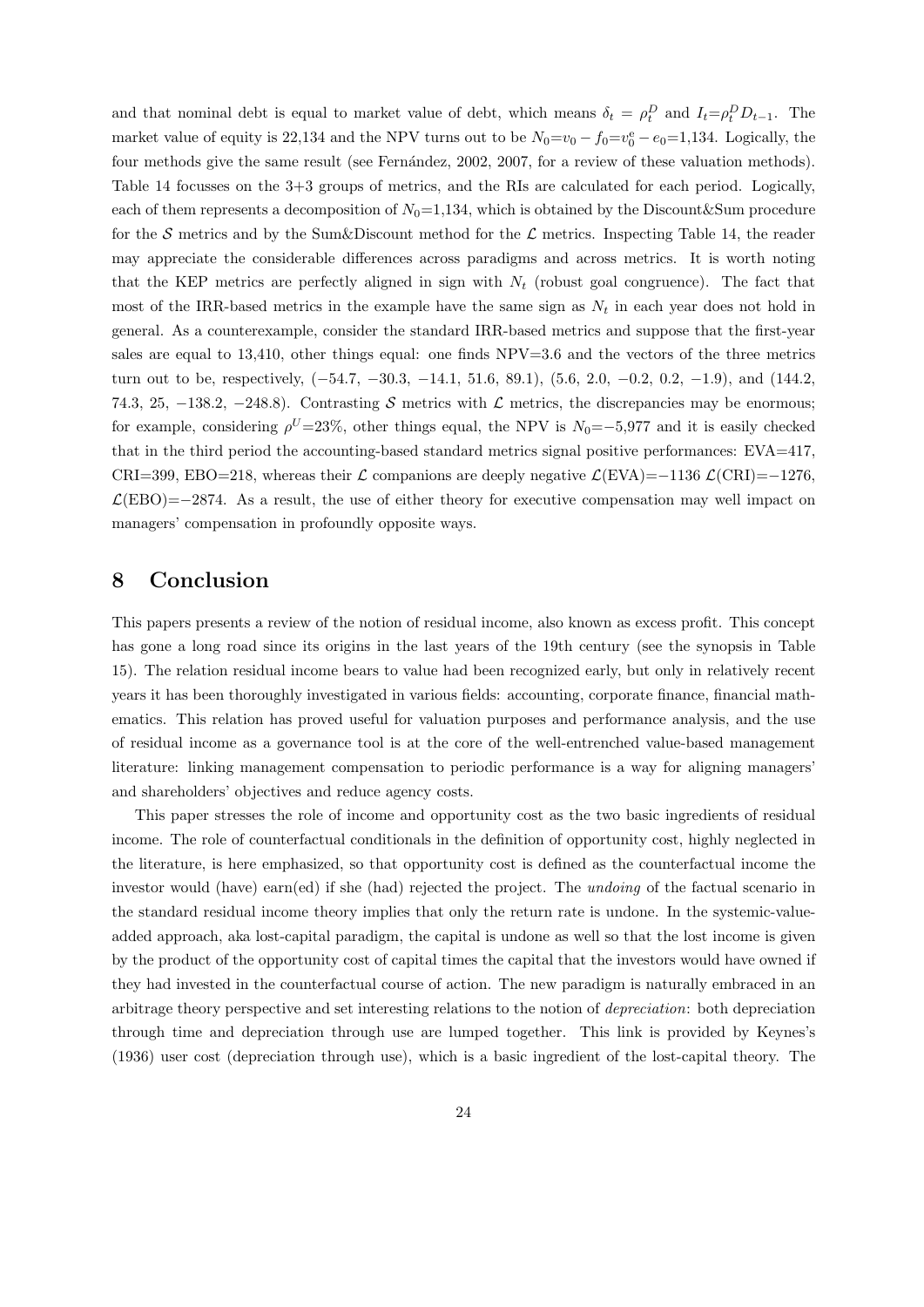procedure for computing the project value in the two theories is, so to say, specular: a Discount&Sum procedure in the standard paradigm, a Sum&Discount procedure in the lost-capital paradigm. The latter procedure unmasks an aggregation property which enables to neutralize the role of timing in forecasting: it is not necessary to know when residual incomes are generated. This induces a simple heuristic for valuation: rather than forecasting each and every residual income one may rest on an average residual income. The new paradigm is also capable of retrieving the average of one-period (e.g accounting) rates weighted by the undiscounted capitals (e.g. book value): dismissed in the accounting literature as nonsignificant, this plain vanilla average represents the project's average yield as seen from the lost-capital theory perspective; the IRR itself may be seen as a generalized weighted average of outstanding capitals. Moreover, it is possible to interpret the lost-capital RI as a standard RI with a comprehensive cost of capital and a Sum&Discount conservation property, which allows for a generalized definition of residual income encompassing both paradigms (see Definition 2).

The standard notion of residual income has triggered a flourishing literature on various problems and perspectives: decisions on investments, production, sales; implementation of optimal portfolio strategies; short-run policies as proxies for long-run policies; conflicts between principal and agent; forecasts of asset prices and valuation of intrinsic values. Hopefully, the theoretical enlargement of the set of performance measures with the lost-capital residual income will attract interest of academics and stimulate research on its possible use for managerial and financial applications. However, using a single theory or "using only a single measure cannot necessarily achieve all of the objectives usually required of such a measure" (Bromwich and Walker, 1998, p. 404). No single theory or metric can be said to be the "best" index. Both theories, along with their corresponding metrics, could fruitfully be conjoined in a multicriteria approach to provide appropriate models satisfying the needs of the evaluator to solve specific decision problems. To this end, the use of vague theories such as fuzzy logic (Zadeh, 1965; Zimmermann, 2001) or supervaluationist logic (Keefe, 2000, 2008; Qizilbash, 2003) might perhaps prove helpful.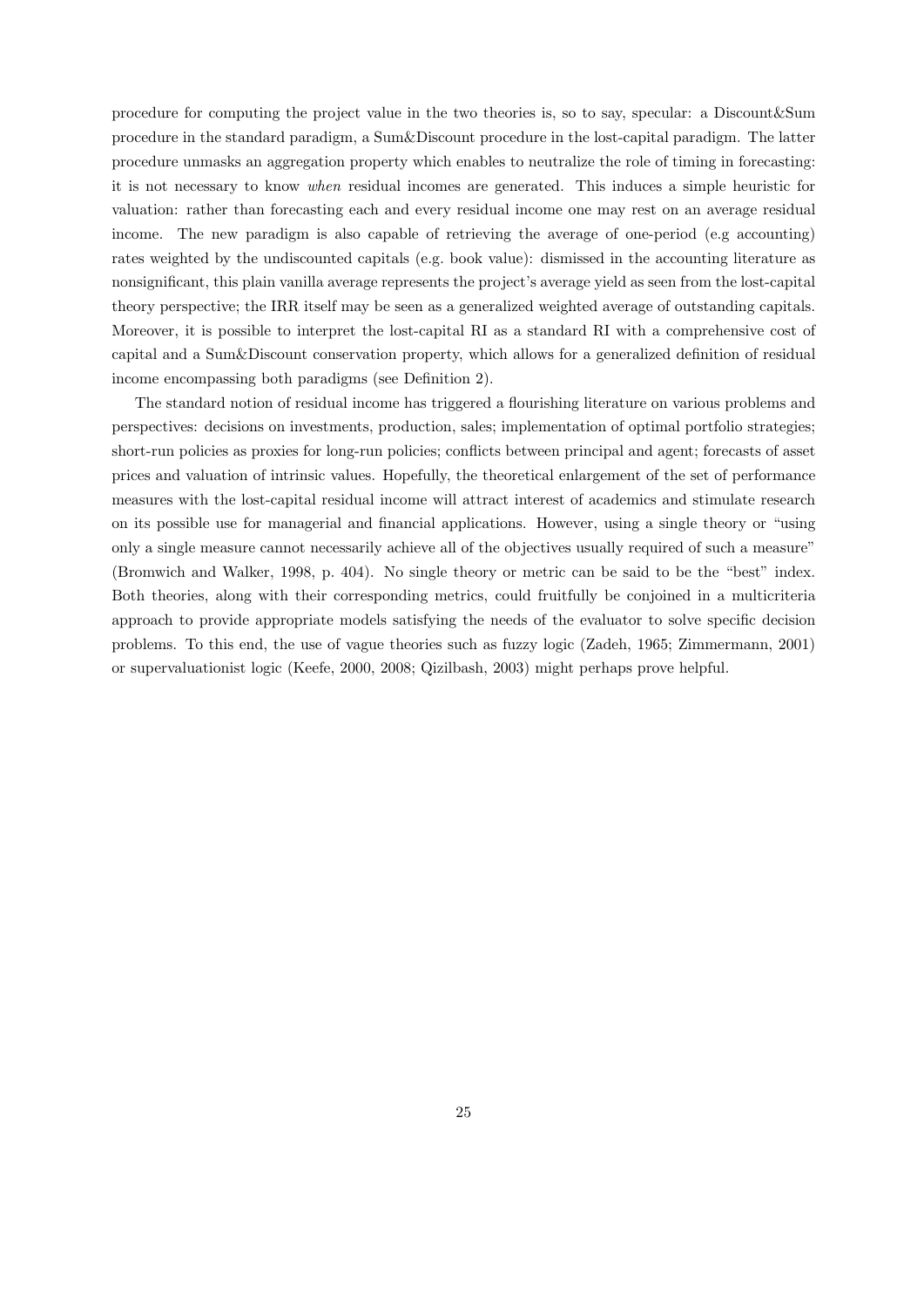# References

- Abate, J.A., Grant, J.L. 2002. Security analysis using value-based metrics. In Frank J. Fabozzi & Harry M. Markowitz (Eds.), *The Theory and Practice of Investment Management.* Hoboken, NJ: John Wiley & Sons.
- Amey, L. 1975. Tomkins on 'Residual Income'. *Journal of Business Finance & Accounting*, 2(1), 55–68
- Anctil, R. 1996. Capital budgeting using residual income maximization. *Review of Accounting Studies*, 1(1), 297–229.
- Anctil, R., Jordan, J.S., Mukherji, A. 1998a. The asymptotic optimality of residual income maximization. *Review of Accounting Studies*, 2, 207–229.
- Anctil, R., Jordan, J.S., Mukherji, A. 1998b. Activity-based costing for Economic Value Added. *Review of Accounting Studies*, 2(3), 231–264.
- Andersson K., Kanniainen, V., Södersten, J., Sørensen, P.B. 1998. Corporate tax policy in the Nordic countries. In Sørensen, P.B. (Ed.), *Tax Policy in the Nordic Countries*, MacMillan.
- Antle, R., Eppen, G.D. 1985. Capital rationing and organizational slack in capital budgeting. *Management Science*, 31(2) (February), 163–174.
- Anthony, R.N. 1975. *Accounting for the Cost of Interest*. Lexington, MA: D. C. Heath and Company.
- Archer, S.H., D'Ambrosio, A.A. 1972. *Business Finance. Theory and Management*, second edition. New York: MacMillan Company
- Arnold, G. 2000. Tracing the development of value-based management. In G. Arnold & M. Davies (Eds.), *Value-based Management: Context and Application*. Chichester, UK: John Wiley & Sons.
- Arnold, G. 2005. *Corporate Financial Management*, third edition. Harlow, UK: Prentice Hall.
- Arnold, G. 2007. *Essentials of Corporate Financial Management*. Harlow, UK: Prentice Hall.
- Arnold, G., Davies, M. (Eds.) 2000. *Value-based Management: Context and Application*. Chichester, UK: John Wiley & Sons.
- Arya, A., Baldenius, T., Glover, J. 1999. Residual income, depreciation, and empire building. Available at <https://littlehurt.tepper.cmu.edu/gsiadoc/wp/2000-E2.pdf>.
- Arzac, E.R., Glosten, L.R. 2005. A reconsideration of tax shield valuation, *European Financial Management*, 11(4), 453–461.
- Balachandran, S.V. 2006. The role of prior performance measures. *Management Science*, 52(3), 383–393.
- Baldenius, T. 2003. Delegated investment decisions and private benefits of control. *The Accounting Review*, 78, 909–930.
- Baldenius, T., Dutta, S., Reichelstein, S. 2006. Cost allocation for capital budgeting decisions. Available at SSRN: <http://ssrn.com/abstract=938509>.
- Baldenius, T., Reichelstein, S. 2005. Incentives for efficient inventory management: The role of historical cost. *Management Science*, 51(7), 1032–1045, July.
- Barniv, R., Myring, M. 2006. An international analysis of historical and forecast earnings in accounting-based valuation models. *Journal of Business Finance & Accounting*, 33(7/8) (September/October), 1087–1109.
- Beccacece, F., Li Calzi, M. 1991. On the decomposition of stochastic discounted cash flows. *Decisions in Economics and Finance*, 14(2) (September), 59–73.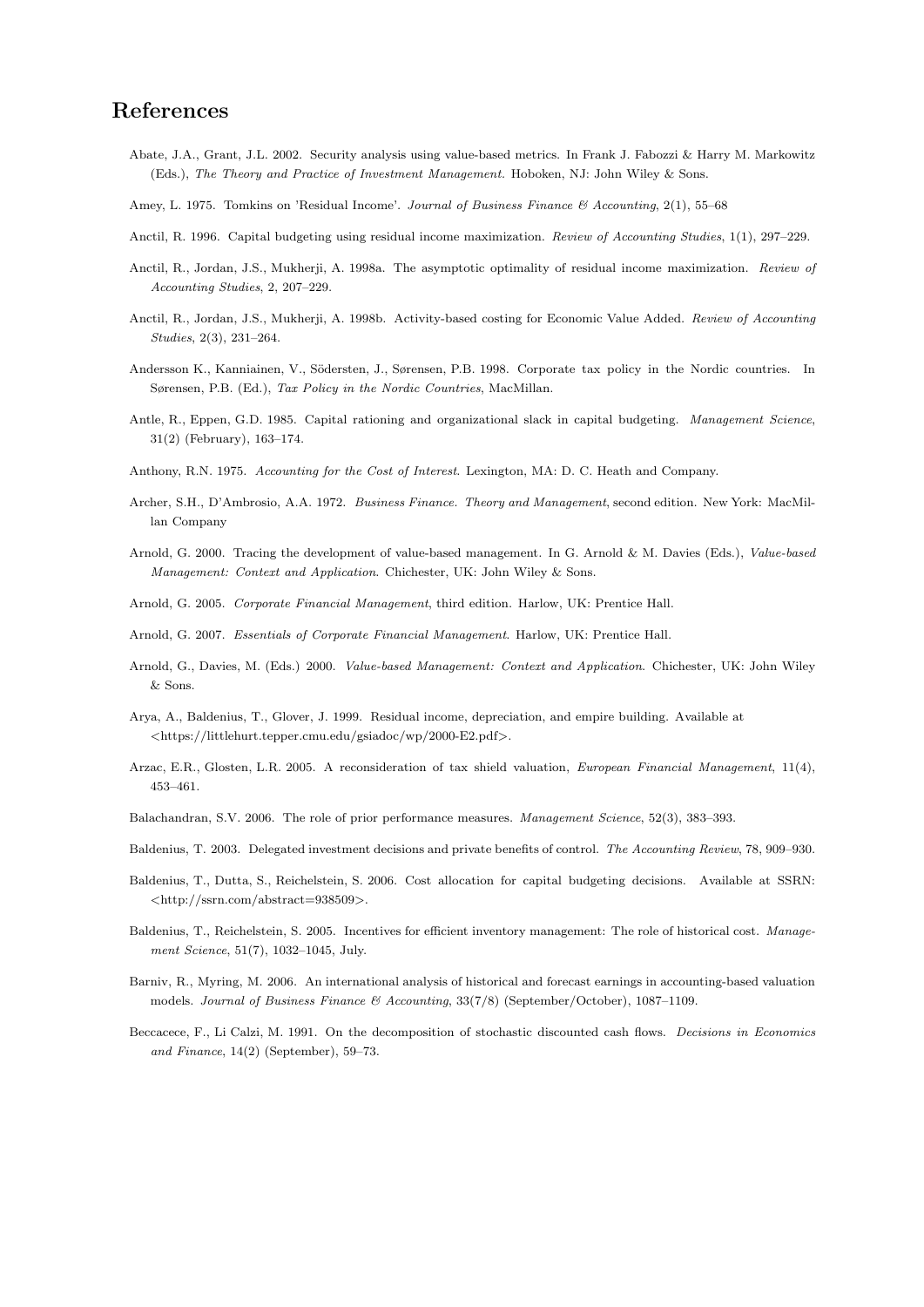Begg, D., Fischer, S., Dornbusch, R. 1984. *Economics*, Mc-Graw Hill, British Edition.

- Biddle, G.C., Bowen, R.M., Wallace, J.S. 1999. Evidence on EVA. *Journal of Applied Corporate Finance*, 12(2), 69–79.
- Boadway, R., Bruce, N. 1984. A general proposition on the design of a neutral business tax. *Journal of Public Economics*, 24(2) (July), 231–239.
- Bodenhorn, D. 1959. On the problem of capital budgeting. *Journal of Finance*, 14(4) (December), 473–492.
- Bodenhorn, D. 1964. A Cash-flow concept of profit. *Journal of Finance* (March), 19(1), 16–31.
- Brief, R.P. 1999. The accounting rate of return as a framework for analysis Available at SSRN: <http://ssrn.com/abstract=184228>, September.
- Brief, R.P. 2007. Accounting valuation models: A short primer. *Abacus*, 43(4), 429–437.
- Brief, R.P., Lawson, R.A. 1992. The role of the accounting rate of return in financial statement analysis. *The Accounting Review*, 67(2), 411-426. Reprinted in R. Brief & K.V. Peasnell (Eds.), *A Link Between Accounting and Finance*. New York: Garland, 1996.
- Brief, R.P., Peasnell, K.V. (Eds.) 1996. *Clean Surplus: A Link Between Accounting and Finance*. New York and London: Garland Publishing.
- Bromwich, M. 1973. Measurement of divisional performance: A comment and extension. *Accounting and Business Research*, 3(2) (Spring), 123–132.
- Bromwich, M., Walker, M. 1998. Residual income past and future, *Management Accounting Research*, 9(4), 391-419.
- Buchanan, J. 1969. *Cost and Choice. An Inquiry in Economic Theory*. Chicago: Markham. Republished as Midway reprint, Chicago: University of Chicago Press, 1977.
- Camillo R., Marena, M. 1994. Un metodo di valutazione di un portafoglio assicurativo vita [An evaluation method of a life insurance portfolio]. *Decisions in Economics and Finance*, 17(2), 61–77.
- Canning, J.B. 1929. *The Economics of Accountancy: A Critical Analysis of Accounting Theory*. New York: The Ronald Press
- Carsberg, B.V. 1966. The contribution of P.D. Leake to the theory of Goodwill valuation. *Journal of Accounting Research*, 4(1), 1–15, Spring.
- Chew, D.H., Stern, Stewart, G.B. 1995. The EVA financial management system, *Journal of Applied Corporate Finance*, 8(2), 32–46, Summer.
- Chisini, O. 1929. Sul concetto di media [On the concept of mean], *Periodico di Matematiche*, 4, 106–116.
- Christensen, P.P., Feltham, G.A. and Wu, M.G.H., 2002. "Cost of Capital" in residual income for performance evaluation. *The Accounting Review*, 77(1) (January), 1-23.
- Cigola, M., Peccati, L. 2005 On the comparison between the APV and the NPV computed via the WACC. *European Journal of Operational Research*, 161, 377-385.
- Claus, J., Thomas, J. 2001. Equity premia as low as three percent? Evidence from analysts' earnings forecasts for domestic and international stock markets. *Journal of Finance*, 56(5) (October), 1629–1666.
- Cnossen, S. 1998. Reform and coordination of company taxes in the European Union. In Sørensen, P.B. (Ed.), *Public Finance in a Changing World*, MacMillan.
- Coase, R.H. 1938. Business Organization and the Accountant, *The Accountant*, October-December. Reprinted as "The nature of costs" in D. Solomons, (Ed.), *Studies in Cost Analysis*. London: Sweet & Maxwell, 1968, second edition.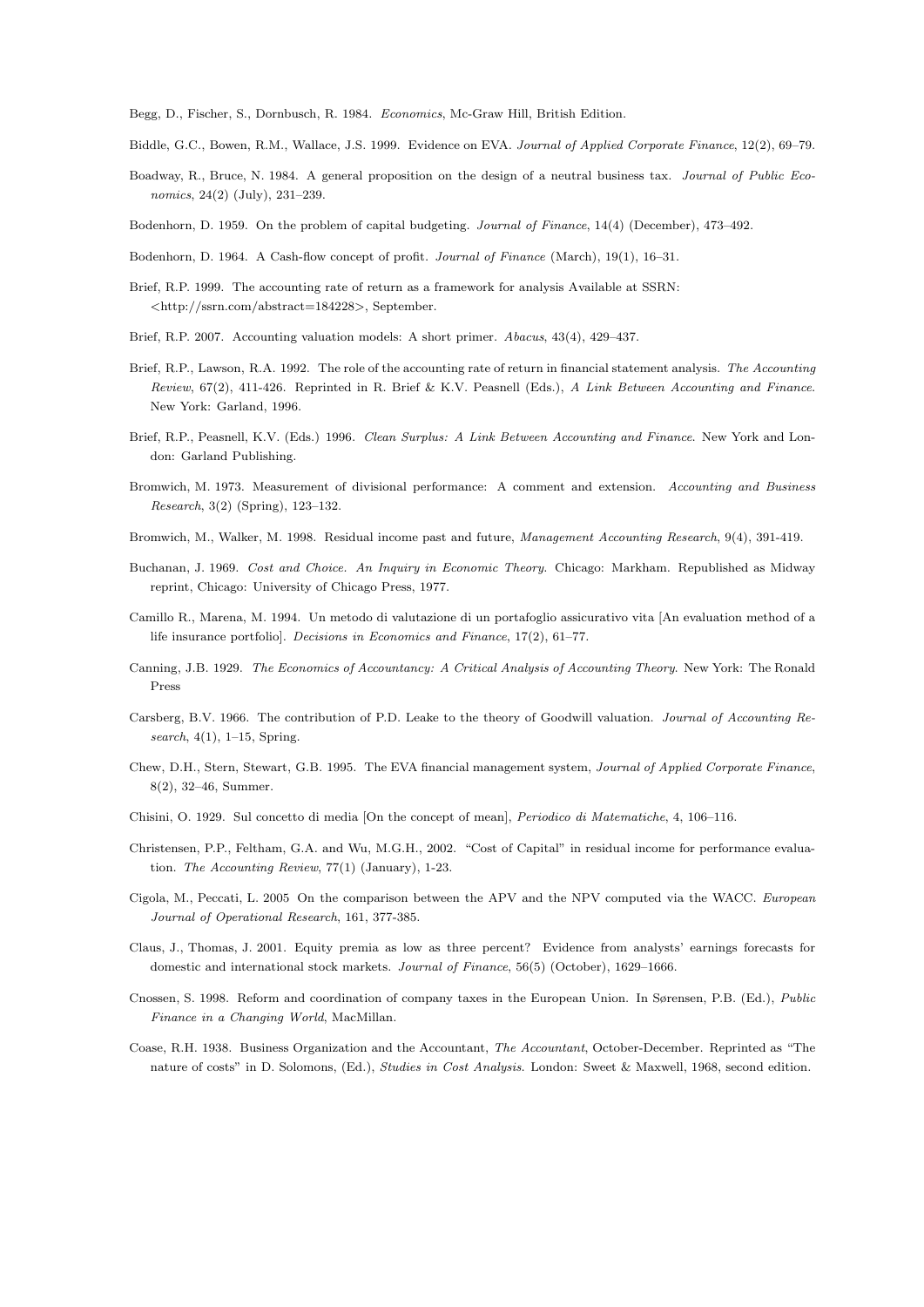- Coase, R.H. 1968. The nature of costs. In D. Solomons (Ed.), *Studies in Cost Analysis*, London: Sweet & Maxwell, second edition.
- Cooper, I.A., Nyborg, K.G. 2006. The value of tax shields IS equal to the present value of tax shields, *Journal of Financial Economics*, 81, 215–225.
- Damodaran A. 2006. *Damodaran on Valuation. Security Analysis for Investment and Corporate Finance*. Hoboken, NJ: John Wiley & Sons.
- Daske, H., Gebhardt, G., Klein, S. 2006. Estimating the expected cosst of equity capital using analysts' consensus forecasts. *Schlamenbach Business Review*, 58(1) (January), 2–36.
- de Finetti, B. 2008. The concept of mean. In de Finetti, B., *Philosophical Lectures on Probability*, edited by Alberto Mura. Springer Science.
- Desrosiers, S. Lemaire, N., L'Her, J.-F. 2007. Residual income approach to equity country selection. *Financial Analysts Journal*, 63(2) (April/March), 76–89.
- Dicksee, L.R. 1897. *Goodwill and Its Treatment in Accounts*. London.
- Drukarczyk, J., Schueler, A. 2000. *Approaches to value-based performance measurement*. In G. Arnold & M. Davies (Eds.), *Value-based Management: Context and Application*. Chichester, UK: John Wiley & Sons
- Dutta, S., Reichelstein, S. 2002. Controlling investment decisions: depreciation- and capital charges. *Review of Accounting Studies*, 7, 253–281.
- Dutta, S., Reichelstein, S. 2005. Accrual accounting for performance evaluation. *Review of Accounting Studies* , 10, 527–552.
- Dutta, S., Zhang, X. 2002. Revenue recognition in a multiperiod agency setting, *Journal of Accounting Research* 40, 67–83.
- Edey, H.C. 1957. Business valuation, goodwill and the super-profit method. *Accountancy*, January/February. Reprinted in W.T. Baxter & S. Davidson (1962) (Eds.), *Studies in Accounting Theory*. London: Sweet & Maxwell, pp. 201–217.
- Edwards, E., Bell, P. 1961. *The Theory and Measurement of Business Income.* Berkeley University of California Press.
- Ehrbar, A. 1998. *Eva: The Real Key to Creating Value*. New York: John Wiley & Sons.
- Emmanuel, C.R., Otley D.T. 1976. The usefulness of residual income. *Journal of Business Finance & Accounting*, 3(4), 43–51.
- Fabozzi, F.J. 2006. *Fixed-Income Mathematics*, fourth edition. New York: McGraw-Hill.
- Fabozzi, F.J., Grant, J.L. (Eds.) 2000. *Value-Based Metrics: Foundations and Practice*. New Hope, PA: Frank J. Fabozzi Associates
- Feenstra, D.W., Wang, H. 2000. Economic and accounting rates of return. Research Report 00E42, *University of Groningen*, *Research Institute SOM (Systems, Organisations and Management)*. Available at <http://som.eldoc.ub.rug.nl/FILES/reports/themeE/2000/00E42/00E42.pdf>.
- Feltham, G.A., Ohlson J.A. 1995. Valuation and clean surplus accounting for operating and financial activities. *Contemporary Accounting Research*, 11(2) (Spring), 689–731.
- Fern´andez, P. 2002. *Valuation Methods and Shareholder Value Creation.* San Diego, CA: Elsevier Science.
- Fernández, P. 2005. Reply to "Comment on The value of Tax Shields is NOT equal to the present value of tax shields". *Quarterly Review of Economics and Finance*, 45(1), 188–192.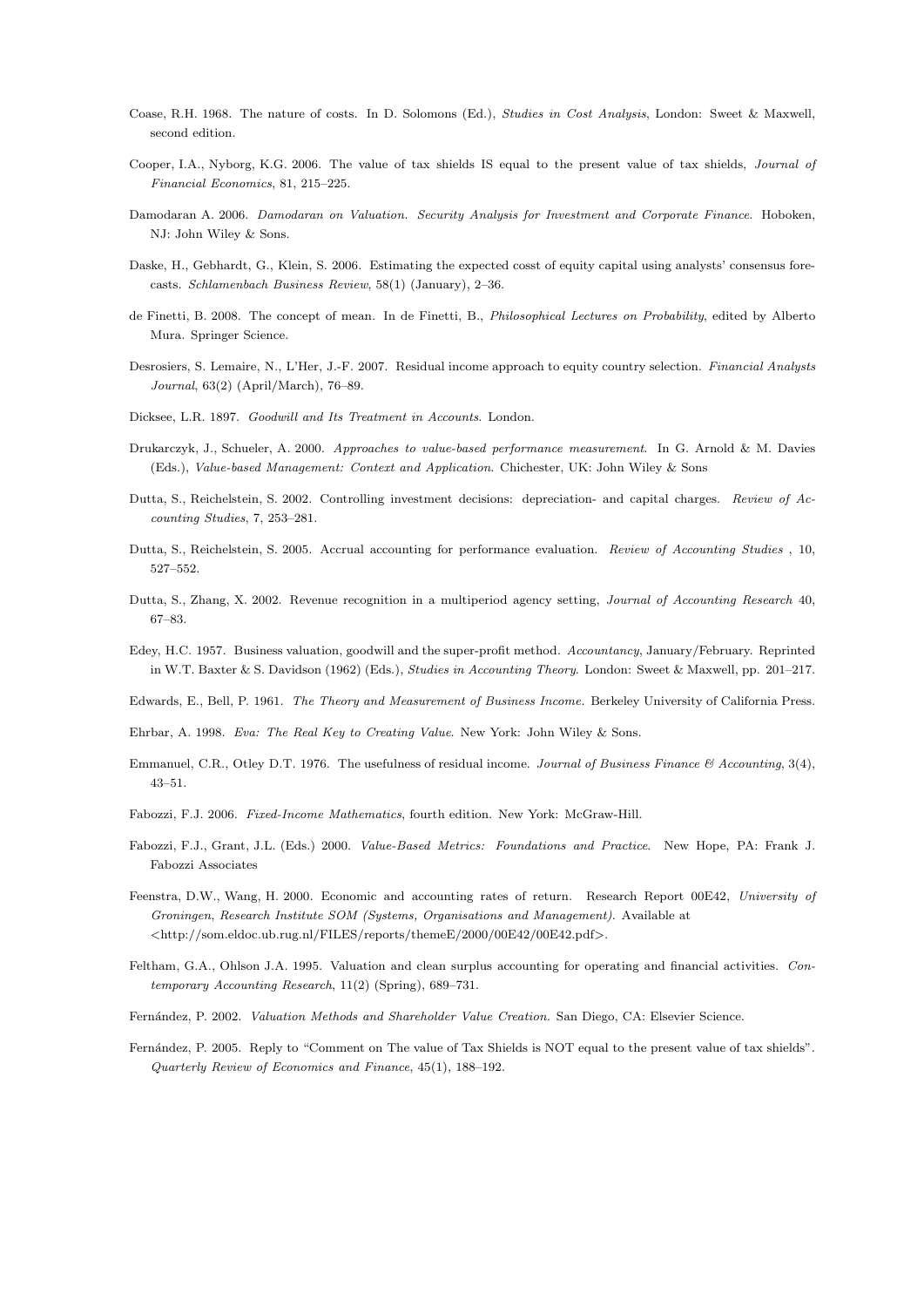- Fern´andez, P. 2007. Valuing companies by cash flow discounting: then methods and nine theories, *Managerial Finance*, 33(11), 853–876.
- Fetter, F.A. 1937. Reformulation of the concepts of capital and income in economics and accounting. *The Accounting Review*, 12(1), 3–12, March.
- Flower, J. 1971. Measurement of divisional performance, *Accounting and Business Research*, 1(3) (Summer), 205–214.
- Forker, J., Powell, R. 2000. A review of accounting and VBM alternatives. In G. Arnold & M. Davies, *Value-based Management: Context and Application*. Chichester, UK: John Wiley & Sons.
- Francis, A. 2004. *Business Mathematics and Statistics*, sixth edition. London, UK: Thomson Learning.
- Francis, J., Olsson , P., Oswald, D.R. 2000 . Comparing the accuracy and explainability of dividend, free cash flow, and abnormal earnings equity value estimates. *Journal of Accounting Research*, 38(1), 45–70, Spring.
- Frankel R., Lee, C.M.C. 1998. Accounting valuation, market expectation, and cross-sectional stock returns, *Journal of Accounting and Economics*, 25, 283–319.
- Franks, J.R., Hodges, S.D. 1984. The meaning of accounting numbers in target setting and performance measurement: implications for managers and regulators, presented at the *Annual Meeting of the American Finance Association*, San Francisco, 28-30 December 1983. Reprinted in R. Brief & K.V. Peasnell (Eds.), *A Link Between Accounting and Finance*. New York: Garland, 1996.
- Friedl, G. 2005. Incentive properties of residual income when there is an option to wait. *Schmalenbach Business Review* 57(1) (January), 3-21.
- Gallo, P. Peccati, L. 1993. The appraisal of industrial investments: a new method and a case study. *International Journal of Production Economics*, 465–476.
- Garrod, N., Valentincic, A. 2005. The term structure of implicit discount rates in security valuation. *Journal of Business Finance & Accounting*, 32(7/8) (september/October), 1237–1274.
- Ghiselli Ricci, R., Magni, C.A. 2006. Economic Value Added and Systemic Value Added: Symmetry, additive coherence and differences in performance. *Applied Financial Economics Letters*, 2(3), 151–154, May.
- Goetzmann, W.N., Garstka, S.J. 1999. The Development of Corporate Performance Measures: Benchmarks Before EVA. Yale ICF Working Paper No. 99-06. Available at SSRN: <http://ssrn.com/abstract=170674>.
- Goodman, N. 1947. The problem of counterfactual conditionals. *Journal of Philosophy*, 44, 113-128.
- Göx, R.F. 2005. Discussion of "Incentive properties of residual income when there is an option to wait. *Schmalenbach Business Review* 57(1) (January), 22-28.
- Grant J. 1996. Foundations of EVA for investment managers. *Journal of Portfolio Management*, Fall, 41–48.
- Grant J. 1998. Security analysis using EVA. In F.J. Fabozzi (Ed.), *Handbook of Portfolio Management*. New Hope, PA: Frank J. Fabozzi Associates.
- Grinyer, J.R. 1985. Earned Economic Income A theory of matching. *Abacus*, 21(2), 130–148.
- Grinyer, J.R. 1987. A new approach to depreciation. *Abacus*, 23(2), 43–54.
- Grinyer, J.R. 1995. Analytical Properties of Earned Economic Income a response and extension. *British Accounting Review*, 27, 211–228.
- Grinyer, J.R., Walker, M. 1990. Deprival value accounting rates of return. *Economic Journal*, 100(3) (September), 918– 922.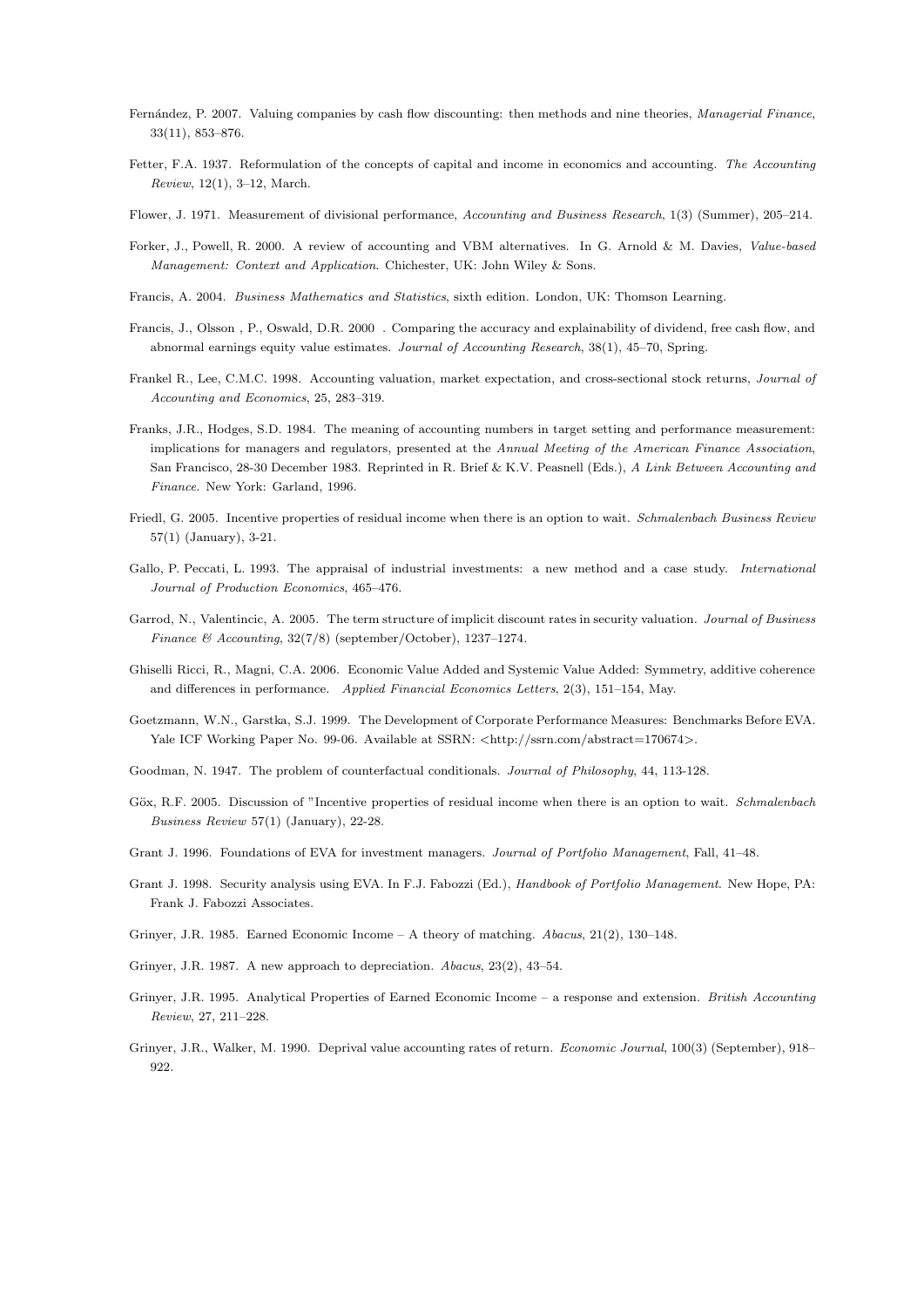- Gronchi, S. 1984. *Tasso di rendimento e valutazione dei progetti: una analisi teorica* [*Return Rate and Project Evaluation: A Theoretical Analysis*]. Siena: Universit`a degli Studi di Siena, Collana dell'Istituto di Economia. Reprinted 1987 by Franco Angeli, Milano.
- Gronchi, S. 1986. On investment criteria based on the internal rate of return. *Oxford Economics Papers*, 38(1), 174–180.
- Hagemeister, M., Kempf, A. 2006. Employing the residual income model in portfolio optimization. Available at <http://www.efmaefm.org/efma2006/papers/869547\_full.pdf>.
- Hagemeister, M., Kempf, A. 2007. CAPM und erwartete Renditen: Eine Untersuchung auf Basis der Erwartung von Marktteilnehmern. CFR-working paper no. 07-01, University of Cologne. Available at <http://www.cfr-cologne.de/download/workingpaper/cfr-07-01.pdf>.
- Hamilton, R. 1777. *An Introduction to Merchandize*. Edinburgh.
- Hansen, P. 1972 *The Accounting Concept of Profit*, second edition. Amsterdam: North-Holland.
- Harris, R.S., Pringle, J.J. 1985. Risk-adjusted discount rates extensions from the average-risk case, *Journal of Financial Research*, 215–225, Fall.
- Hicks, J. 1946. *Value and Capital: An Inquiry into Some Fundamental Principles of Economic Theory*, second edition. Oxford: Clarendon Press.
- Hülsmann, J. G. 2003. Facts and counterfactuals in economic law. *Journal of Libertarian Studies* 17(1) (Winter), 57-102.
- Kahneman, D., Miller, D.T. 1986. Norm theory: Comparing reality to its alternatives. *Psychological Review*, 93, 136- 153.
- Kahneman, D. Tversky, A. 1982. The simulation heuristic. In D. Kahneman, P. Slovic & A. Tversky (Eds.), *Judgment under uncertainty: Heuristics and biases*. New York: Cambridge University Press.
- Kay, J.A. 1976. Accountants, too, could be happy in the golden age: The accountants rate of profit and the internal rate of return. *Oxford Economic Papers*, 28(3) (November), 447–460.
- Keefe R. 2000. *Theory of Vagueness*. Cambridge, UK: Cambridge University Press.
- Keefe R. 2008 Vagueness: Supervaluationism. *Philosophy Compass*, 3(2), 315-324.
- Kellison, S.G. 1991. *The Theory of Interest*, second edition. Homewood, IL: Irwin/McGraw-Hill.
- Keynes J.M. 1936. *The General Theory of Employment, Interest and Money*. London: Macmillan.
- Keynes, J.M. 1967. *The General Theory of Employment, Interest and Money*. London: MacMillan.
- Kneale, W. 1950. Natural Laws and Contrary to Fact Conditionals. *Analysis*, 10, 121–125. Landman,
- Leake, P.D. 1921. *Goodwill. Its History, Value and Treatment in Accounts*. London: Pitman and Sons Ltd.
- Lee, M.C. 1999. Accounting-based valuation: impact on business practices and research. *Accounting Horizons*, 13(4), 413–425.
- Lee, T. 1985. *Income and Value Measurement. Theory and Practice,* third edition. Worcester, UK: Billing & Sons.
- Levi E. 1964. *Corso di matematica finanziaria e attuariale* [Handbook of Financial and Actuarial Mathematics]. Milano: Giuffrè.
- Lücke, W. 1955. Investitionsrechnungen auf der Grundlage von Ausgaben oder Kosten. Zeitschrift für betriebswirth*schaftliche Forschung*, 7, 310–324.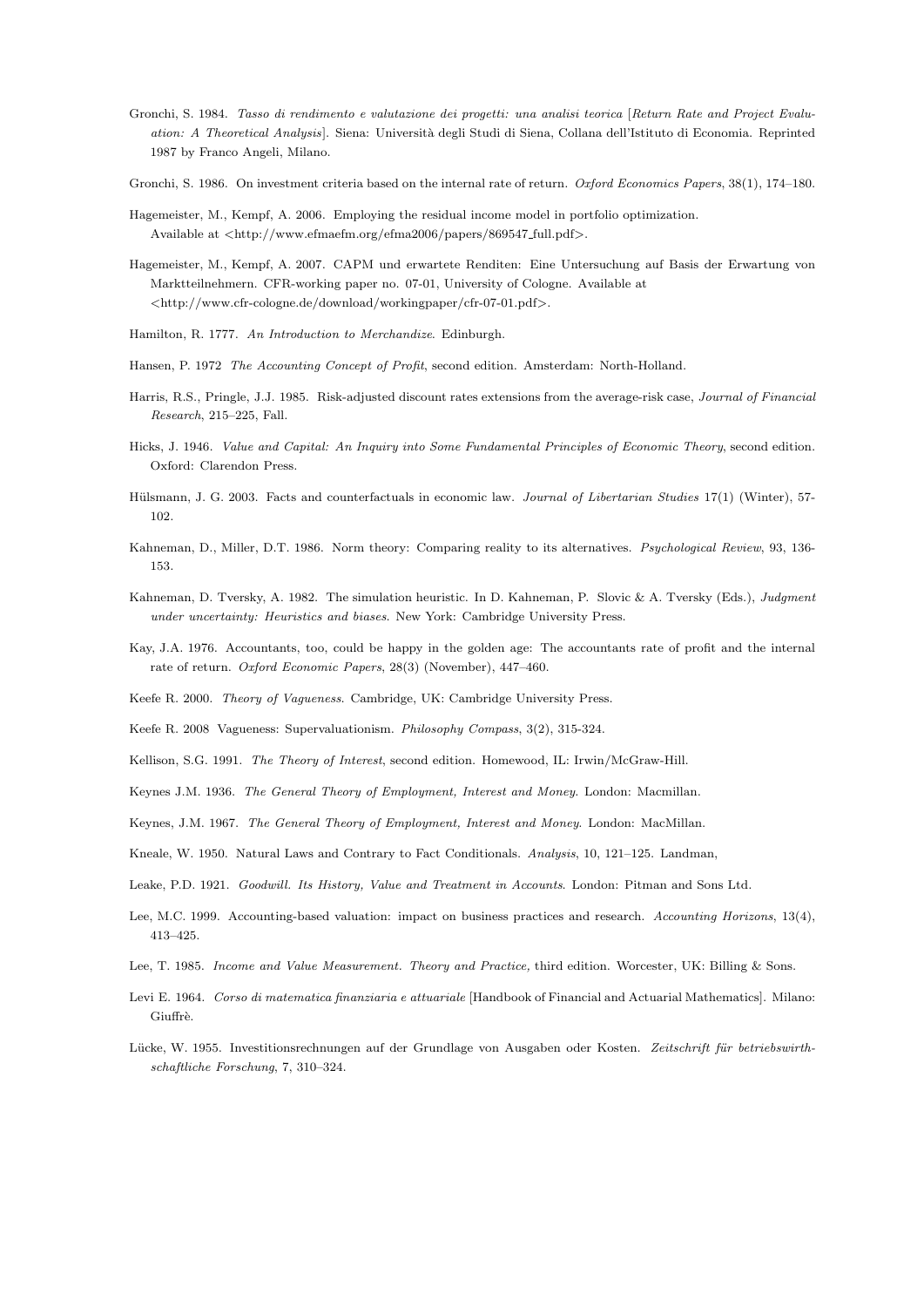- Luciano, E. 1989. A new perspective on dynamic portfolio policies. *Decisions in Economics and Finance*, 12(1) (First Semester), 91–104.
- Luciano, E., Peccati, L. 1993. A decomposition of random net present values in E.J. Stokking & L. Zambruno (Eds.), *Recent Research in Financial Modelling*. Heidelberg: Physica-Verlag.
- Lundberg, C.G., Frost, D.E. 1992. Counterfactuals in financial decision making, *Acta Psychologica*, 79, 227-244.
- Lundholm, R., O'Keefe, T. 2001. Reconciling value estimates from the discounted cash flow model and the residual income model. *Contemporary Accounting Research*, 18(2) (Summer), 311–335.
- Madden, B.J. 1999. *Cash Flow Return On Investment: A Total System Approach to Valuing the Firm*. Oxford, UK: Butterworth-Heinemann.
- Magni, C.A. 1993. Valore attuale netto e politiche ottimali d'indebitamento [Net Present value and optimal debt policies], *Proceedings of the XVII AMASES Conference (Association for Mathematics Applied to Economic and Social Sciences)*, Ischia, Italy, September.
- Magni, C.A. 2000a. Decomposition of a certain cash flow stream: differential systemic value and net final value, *Proceedings of the XXIV AMASES Conference (Association for Mathematics Applied to Economic and Social Sciences)*, Padenghe, Italy, September. Available at SSRN: <http://ssrn.com/abstract=1096213>.
- Magni, C.A. 2000b. Tir, Roe e Van: convergenze formali e concettuali in un approccio sistemico [IRR, ROE and NPV: formal and conceptual convergences in a systemic approach]. *Finanza Marketing e Produzione*, 18(4) (December), 31–59. Available at SSRN: <http://ssrn.com/abstract=1104597>.
- Magni, C.A. 2000c. Systemic Value Added, residual income and decomposition of a cash flow stream. *Working paper* n. 318, Department of Economics, University of Modena and Reggio Emilia. Available at SSRN: <http://ssrn.com/abstract=1032011>
- Magni, C.A. 2001a. Valore aggiunto sistemico: un'alternativa all'EVA quale indice di sovraprofitto periodale [Systemic Value Added: an alternative to EVA as a residual income model]. *Budget*, 25(1), 63–71. Available in bilingual version at SSRN: <http://ssrn.com/abstract=1103492>.
- Magni, C.A. 2001b. Scomposizione di sovraprofitti: Economic Value Added e Valore Aggiunto Sistemico [Excess-profit decomposition: Economic Value Added and Systemic Value Added]. *Finanza marketing e produzione*, 19(4), 94–119, December. Available at SSRN:  $\langle$ http://ssrn.com/abstract=1140163>.
- Magni, C.A. 2003. Decomposition of net final values: Systemic Value Added and residual income, *Bulletin of Economic Research* 55(2), 149–176.
- Magni, C.A. 2004. Modelling excess profit, *Economic Modelling*, 21(3), 595–617.
- Magni, C.A. 2005. On decomposing net final values: EVA, SVA and shadow project. *Theory and Decision.* 59(1), 51–95.
- Magni, C.A. 2006. Zelig and the art of measuring excess profit, *Frontiers in Finance and Economics*, 3(1) (June), 103–129.
- Magni, C.A. 2007a. Residual income and value creation: An investigation into the lost-capital paradigm. Available at SSRN: <http://ssrn.com/abstract=1029680>.
- Magni, C.A. 2007b. Measuring performance and valuing firms: In search of the lost capital. Available at SSRN: <http://ssrn.com/abstract=1029244>.
- Magni, C.A. 2007c. A Sum&Discount method of appraising firms: An illustrative example. Available at SSRN: <http://ssrn.com/abstract=1033522>.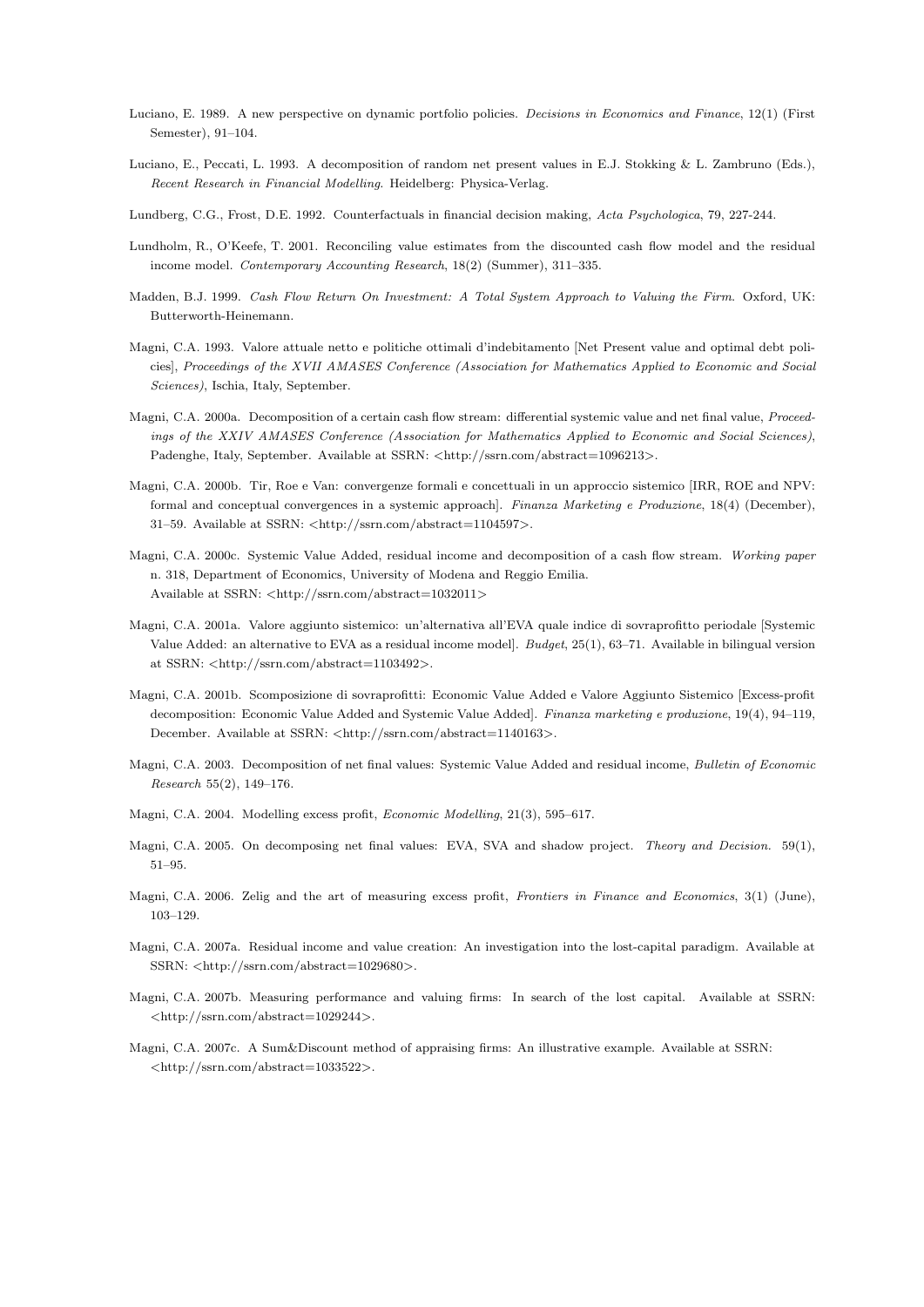- Magni, C.A. 2007d. CAPM and capital budgeting: present versus future, equilibrium versus disequilibrium, decision versus valuation. Available at SSRN:  $\langle$ http://ssrn.com/abstract=1024716>.
- Magni, C.A. 2008a. Opportunity cost, excess profit, and counterfactual conditionals, *Frontiers in Finance and Economics*, forthcoming. Available at SSRN: <http://ssrn.com/abstract=1028749>.
- Magni, C.A. 2008b. Economic profit, NPV and CAPM: Biases and violations of Modigliani and Miller's Proposition I. *The ICFAI Journal of Applied Finance*, 14(10) (October), 59–72.
- Magni, C.A. 2009. Correct or incorrect application of the CAPM? Correct or incorrect decisions with the CAPM?. *European Journal of Operational Research*, 192(2) (January), 549–560.
- Manca, P. 1989. The splitting up of a financial project into uniperiodic consecutive projects, *Decisions in Economics and Finance*, 12(1) (March), 107–117.
- Marena M. 1991a. The decomposition of NPV in insurance. *Ninth Meeting of the EURO Working Group on Financial Modelling*, Curaçao.
- Marena M. 1991b. The decomposition of NPV in non-life Insurance, *Tenth Meeting of the EURO Working Group on Financial Modelling*, London, November 21-23.
- Marshall, A. 1890. Principles of Economics. London
- Martin, J.D., Petty, J.W. 2000. *Value Based Management. The Corporate Response to Shareholder Revolution*. Boston, MA: Harvard Business School.
- Martin, J.D., Petty, J.W., Rich, S.P. 2003. An analysis of EVA and other measures of firm performance based on residual income. Hankamer School of Business Working paper. Available at SSRN:  $\langle$ http://papers.ssrn.com/sol3/papers.cfm?abstract\_id=412122>.
- McCormack, J., Vytheeswaran, J. (1998) How to use EVA in the oil and gas industry. *Journal of Applied Corporate Finance* 11(3), 109–131.
- Mepham, M.J. 1980. The residual income debate. *Journal of Business Finance & Accounting*, 7(2), 183–199.
- Miller, M., Modigliani, F. 1961. Dividend policy, growth, and the valuation of shares. *Journal of Business*, 34, 411–433.
- Modigliani, F., Miller, M. 1958. The cost of capital, corporation finance and the theory of investment, *American Economic Review*, 48(3), 261–297, June.
- Modigliani, F., Miller, M. 1963. Corporate Income Taxes and the Cost of Capital: A correction. *American Economic Review*,53(3) (June), 433-443.
- Mohnen, A. 2003. Managerial performance evaluation with residual income limited investment b budget and NPVmaximization. Available at SSRN:  $\langle$ http://ssrn.com/abstract=481203>.
- Mohnen, A., Bareket, M. 2007. Performance measurement for investment decisions under capital constraints. *Review of Accounting Studies*, 12(1) (March), 1–22.
- Mowen, M.M., Hansen, D.R. 2008. *Cornerstones of Managerial Accounting*, second edition. Thomson South-Western.
- Myers, S.C. 1974. Interactions of corporate financing and investment decisions Implications for capital budgeting. *J. of Finance*, 29(1) 1–25, March.
- Nash, J. 1950. The bargaining problem. *Econometrica*, 18: 155–162. 48
- O'Byrne. S.F. 1996. EVA and market value. *Journal of Applied Corporate Finance*, 9(1), 116–125, Spring.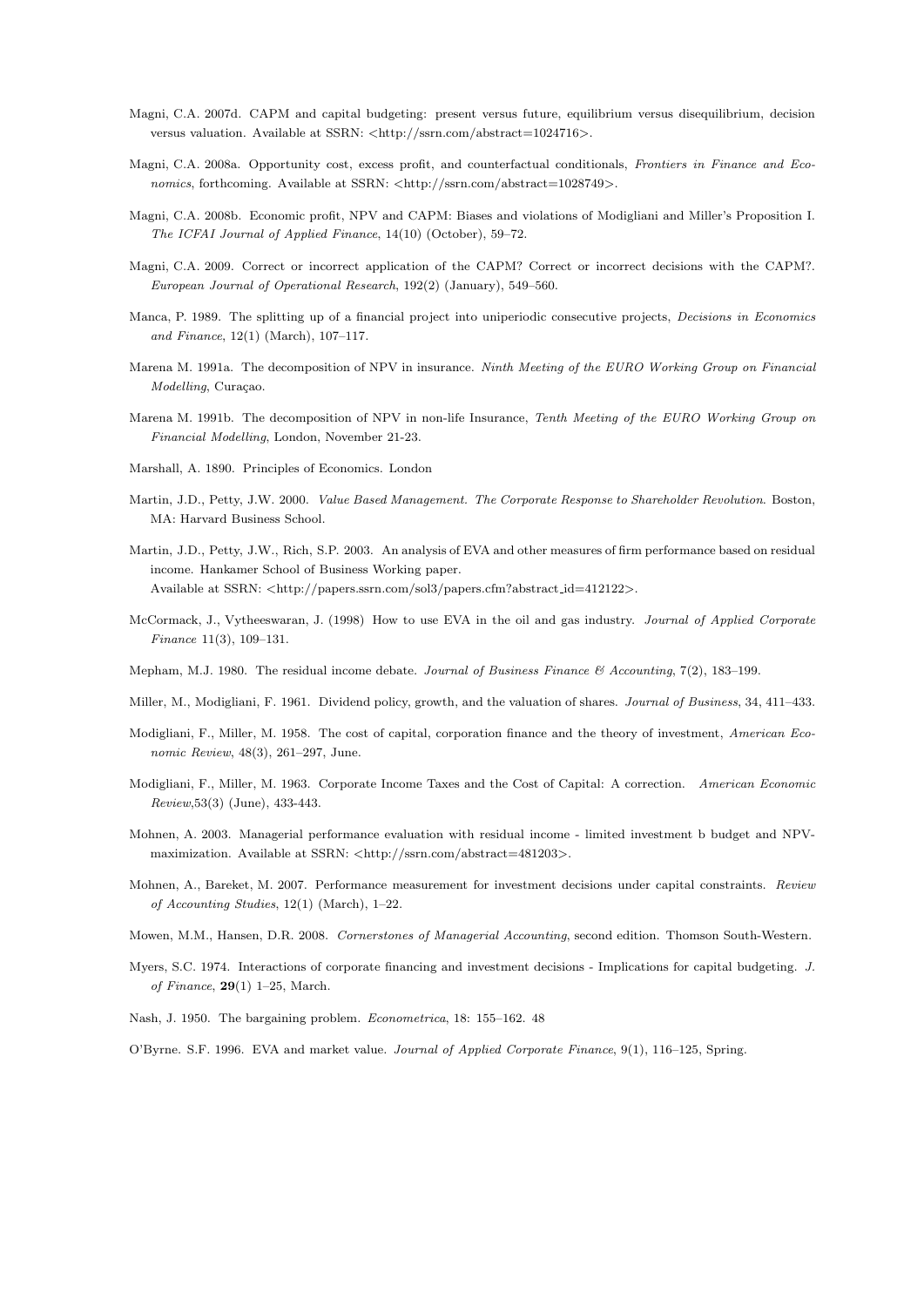O'Byrne. S.F. 1997. EVA and shareholder return. *Financial Practice and Education*, Spring/Summer.

- O'Byrne. S.F., Young, D.S. 2006. Incentives and investor expectations. *Journal of Applied Corporate Finance*, 18(2) 98–105, Spring.
- O'Hanlon, J., Peasnell, K.V. 2000. Residual income and EVA. *Economic and Financial Computing*, Summer, 53–95.
- O'Hanlon J., Peasnell, K.V. 2002. Residual income and value creation: the 'missing link', *Review of Accounting Studies*,  $7(2/3), 229 - 245.$
- Ohlson, J.A. 1989. Accounting earnings, book values, and dividends: The theory of the clean surplus equation in equity valuation. Unpublished manuscript. Reprinted in R. Brief & K.V. Peasnell (Eds.), *A Link Between Accounting and Finance*. New York: Garland, 1996.
- Ohlson. J.A. 1995. Earnings, book values, and dividends in equity valuation. *Contemporary Accounting Research*, 11(2) (Spring), 661–687.
- Ohlson. J.A. 2003. Positive (zero) NPV projects and the behavior of residual earnings. *Journal of Business Finance & Accounting*, 30(1/2) (January/March), 37–15.
- Ohlson. J.A. 2005. On accounting-based valuation formulae. *Review of Accounting Studies*, 10, 323–347.
- Ohlson. J.A., Juettner-Nauroth, B.E. (2005). . Expected EPS and EPS growth as determinants of value. *Review of Accounting Studies*, 10, 349–365.
- Peasnell, K.V. 1981. On capital budgeting and income measurement. *Abacus*, 17(1), 52–67, June.
- Peasnell, K.V. 1982a. Some formal connections between economic values and yields and accounting numbers. *Journal of Business Finance & Accounting*, 9(3), 361–381.
- Peasnell, K.V. 1982b. Estimating the internal rate of return from accounting profit rates. *The Investment Analyst*, April, 26–31.
- Peasnell, K.V. 1995. Second thoughts on the analytical properties of earned economic income. *British Accounting Review*, 27, 229–239.
- Peccati, L. 1987. DCF e risultati di periodo [DCF and period results], *Proceedings of the XI AMASES Conference (Association for Mathematics Applied to Economic and Social Sciences*, Aosta, Italy, 9-11 September.
- Peccati, L. 1989. Multiperiod analysis of a levered portfolio. *Decisions in Economics and Finance*, 12(1) (March), 157–166. Reprinted in J. Spronk & B. Matarazzo (Eds.), 1992, *Modelling for Financial Decisions*. Berlin: Springer-Verlag.
- Peccati, L. 1991. *Valutazione analitica e sintetica di attività finanziarie* [Analytic and synthetic evaluation of financial activites]. Supplement to *Rivista milanese di economia*, 39, Lug-Set, serie quaderni n.21. Milano: Laterza.
- Peccati, L. 1998. Harmonic means of spread and other. *Proceedings of the XXII AMASES Conference (Association for Mathematics Applied to Economic and Social Sciences*, Genova, Italy, September.
- Penman, S.H. 1992. Return to fundamentals. *Journal of Accounting Auditing and Finance*. Reprinted in R. Brief & K.V. Peasnell (Eds.) (1996). *Clean Surplus: A Link Between Accounting and Finance*. New York and London: Garland Publishing, pp. 233–251.
- Penman, S.H. 2005. Discussion of "On accounting-based valuation formulae" and "Expected EPS and EPS growth as determinants of value". *Review of Accounting Studies*, 10, 367–378.
- Penman S. 2007. *Financial Statement Analysis and Security Valuation*, third edition. Singapore: McGraw-Hill/Irwin.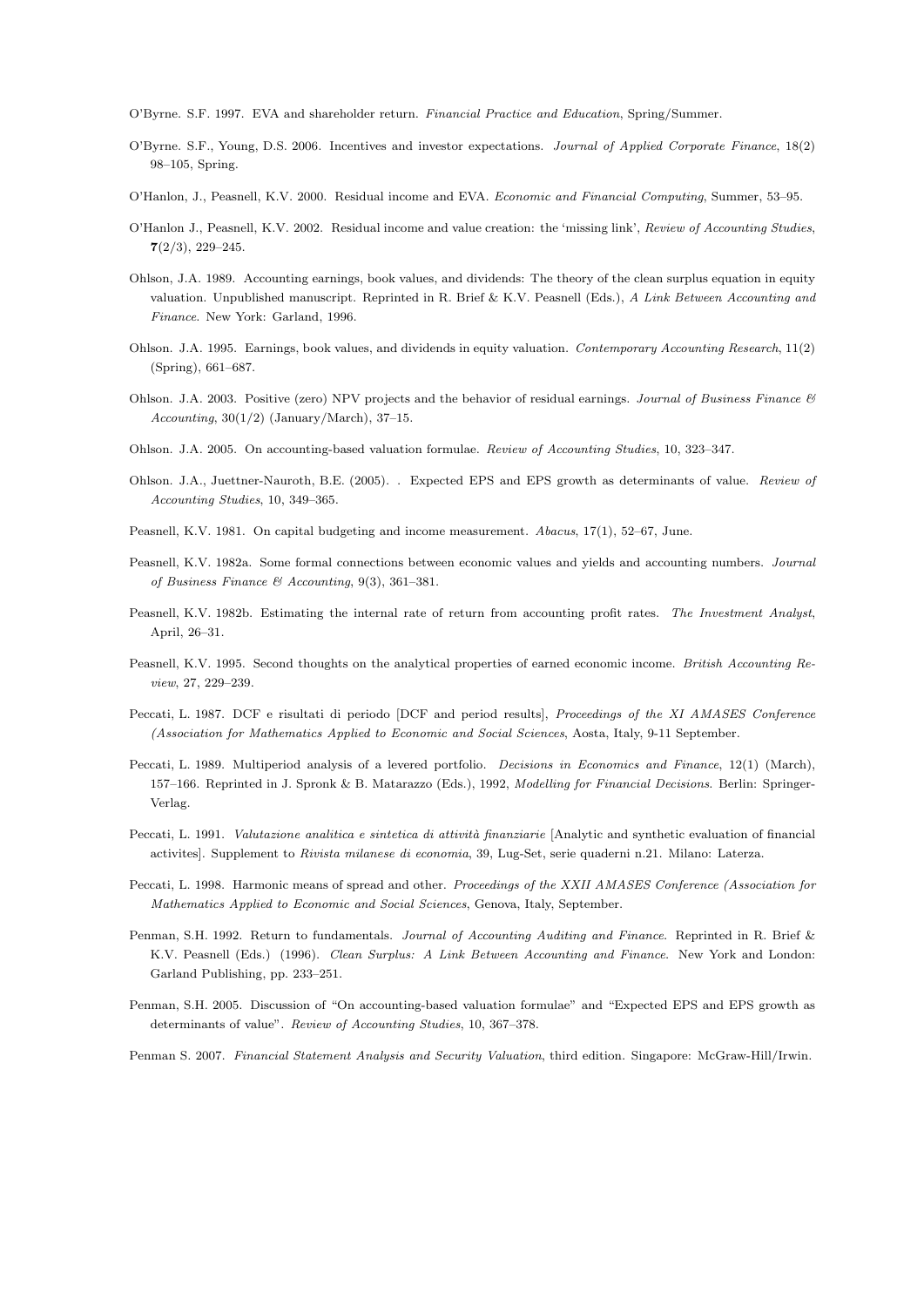- Pfeiffer, T. 2000. Good and bad news for the implementation of shareholder-value concepts in decentralized organizations. *Schmalenbach Business Review*, 52(1) (January), 68–91.
- Pfeiffer, T. 2004. Net present value-consistent investment criteria based on accruals: A generalisation of the residual income-identity. *Journal of Business Finance & Accounting*, 31(7/8) (September), 905–926.
- Pfeiffer, T., Schneider, G. 2007. Residual income-based compensation plans for controlling investment decisions under sequential private information. *Management Science*, 53(3), 495–507.
- Pfeiffer, T., Velthuis L. 2008. Incentive system design based on accruals. Working paper.
- Pope, P. Wang, P. 2003. Positive (zero) NPV projects and the behavior of residual earnings: discussion and extension. *Journal of Business Finance & Accounting*, 30(1-2), 16–22.
- Pratt, S.P., Reilly, R.F., Schweihs, R.P. 1996. *Valuing a Business : The Analysis and Appraisal of Closely-Held Companies*, third edition. McGraw-Hill.
- Preinreich, G. 1936. The fair value and yield of common stock. *The Accounting Review* Reprinted in R. Brief & K.V. Peasnell (Eds.) (1996). *Clean Surplus: A Link Between Accounting and Finance*. New York and London: Garland Publishing.
- Preinreich, G. 1937. Valuation and amortization. *The Accounting Review*, 12(3), 209–226, September.
- Preinreich, G. 1938. Annual survey of economic theory: the theory of depreciation. *Econometrica* 6(1), 219–241, January.
- Pressacco, F., Stucchi, P. 1997. Su una estensione bidimensionale del teorema di scomposizione di Peccati, [A twodimensional extension of Peccati's decomposition theorem], *Decisions in Economics and Finance*, 20, 169-185.
- Promislow, S.D. 2006. *Fundamentals of Actuarial Mathematics*. Chichester, UK: John Wiley & Sons.
- Qizilbash M. 2003. Vague language and precise measurement: the case of poverty. *Journal of Economic Methodology*, 10(1), 41–58.
- Rajan, M.V., Reichelstein, S. 2008. The economic relevance of historical cost. Working paper.
- Rao, R. 1992. *Financial Management*. MacMillan Publishing Company.
- Rappaport, A. 1998. *Creating Shareholder Value*. New York: The Free Press.
- Reichelstein, S. 1997. Investment decisions and managerial performance evaluation. *Review of Accounting Studies*, 2(2), 157–180.
- Rendleman, R. 1978. Ranking errors in CAPM capital budgeting applications, *Financial Management*, 7(4), 40-44, Winter.
- Revsine, L., Collins, D.W., Johnson, W.B. 2005. *Financial Reporting and Analysis*, third edition. Upper Saddle River, NJ: Prentice Hall. Education.
- Reynolds, L.G. 1963. *Economics: A General Introduction*. Homewood, IL: Richard Irwin.
- Robichek, A.A., Myers, S.C. 1965. *Optimal Financing Decisions*. Englewood Cliffs, NJ: Prentice-Hall.
- Roese, N.J., Olson, J.M. (Eds.) 1995. *What Might Have Been. The Social Psychology of Counterfactual Thinking*. Mahwah, NJ: Lawrence Erlbaum Associates.
- Rogerson, W.P. 1997. Intertemporal cost allocation and managerial investment incentives: A theory explaining the use of Economic Value Added as a performance measure. *Journal of Political Economy*, 105(4), 770–795.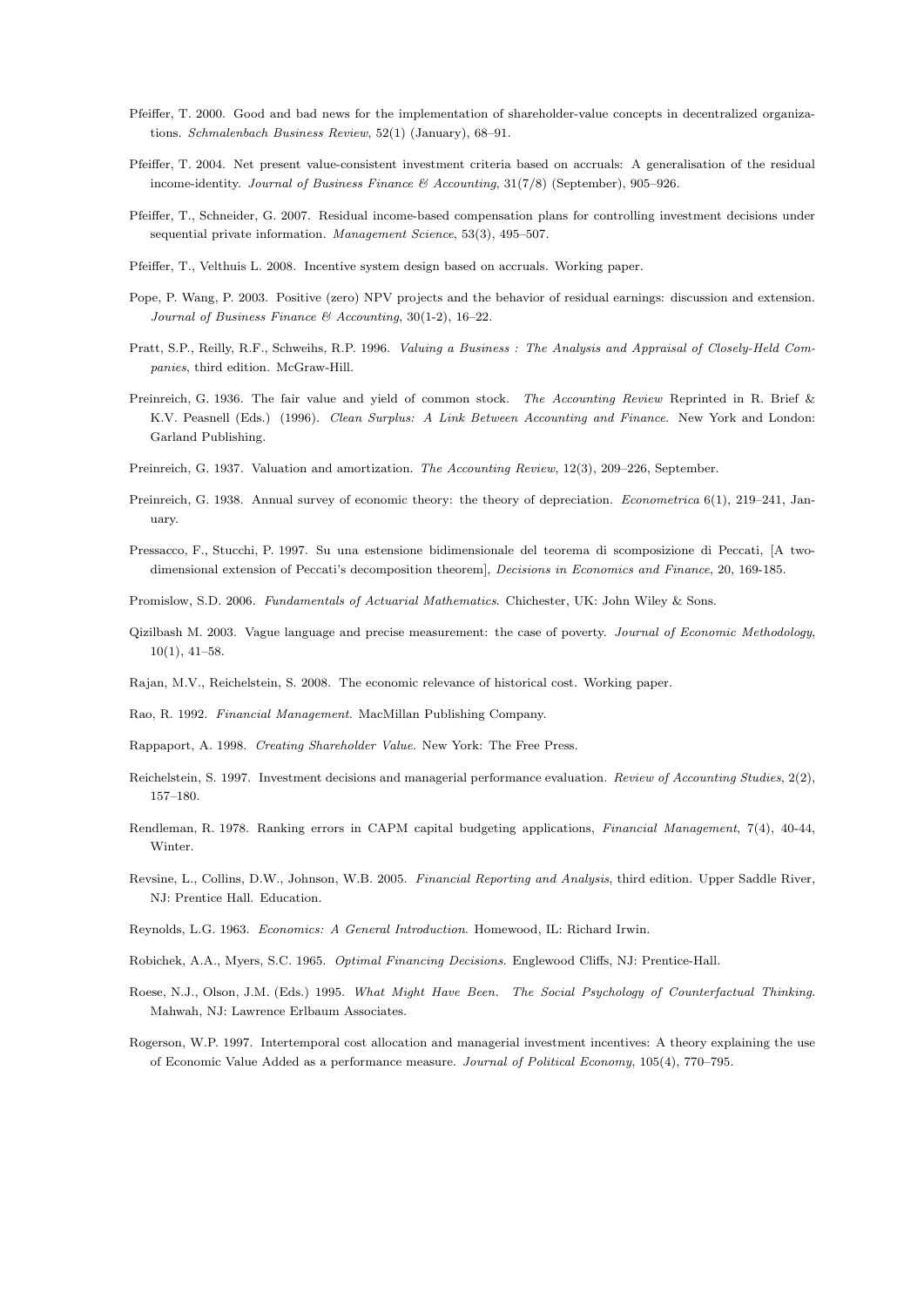- Rogerson, W.P. 2008 Inter-temporal cost allocation and investment decisions. First version: 2006. Available at  $<$ http://www.chicagogsb.edu/research/workshops/theoryoforg/archive/oldwebfilesprefall2006/rogersonapril3spring06paperwto.pdf>.
- Rose, M., Wiswesser, R. 1998. Tax reform in transition economies: Experiences from the Croatian tax reform process of the 1990s. In Sørensen, P.B. (Ed.), *Public Finance in a Changing World*, MacMillan.
- Ruback, R.S. 2002. Capital Cash Flows: a simple approach to valuing cash flows. *Financial Management*, Summer, 85–103.
- Samuels, J.M., F.M. Wilkes and R.E. Brayshaw 1990. *Management of Company Finance*, fifth edition. London: Chapman and Hall.
- Samuelson, P. 1964. Tax deductibility of economic depreciation to insure invariant valuations. *Journal of Political Economy*, 72, 604–606.
- Scapens, R.W. 1978. A neoclassical measure of profit, *The Accounting Review*, 53(2) (April), 448–469.
- Scapens, R.W. 1979. Profit measurement in divisionalised companies, *Journal of Business Finance & Accounting*, 6(3) (Autumn), 281–305.
- Schueler A. 2000. Periodische Performance-Messung durch Residualgewinne [Periodical performance via residual income] *Deutsches Steuerrecht*, 49, 2105–2108.
- Schueler, A. 2001. Jahresabschlussdaten und Perfomance-Messung [Accounting data and performance measurement]. In G. Seicht (Ed.), *Jahrbuch für Controlling und Rechnungswesen*, pp. 141–158.
- Schueler, A., Krotter, S. 2004. Konzeption wertorientierter Steuerungsgrössen: Performance-Messung mit Discounted Cash-flows und Residualgewinnen ex ante und ex post [Designing value based performance measures: Performance measurement with discounted cash flows and residual incomes ex ante and ex post]. *Finanz Retrieb*, 6, 430–437.
- Schueler, A., Krotter, S. 2008. The link between residual income and value created for levered firms: A note. *Management Accounting Research*, forthcoming. Available at  $\langle \text{http://dx.doi.org/10.1016/j.max.2008.02.003}\rangle$ .
- Schultze, W., Weiler, A. 2008. Performance measurement, value-creation and managerial compensation: The missing link. Available at SSRN: <http://ssrn.com/abstract=1088702>.
- Scott, A.D. 1953. Notes on user cost. *Economic Journal*, 63, 368–384, June.

Capital asset prices: a theory of market equilibrium under conditions of risk. *Journal of Finance*, 19(3), 425-442.

- Sloan, L.H. 1929. *Corporate Profits: A Study of Their Size, Variation, Use, and Distribution in a Period of Prosperity*. New York: Harper and Brothers Publishers.
- Solomons, D. 1965. *Divisional Performance: Measurement and Control*. Homewood, IL: Richard D. Irwin.
- Soper, C.S. 1959. The marginal efficiency of capital. *Economic Journal*, 69, 174-177 March.
- Sørensen, P.B. 1994. From the global income tax to the dual income tax: Recent tax reforms in the Nordic countries, *International Tax and Public Finance*, 1(1) (February), 57–79.
- Sørensen, P.B. (Ed.) 1998. *Tax policy in the Nordic Countries*. McMillan.
- Stark, A.W. 1986. More on the discounting of residual income. *Abacus*, 22(1) (March), 20–28.
- Stark, A.W. 2000. Real options (dis)investment decision-making and accounting measures of performance. *Journal of Business Finance & Accounting*, 27(3/4), 313-331.

Stewart, G.B. 1991. *The Quest for Value: the EVA*TM *Management Guide*. HarperCollins Publishers Inc.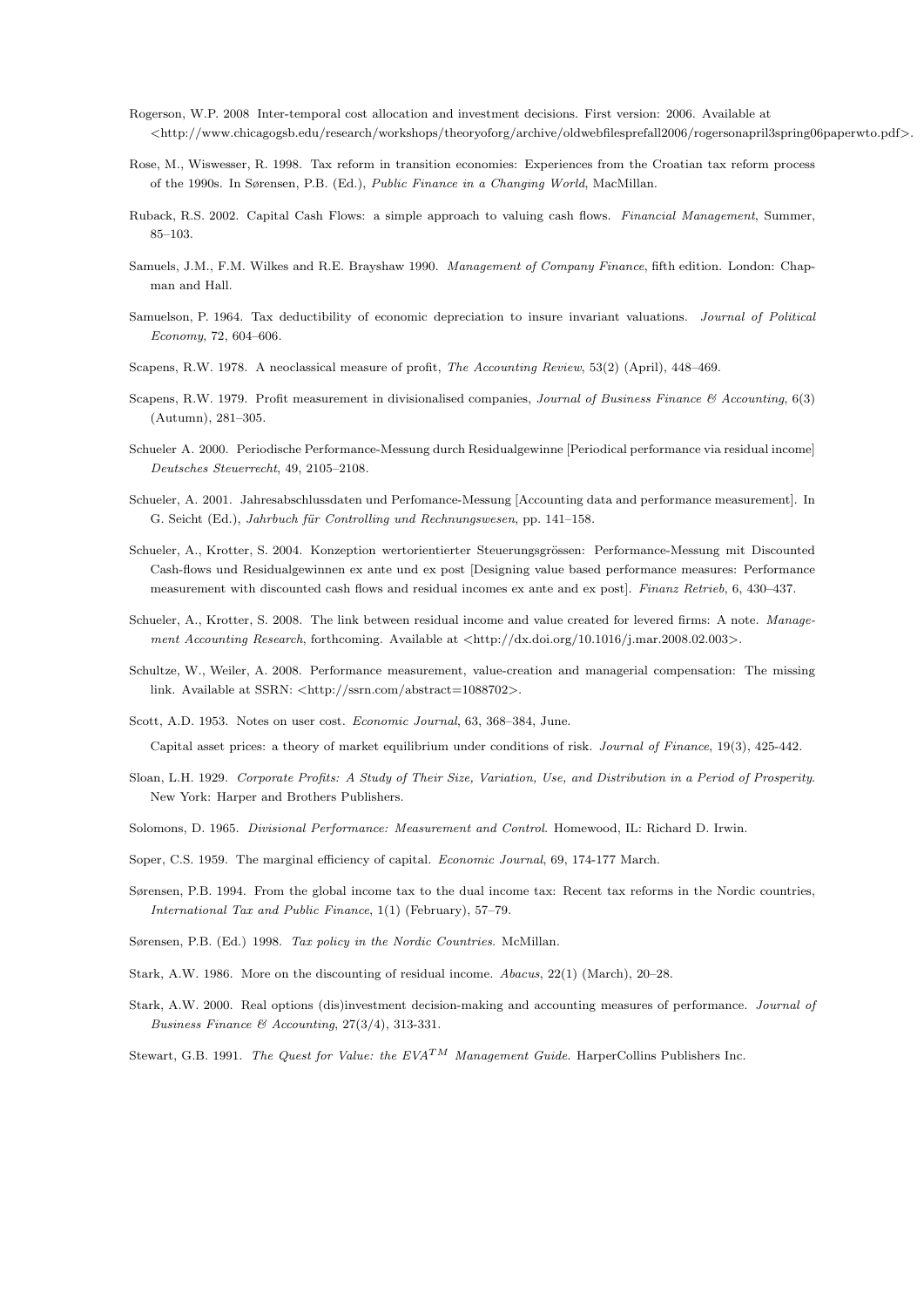- Stoughton, N.M., Zechner, J. 2007. Optimal capital allocation using RAROCTM and EVATM. *Journal of Financial Intermediation*, 16(3), 312–342.
- Sugden, R. 2000. Credible worlds: the status of theoretical models in economics. *Journal of Economic Methodology*, 7(1), 1–31.
- Teichroew, D., Robichek, A., Montalbano, M. 1965a. Mathematical analysis of rates of return under certainty. *Management Science*, 11, 395-403.
- Teichroew, D., Robichek, A., Montalbano, M. 1965b. An analysis of criteria for investment and financing decisions under certainty. *Management Science*, 12, 151-179.
- Tham, J., I. Vélez-Pareja 2001. The correct discount rate for the tax shield: the N-period case. Available at SSRN:  $\langle$ http://ssrn.com/abstract=267962>.
- Tham, J., V´elez-Pareja, I. 2004. *Principles of Cash Valuation*. Burlington, MA: Elsevier Academic Press.
- Tomkins, C. 1975. Residual income–a rebuttal of Professor Amey's Argument. *Journal of Business Finance & Accounting*, 2(2), 161–168.
- Uberti M. 1993. Present value decomposition of foreign currency assets. In J. Stokking & G. Zambruno (Eds.), *Recent Research in Financial Modelling*, Heidelberg: Physica-Verlag, pp. 105-116.
- Van de Mieroop, M. 2005. *The invention of interest. Sumerian loans*. In In W.N. Goetzmann & K.G. Rouwenhorst (Eds.), *The Origins of Value. The Financial Innovations That Created Modern Capital Markets*, Oxford University Press, pp. 17-30.
- V´elez-Pareja, I. 2001. Economic value measurement: Investment recovery and value added IRVA. Available at SSRN:  $\langle$ http://ssrn.com/abstract=223429>.
- V´elez-Pareja, I., Tham, J. 2003. Do the RIM (Residual Income Model), EVA and DCF (Discounted Cash Flow) really match?. *Working Paper* n. 25. <http://ssrn.com/abstract=379740>.
- V´elez-Pareja, I., Tham, J. 2004. EVA made simple: Is it possible?. Available at SSRN: <http://ssrn.com/abstract=497545>.
- Weaver S.C., Weston, J.F. 2003. A unifying theory of value based management. Paper 4-03, November 27. Available at <http://repositories.cdlib.org/anderson/fin/4-03/>.
- Weingartner, H.M. 1966. The generalized rate of return. *The Journal of Financial and Quantitative Analysis*, 1(3), 1–29, September.
- Wells, G.L., Taylor, B.R., Turtle, J.W. 1987. The undoing of scenarios. *Journal of Personality and Social Psychology*, 53(3), 421–430.
- Werner, F., Sotskov, Y.N. 2006. *Mathematics of Economics and Business*. New York: Routledge.
- Yee, K.K. 2005. Aggregation, dividend irrelevancy, and earnings-value relations. *Contemporary Accounting Research*, 22(2), 453–480, Summer.
- Young, S.D., O'Byrne, S.F. 2001. *EVA and Value-Based Management*. McGraw-Hill.
- Zadeh, L. 1965. Fuzzy sets. *Information and Control*, 8, 338–353.
- Zimmermann, H.J. 2001. *Fuzzy Set Theory and its Applications*, fourth edition, Springer.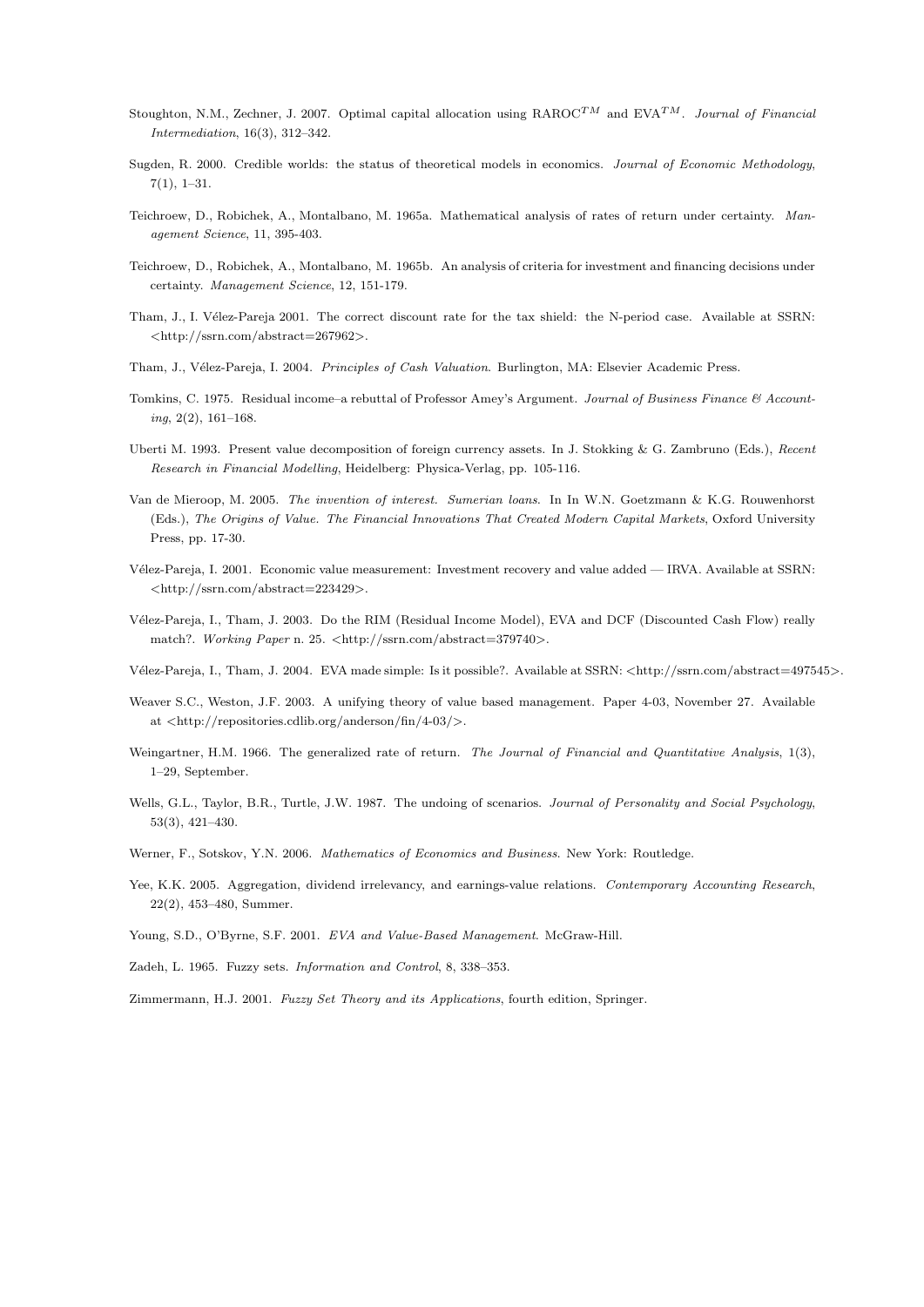| Symbol                                   | Meaning                                        | Formalization                                                                                                                                                                                                                                                                             |
|------------------------------------------|------------------------------------------------|-------------------------------------------------------------------------------------------------------------------------------------------------------------------------------------------------------------------------------------------------------------------------------------------|
| A                                        | project (firm)                                 |                                                                                                                                                                                                                                                                                           |
| $a_t$ ; $a_n^*$                          | cash flow; time- $n$ cash flow from operations |                                                                                                                                                                                                                                                                                           |
| $\vec{a}$ ; $\vec{a}_t$                  | project's, sub-project's cash-flow vector      | $(-a_0, a_1, \ldots, a_n); (\vec{0}_{t-2}, -w_{t-1}, w_t + a_t, \vec{0}_{n-t})$                                                                                                                                                                                                           |
| $b_t$                                    | Book value of assets                           |                                                                                                                                                                                                                                                                                           |
| $c_t$                                    | Capital cash flow                              | $e_t + d_t$ or $rol_t \cdot v_{t-1} + (v_{t-1} - v_t)$                                                                                                                                                                                                                                    |
| $d_t$                                    | Installment, Cash flow to debt                 | $c_t - e_t$ or $\delta_t D_{t-1} + (D_{t-1} - D_t)$                                                                                                                                                                                                                                       |
| $D_t$                                    | Debt (nominal value=market value)              | $\sum_{k=t+1}^{n} d_k \frac{\varphi_k(\rho^D)}{\varphi_t(\rho^D)}$                                                                                                                                                                                                                        |
| $\delta_t$                               | nominal debt rate                              | $I_t/D_{t-1}$                                                                                                                                                                                                                                                                             |
| Δ                                        | Variation                                      |                                                                                                                                                                                                                                                                                           |
| $e_t$                                    | equity cash flow                               | $c_t - d_t$ or $roe_t \cdot v_{t-1}^e + (v_{t-1}^e - v_t^e)$                                                                                                                                                                                                                              |
| F                                        | Financial asset                                |                                                                                                                                                                                                                                                                                           |
| $F_t$ ; $F^t$                            | Factual, counterfactual value of asset $F$     | $F_{t-1}(1+i_t)+a_t; F^{t-1}(1+i_t)$                                                                                                                                                                                                                                                      |
| $f_t$                                    | Free cash flow                                 | $c_t - \tau I_t$ or $\text{roi}_t \cdot v_{t-1} + (v_{t-1} - v_t)$                                                                                                                                                                                                                        |
| $\varphi_t(\vec{i}); \varphi_t(\vec{r})$ | Discount factors                               | $\left[\prod_{k=1}^{t}(1+i_k)\right]^{-1}$ ; $\left[\prod_{k=1}^{t}(1+r_k)\right]^{-1}$                                                                                                                                                                                                   |
| $i, i_t, \vec{i}$                        | Opportunity cost of capital (scalar, vector)   |                                                                                                                                                                                                                                                                                           |
| $i^*$                                    | Comprehensive cost of capital                  | $i_t \cdot (1 + \frac{w_{t-1}(\vec{r}) - w_{t-1}(\vec{r})}{w_{t-1}(\vec{r})})$                                                                                                                                                                                                            |
| $I_t$                                    | interest on debt                               | $\delta_t D_{t-1}$                                                                                                                                                                                                                                                                        |
| L                                        | Lost capital                                   |                                                                                                                                                                                                                                                                                           |
| $n^*$                                    | time <i>n</i> , prior to distribution of $R_n$ |                                                                                                                                                                                                                                                                                           |
| $N_0, N_0(\vec{a})$                      | Project's Net Present Value                    | $-a_0+\sum_{t=1}^n a_t\varphi_t(\vec{v})$                                                                                                                                                                                                                                                 |
| $N_0(\vec{a}_t)$                         | Sub-project's NPV                              | $-\varphi_{t-1}(\vec{i})w_{t-1} + \varphi_t(\vec{i})(w_t + a_t)$                                                                                                                                                                                                                          |
| $N_t$                                    | Project's time-t Net Present Value             | $N_0 \prod_{k=1}^t (1+i_k)$                                                                                                                                                                                                                                                               |
| $N_n$                                    | Project's Net Final Value                      | $N_0 \prod_{k=1}^n (1+i_k)$                                                                                                                                                                                                                                                               |
| $\pi_t$                                  | Income                                         | $a_t + (w_t - w_{t-1})$                                                                                                                                                                                                                                                                   |
| $\pi_t^e$                                | Standard residual income                       | $w_{t-1}(r_t - i_t)$                                                                                                                                                                                                                                                                      |
| $\Pi_t^e$                                | Lost-capital residual income                   | $r_t w_{t-1}(\vec{r}) - i_t w_{t-1}(\vec{v})$                                                                                                                                                                                                                                             |
| $\boldsymbol{p}$                         | Portfolio traded in the capital market         |                                                                                                                                                                                                                                                                                           |
| $p_0$                                    | price of $p$                                   |                                                                                                                                                                                                                                                                                           |
| $r_t$                                    | one-period (internal) rate of return           | $\frac{\sum_{t=1}^{n} a_t \varphi_t(\vec{\imath})}{\frac{w_t - w_{t-1} + a_t}{w_{t-1}}}$                                                                                                                                                                                                  |
| $r, \vec{r}$                             | internal rate of return/financial law          |                                                                                                                                                                                                                                                                                           |
| $r^*, r^*_{\mathcal{L}}$                 | project's average yield                        | $\frac{\sum_{t=1}^{n} a_t (1+r)^{-t}=0; \sum_{t=1}^{n} a_t \varphi(\vec{r})=0}{\frac{\sum_{t=1}^{n} r_t \varphi_t(\vec{\imath}) w_{t-1}(\vec{r})}{\sum_{t=1}^{n} \varphi_t(\vec{\imath}) w_{t-1}(\vec{r})}; \frac{\sum_{t=1}^{n} r_t w_{t-1}(\vec{r})}{\sum_{t=1}^{n} w_{t-1}(\vec{r})}}$ |
| $R_n$                                    | Terminal (scrap) value                         | $a_n-a_n^*$                                                                                                                                                                                                                                                                               |
|                                          | Weighted average cost of capital               | $\frac{\rho_t^{\rm e} v_{t-1}^{\rm e} + \rho_t^D D_{t-1}(1-\tau)}{v_{t-1}^{\rm e} + D_{t-1}}$                                                                                                                                                                                             |
| $\rho^D$ ; $\rho^e$                      | Cost of debt; Cost of equity                   | $\frac{D_t - D_{t-1} + d_t}{D_{t-1}}$ ; $\frac{v_t^e - v_{t-1}^e + e_t}{v_{t-1}^e}$                                                                                                                                                                                                       |
| $\rho^U$                                 | Unlevered cost of equity (cost of assets)      |                                                                                                                                                                                                                                                                                           |
| $\rho^{\prime}$                          | Pre-tax weighted average cost of capital       | $\frac{\rho_t^{\rm e} v_{t-1}^{\rm e} + \rho_t^D D_{t-1}}{v_{t-1}^{\rm e} + D_{t-1}}$                                                                                                                                                                                                     |
| S                                        | Standard                                       |                                                                                                                                                                                                                                                                                           |
| $\tau$                                   | tax rate                                       |                                                                                                                                                                                                                                                                                           |
| $v_t, v_t^e$                             | Market value, equity value of the project/firm |                                                                                                                                                                                                                                                                                           |
| $v^U$                                    | Market value of the unlevered firm             | $\frac{\sum_{k=t+1}^{n} f_k \frac{\varphi_k(\vec{\rho})}{\varphi_t(\vec{\rho})}; \sum_{k=t+1}^{n} e_k \frac{\varphi_k(\vec{\rho}^c)}{\varphi_t(\vec{\rho}^c)}}{\sum_{k=t+1}^{n} f_k \frac{\varphi_k(\vec{\rho}^f)}{\varphi_t(\vec{\rho}^f)}}$                                             |
| $w_t$                                    | outstanding capital                            | $w_{t-1} + \pi_t - a_t$                                                                                                                                                                                                                                                                   |
| $w_t(\vec{r}); w_t(\vec{v})$             | Factual, counterfactual capital                | $w_{t-1}(\vec{r})(1+r_t) - a_t; w_{t-1}(\vec{i})(1+i_t) - a_t$                                                                                                                                                                                                                            |
| $W_t$ ; $W^t$                            | Factual, counterfactual investor's wealth      | $W_{t-1}\left(1+\frac{r_t w_{t-1}+i_t F_{t-1}}{w_{t-1}+F_{t-1}}\right); W^{t-1}(1+i_t)$                                                                                                                                                                                                   |

#### Table 0a. Main Notational Conventions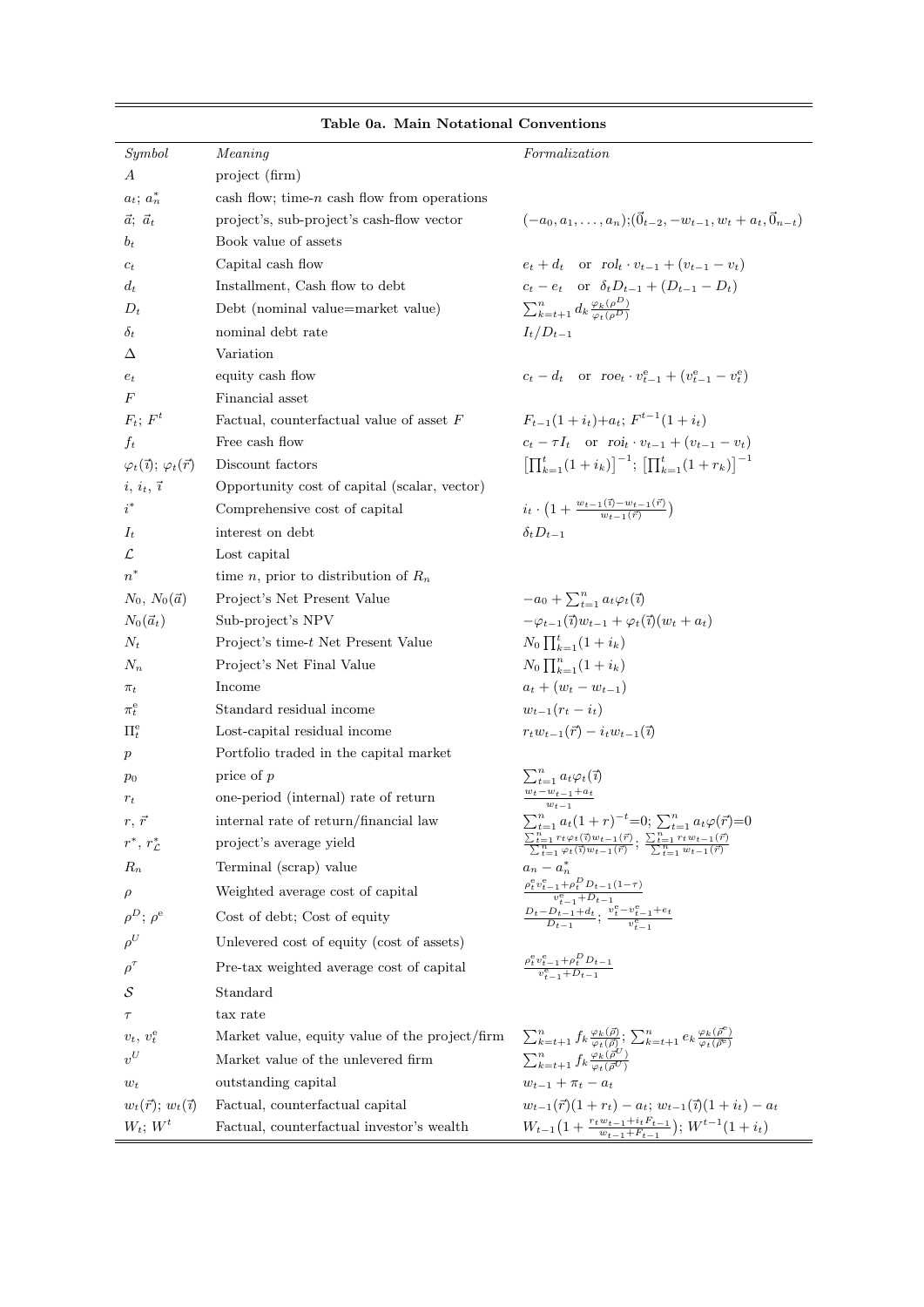| $A$ <i>cronym</i>           | Meaning                               | Formalization                                                                      |
|-----------------------------|---------------------------------------|------------------------------------------------------------------------------------|
| APV                         | Adjusted Present Value                |                                                                                    |
| cfroi                       | Cash flow return on investment        | IRR of $(-f_0, f_1, , f_n)$                                                        |
| cfrol                       | Cash flow return on liabilities       | IRR of $(-c_0, c_1, , c_n)$                                                        |
| $c$ froe                    | Cash flow return on equity            | IRR of $(-e_0, e_1, \ldots, e_n)$                                                  |
| CRI                         | Claimholders' Residual Income         | see Table 6                                                                        |
| $_{\mbox{\scriptsize CSV}}$ | Created Shareholder Value             | see Table $8$                                                                      |
| DCF                         | Discounted-cash-flow                  |                                                                                    |
| $ebit_t$                    | Earnings before interest and taxes    | $\frac{n_{\text{right}}}{1-\tau}$ or $\text{roi}_t \cdot b_{t-1}/(1-\tau)$         |
| <b>EBO</b>                  | Edwards-Bell-Ohlson's Residual Income | see Table 6                                                                        |
| <b>EVA</b>                  | Economic Value Added                  | see Table 6                                                                        |
| $\operatorname{IFL}$        | Internal Financial Law                | ${r_t}$ such that $\sum_{t=1}^n a_t \varphi(\vec{r}) = 0$                          |
| <b>IRR</b>                  | Internal rate of return               | $r_t = r$ for all t such that $\sum_{t=1}^n a_t (1+r)^{-t} = 0$                    |
| <b>KEP</b>                  | Keynesian excess profit               | see eq. $(30)$                                                                     |
| CEI                         | Claimholders' Economic Income         | see Table 8                                                                        |
| MM                          | Modigliani and Miller                 |                                                                                    |
| NEI                         | Net Economic Income                   | see Table 8                                                                        |
| $n_{\text{op}}$             | Net operating profit after taxes      | $roi_t \cdot b_{t-1}$                                                              |
| <b>NPV</b>                  | Net Present Value                     | $\sum_{t=1}^{n} a_t \varphi_t(\vec{i}) - a_0$                                      |
| $pat_t$                     | Profit After Taxes                    | $roe_t \cdot b_{t-1}^e$                                                            |
| $\mathbf{R}$                | Residual income (excess profit)       | see eq. $(4)$                                                                      |
| RI <sup>cfroi</sup>         | cfroi-based Residual Income           | see Table 7                                                                        |
| RI <sup>cfrol</sup>         | cfrol-based Residual Income           | see Table 7                                                                        |
| $RI^{cfree}$                | cfroe-based Residual Income           | see Table 7                                                                        |
| $roe_t$                     | Return on equity                      | $\frac{pat_t}{b_{t-1}^{\textrm{e}}}$                                               |
| $roi_t$                     | Return on investment                  | $n$ opa $t_t$                                                                      |
| $\mathrm{rol}_t$            | Return on liabilities                 | $\frac{\frac{t}{b_{t-1}}}{b_{t-1}}$ or $\frac{n\text{opat}_t + \tau I_t}{b_{t-1}}$ |
| <b>VTS</b>                  | Value of Tax Shield                   | $\sum_{t=1}^{n} \tau I_t \varphi_t(\rho^D)$                                        |

## Table 0b. Acronyms

|  | Table 1. The income schema |  |  |  |
|--|----------------------------|--|--|--|
|--|----------------------------|--|--|--|

|                       | $\pi_t$         | $a_t$                       | $w_t$                     |
|-----------------------|-----------------|-----------------------------|---------------------------|
| <i>Microeconomics</i> | personal income | consumption                 | consumer's wealth         |
| Accounting            | earnings        | distribution to claimholder | equity or entity value    |
| Capital budgeting     | return          | cash flow to investor       | project balance           |
| Security analysis     | return          | cash flow to stockholder    | stock's value             |
| Loan contract         | interest        | installment                 | principal (residual debt) |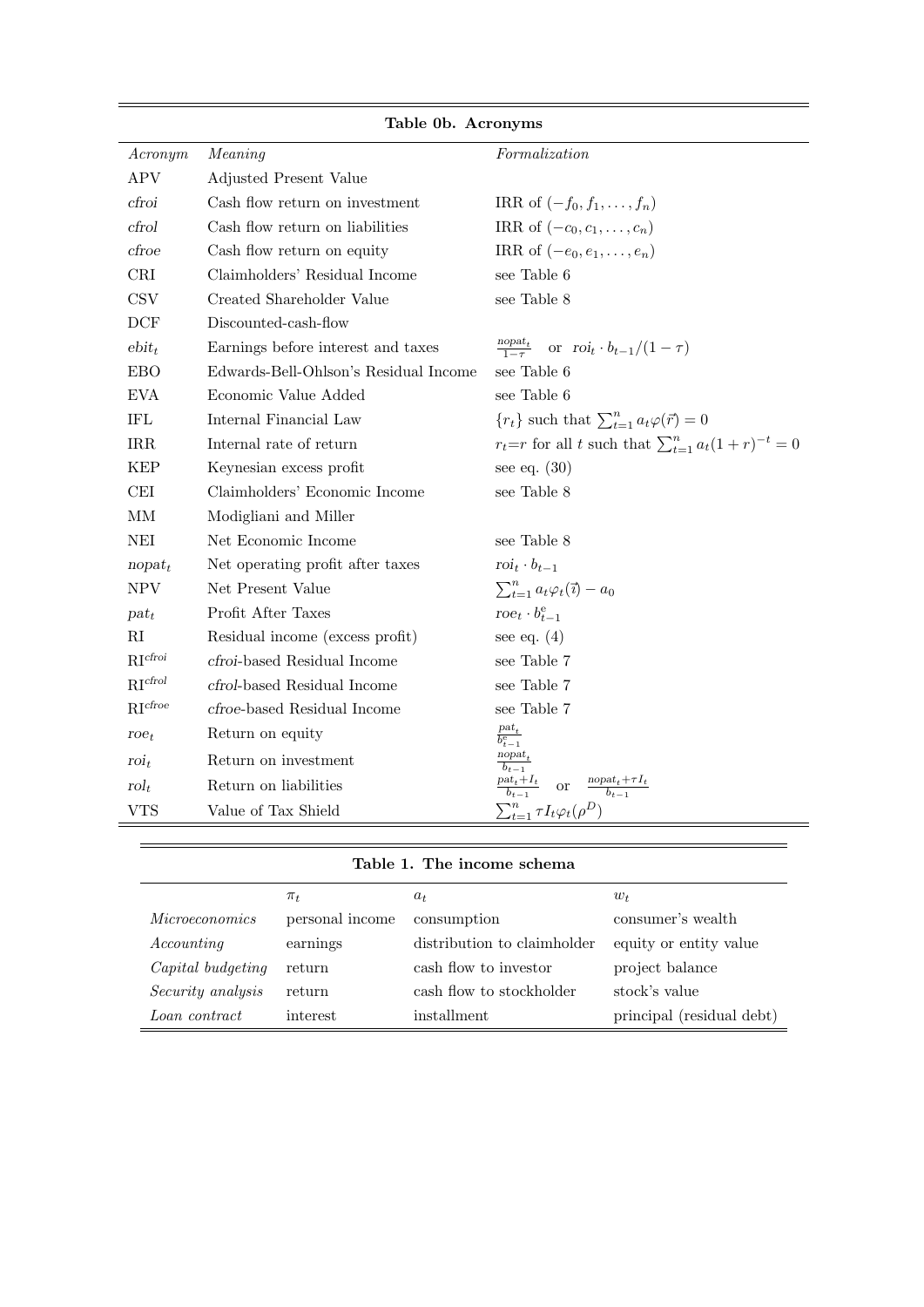#### Table 2. Synonyms

Abnormal earnings (Ohlson, 1989, 1995; Francis, Olsson and Oswald, 2000; Yee, 2005; Revsine, Collins and Johnson, 2005)—— **Abnormal gain** (Grant, 1998)—— **Abnormal profit** (Bromwich and Walker, 1998)—— **Adjusted income** (Peasnell, 1981, 1982)—— **Adjusted profit** (Carsberg, 1966)—— Economic income (Grant, 1998)—— Economic profit (Archer and D'Ambrosio, 1972; Boadway and Bruce, 1984; Rao, 1992; Ehrbar, 1998; Grant, 1998; Martin and Petty, 2000; Fabozzi and Grant, 2000; Arnold, 2000, 2005, 2007; Magni, 2008b) —— Economic Rent (Cnossen, 1998; Ehrbar, 1998)—— Economic Value Added (Rogerson, 1997; Ehrbar, 1998; Magni, 2000a,b,c; 2001a,b; 2003, 2004, 2005, 2006); Stoughton and Zechner (2007)—— Excess earnings (Preinreich, 1936; Pratt, Reilly and Schweihs, 1996)—— Excess economic income (Pratt, Reilly and Schweihs, 1996)—— Excess income (Peasnell, 1982)—— Excess profit (Preinreich, 1937, 1938; Edwards and Bell, 1961; Weaver and Weston, 2003; Magni, 2001b, 2004,  $2006$  — Excess realizable profit (Edwards and Bell, 1961)— Excess return (Rendleman, 1978; Damodaran, 2006) *Financial margin* (Peccati, 1987, 1989, 1991; Marena, 1991a; Camillo and Marena, 1994) Period contribution (Peccati, 1989)— Period margin (Gallo and Peccati, 1993; Pressacco and Stucchi, 1997)—— **Profit** (Anthony, 1975; Reynolds, 1963)—— **Pure** earnings, pure profit (Bodenhorn, 1964; Boadway and Bruce, 1984; Cnossen, 1998)—— Quasirent (Peasnell, 1981)— Residual earnings (Ohlson, 2003; Pope and Wang, 2003; Penman, 2007)—— Residual (capital) return (Grant, 1998)—— Residual income (Solomons, 1965; Tomkins, 1975; Emmanuel and Otley, 1976; Kay, 1976; Mepham, 1980; Peasnell, 1981, 1982; Ohlson, 1989, 1995; Grant, 1996; Bromwich and Walker, 1998; Ehrbar, 1998; Biddle, Bowen and Wallace, 1999; Lee, 1999; Arnold, 2000; Martin and Petty, 2000; Magni, 2000a, 2003; Lundholm and O'Keefe, 2001; Martin, Petty and Rich, 2003; Mowen and Hansen, 2008)—— Super-profit (Leake, 1921; Edey, 1957; Samuels, Wilkes and Brayshaw, 1990; Bromwich and Walker, 1998; Fernández, 2002)—— **Supernormal profit** (Begg, Fischer, and Dornbusch, 1984)—— **Surplus profit** (Dicksee, 1897; Carsberg, 1966)—— **Value added** (Tham and Vélez-Pareja, 2004)

| Table 3. Arbitrage strategy |                    |          |                         |  |        |
|-----------------------------|--------------------|----------|-------------------------|--|--------|
|                             | Cash flows         |          |                         |  |        |
| Time                        | $\Omega$           |          | $1 \quad 2 \quad \dots$ |  | $\,n$  |
| Long position on $A$        | $-a_0$             | $a_1$    | $a_2$                   |  | $a_n$  |
| Short position on $p$       | $p_0$              |          | $-a_1$ $-a_2$           |  | $-a_n$ |
| Long position on $p$        | $-(p_0 - a_0)$ 0 0 |          |                         |  |        |
| Total                       | $\Omega$           | $\Omega$ | $\theta$                |  |        |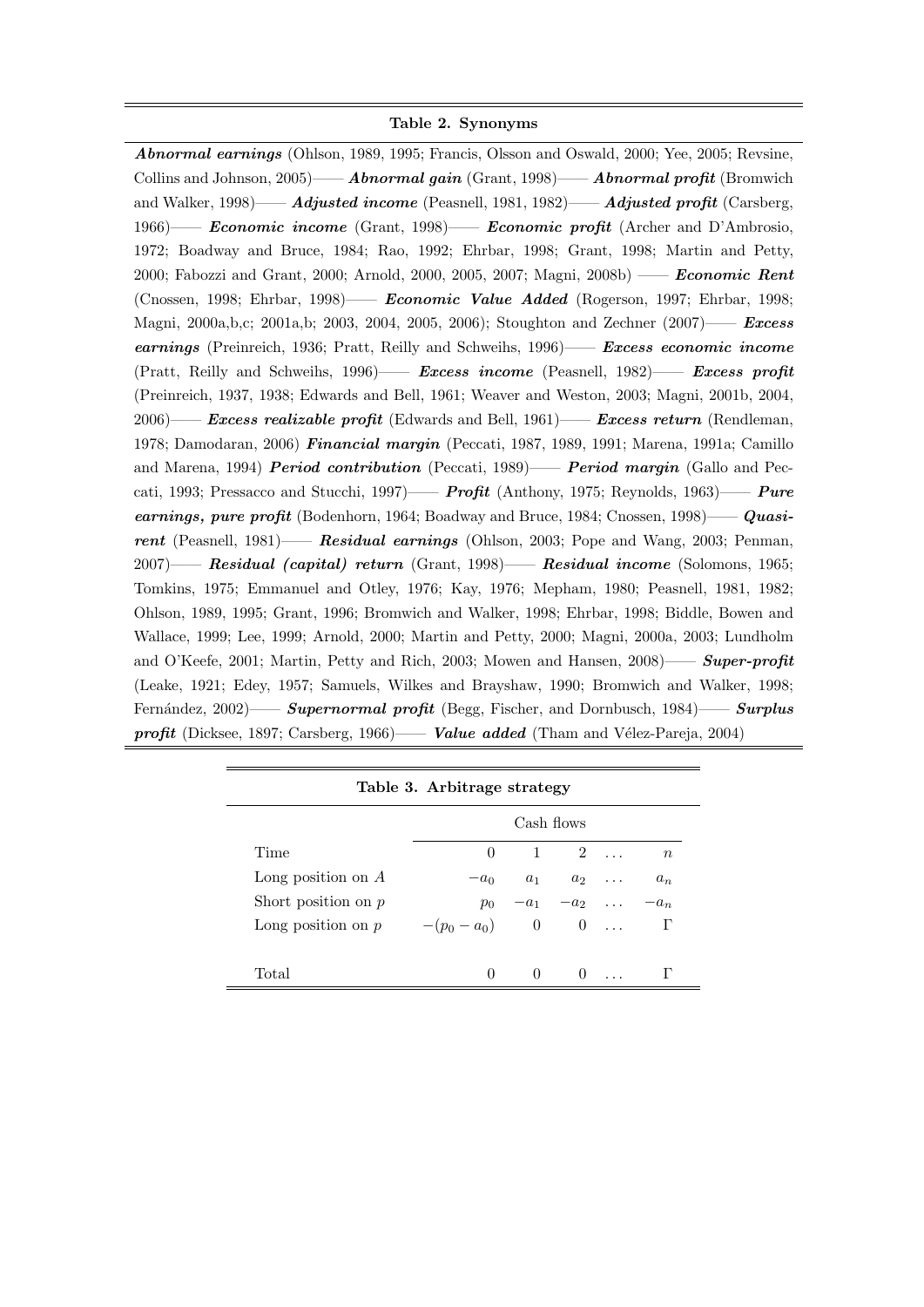|                           |          |                  | Cash flows     |           |                                           |
|---------------------------|----------|------------------|----------------|-----------|-------------------------------------------|
| Time                      | 0        |                  | 2              | $\ddotsc$ | $\boldsymbol{n}$                          |
| Long position on $A$      | $-a_0$   | $a_1$            | a <sub>2</sub> | $\cdots$  | $a_n$                                     |
| Net short position on $p$ | $a_0$    | $-a_1$           |                |           | $-a_2 \quad \cdots \quad -(a_n - \Gamma)$ |
| Total                     | $\theta$ | $\left( \right)$ | $\Omega$       | $\ldots$  | Г                                         |

Table 4. Arbitrage strategy: netting out positions on  $p$ 

## Table 5. The lost capital  $w_t(i)$  in the literature

| Label                            | Authors                                         |
|----------------------------------|-------------------------------------------------|
| External financing               | Pressacco and Stucchi (1997)                    |
| Balance of the shadow project    | Magni (2000-2006. See References)               |
| Invested capital                 | Schueler (2000), Drukarczyk and Schueler (2000) |
| Initial investment not recovered | Vélez-Pareja (2001)                             |
| Adjusted invested capital        | Young and O'Byrne $(2001)^{\dagger}$            |
| Unrecovered capital              | O'Hanlon and Peasnell (2002)                    |
| Lost capital                     | Magni (2007)                                    |
|                                  |                                                 |

†Only under the assumption earnings=cash flows

Table 6. Accounting-based residual income

| TFL.                                                                                  | Fundamental Equation   Residual Income                                   |  |
|---------------------------------------------------------------------------------------|--------------------------------------------------------------------------|--|
| EVA $\vert$ roi <sub>t</sub> = $\frac{n_{\text{opt}}}{b_{t-1}}$                       | $b_t = b_{t-1}(1 + \text{roi}_t) - f_t$ $b_{t-1}(\text{roi}_t - \rho_t)$ |  |
| $\text{CRI } \Big  \text{ } \text{rol}_t = \frac{\text{nopat}_t + \tau I_t}{b_{t-1}}$ | $b_t = b_{t-1}(1 + rol_t) - c_t$ $b_{t-1}(rol_t - \rho_t^{\tau})$        |  |
| $EBO \mid roe_t = \frac{pat_t}{b^e}$                                                  | $b_t^e = b_{t-1}^e (1 + roe_t) - e_t \mid b_{t-1}^e (roe_t - \rho_t^e)$  |  |

Table 7. IRR-based residual income

|                                | -IFL | Fundamental Equation                                                                   | Residual Income                                     |
|--------------------------------|------|----------------------------------------------------------------------------------------|-----------------------------------------------------|
| $\mathbf{R}$ <sup>rcfroi</sup> |      | cfroi $w_t(c$ froi $) = w_{t-1}(1 + c$ froi $) - f_t$                                  | $w_{t-1}(c$ froi $)(c$ froi $-\rho_t)$              |
|                                |      | $\text{RI}^{\text{criol}}$   cfrol   $w_t(\text{criol}) = w_{t-1}(1+\text{criol})-c_t$ | $w_{t-1}(\text{cfrol})(\text{cfrol}-\rho_t^{\tau})$ |
| $\mathrm{RI}^{cfree}$          |      | cfroe $w_t(c$ froe $) = w_{t-1}(1+ct$ roe $)-e_t$                                      | $w_{t-1}(ctroe)(ctroe - \rho_t^e)$                  |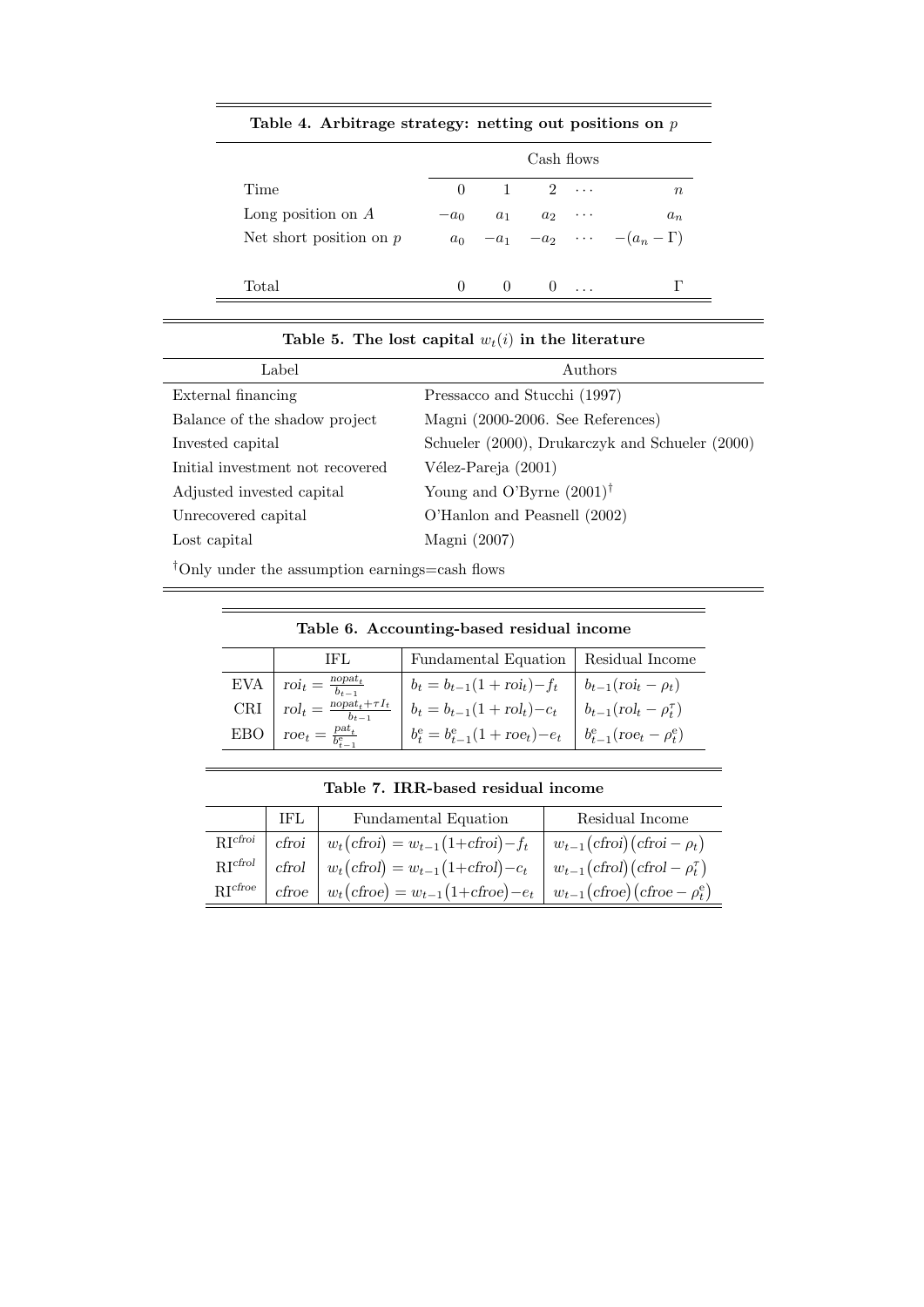| IFL | Fundamental Equation                                                                                                                                                                                                                                          | Residual Income |
|-----|---------------------------------------------------------------------------------------------------------------------------------------------------------------------------------------------------------------------------------------------------------------|-----------------|
|     | NEI $r_1 = \frac{v_1 - f_0 + f_1}{f_0}; r_t = \rho_t$ $v_1 = f_0(1+r_1) - f_1; v_t = v_{t-1}(1+\rho_t) - f_t$ $f_0(r_1 - \rho_1); \rho_t v_{t-1} - \rho_t w_{t-1}(\rho_t)$                                                                                    |                 |
|     | $\text{CEI } \left[ r_1 = \frac{v_1 - c_0 + c_1}{c_0}; \ r_t = \rho_t^{\tau} \right] \ r_1 = c_0 (1+r_1) - c_1; \ v_t = v_{t-1} (1+\rho_t^{\tau}) - c_t \right] \ c_0 (r_1 - \rho_1^{\tau}); \ \rho_t^{\tau} v_{t-1} - \rho_t^{\tau} w_{t-1} (\rho_t^{\tau})$ |                 |
|     | $\text{CSV}\ \Big \ r_1 = \frac{v_1^e - e_0 + e_1}{e_0};\ r_t = \rho_t^e\ \Big \ v_1^e = e_0(1+r_1) - e_1;\ v_t^e = v_{t-1}^e(1+\rho_t^e) - e_t\ \Big \ e_0(r_1-\rho_1^e);\ \rho_t^e v_{t-1} - \rho_t^e v_{t-1} = 0$                                          |                 |

Table 8. Market-based residual income

## Table 9. Classification of the nine residual income models

 $\overline{a}$ 

|                            |                           | Entity approach Claimholders' approach Equity approach |                    |
|----------------------------|---------------------------|--------------------------------------------------------|--------------------|
|                            | ( <i>Free Cash Flow</i> ) | (Capital Cash Flow)                                    | (Equity Cash Flow) |
| <b>Accounting-based RI</b> | EVA                       | $_{\rm CRI}$                                           | <b>EBO</b>         |
| IRR-based RI               | $RI^{cfroi}$              | $RI^{cfrol}$                                           | $RI^{cfroe}$       |
| Market-based RI            | NEI                       | CEI                                                    | CSV                |
|                            |                           |                                                        |                    |

| Table 10. Ten models for valuing a project <sup><math>\uparrow</math></sup> |                                                         |                                                                                                                                                                                                                                                                                                                                                                                                                                                                                |                                                                                                                                                                                                          |  |  |  |
|-----------------------------------------------------------------------------|---------------------------------------------------------|--------------------------------------------------------------------------------------------------------------------------------------------------------------------------------------------------------------------------------------------------------------------------------------------------------------------------------------------------------------------------------------------------------------------------------------------------------------------------------|----------------------------------------------------------------------------------------------------------------------------------------------------------------------------------------------------------|--|--|--|
| Theory                                                                      | Perspective                                             |                                                                                                                                                                                                                                                                                                                                                                                                                                                                                |                                                                                                                                                                                                          |  |  |  |
|                                                                             | Entity                                                  | Claimholders                                                                                                                                                                                                                                                                                                                                                                                                                                                                   | Equity                                                                                                                                                                                                   |  |  |  |
| APV                                                                         | $\sum_{t=1}^n \varphi_t(\vec{\rho}^u) f_t + \text{VTS}$ |                                                                                                                                                                                                                                                                                                                                                                                                                                                                                |                                                                                                                                                                                                          |  |  |  |
| DCF                                                                         | $\sum_{t=1}^n \varphi_t(\vec{\rho}) f_t$                | $\sum_{t=1}^n \varphi_t(\vec{\rho}^\tau) c_t$                                                                                                                                                                                                                                                                                                                                                                                                                                  | $\sum_{t=1}^n \varphi_t(\vec{\rho}^e) e_t$                                                                                                                                                               |  |  |  |
| $S$ - $RI$                                                                  |                                                         | $\begin{cases} \sum_{t=1}^n \varphi_t(\vec{\rho}) \text{ EVA} \\ \sum_{t=1}^n \varphi_t(\vec{\rho}) \text{ Rl}^{\text{croi}} \\ \sum_{t=1}^n \varphi_t(\vec{\rho}) \text{ S(NEI)} \end{cases} \qquad \begin{cases} \sum_{t=1}^n \varphi_t(\vec{\rho}^\tau) \text{ CRI} \\ \sum_{t=1}^n \varphi_t(\vec{\rho}^\tau) \text{ Rl}^{\text{criol}} \\ \sum_{t=1}^n \varphi_t(\vec{\rho}^\tau) \text{ S(CEI)} \end{cases}$                                                             | $\begin{cases} \sum_{t=1}^{n} \varphi_t(\bar{\rho}^e) \text{ EBO} \\ \sum_{t=1}^{n} \varphi_t(\bar{\rho}^e) \text{ RI}^{c\text{froe}} \\ \sum_{t=1}^{n} \varphi_t(\bar{\rho}^e) \text{ CSV} \end{cases}$ |  |  |  |
|                                                                             |                                                         | $\mathcal{L}\text{-}RI \quad\nonumber \\ \begin{array}{c}\n\mathcal{L}\text{-}RI \\ \end{array}\n\quad\nonumber \\ \begin{array}{c}\n\varphi_n(\vec{\rho}) \sum_{t=1}^n \mathcal{L}(\text{EVA}) \\ \varphi_n(\vec{\rho}) \sum_{t=1}^n \mathcal{L}(\text{RI}^{\text{cfroi}}) \\ \varphi_n(\vec{\rho}) \sum_{t=1}^n \mathcal{L}(\text{RI}^{\text{cfroi}}) \\ \end{array}\n\quad\n\left\{\n\begin{array}{c}\n\varphi_n(\vec{\rho}^\tau) \sum_{t=1}^n \mathcal{L}(\text{CRI}) \\ $ |                                                                                                                                                                                                          |  |  |  |

 $^\dagger\text{Time subscripts}$  in the metrics are omitted for notational convenience

 $\equiv$ 

 $\overline{\phantom{a}}$ 

 $\equiv$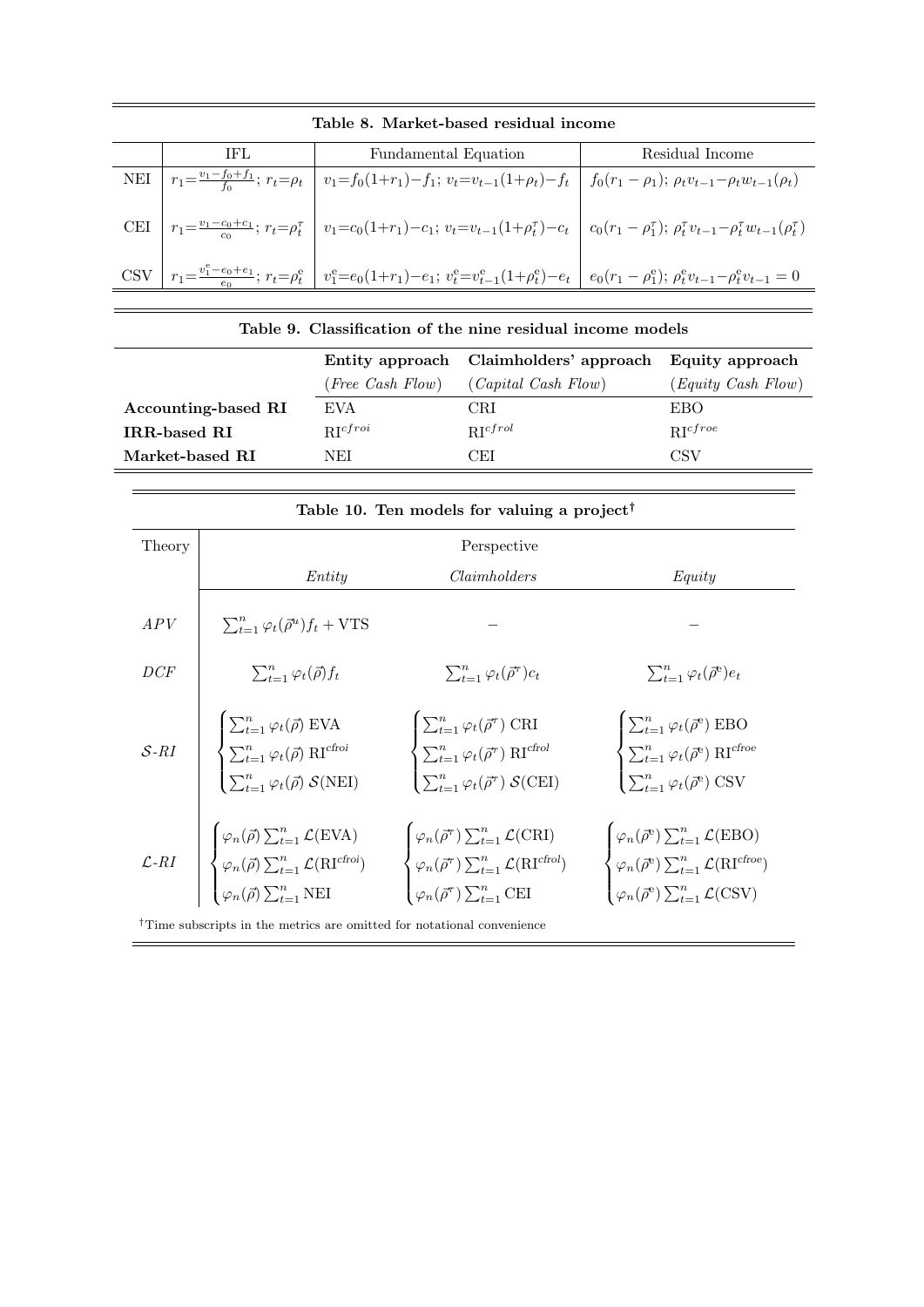| Table 11. Input data, Balance Sheet, Income Statement |                |              |                |          |                |                |
|-------------------------------------------------------|----------------|--------------|----------------|----------|----------------|----------------|
| Time                                                  | $\overline{0}$ | $\mathbf{1}$ | $\overline{2}$ | 3        | $\overline{4}$ | $\overline{5}$ |
|                                                       |                |              |                |          |                |                |
| <b>BALANCE SHEET</b>                                  |                |              |                |          |                |                |
| Gross fixed assets                                    | 26 000         | 26 000       | 26 000         | 26 000   | 26 000         | 26 000         |
| $-cumulative depreciation$                            | $\overline{0}$ | $-5200$      | $-10400$       | $-15600$ | $-20800$       | $-26000$       |
| Net fixed assets                                      | 26 000         | 20800        | 15600          | 10400    | 5200           | $\theta$       |
| Working capital                                       | 5000           | 5000         | 5000           | 5000     | 5000           | $\mathbf{0}$   |
| <b>NET ASSETS</b>                                     | 31 000         | 25800        | 20600          | 15400    | 10 200         | $\overline{0}$ |
|                                                       |                |              |                |          |                |                |
| Debt                                                  | 10000          | 9500         | 8500           | 8000     | 7500           | $\bf{0}$       |
| Equity (book value)                                   | 21 000         | 16300        | 12 100         | 7400     | 2700           | $\theta$       |
| <b>TOTAL LIABILITIES</b>                              | 31000          | 25800        | 20 600         | 15400    | 10 200         | $\overline{0}$ |
|                                                       |                |              |                |          |                |                |
| <b>INCOME STATEMENT</b>                               |                |              |                |          |                |                |
| <b>Sales</b>                                          |                | 15300        | 13400          | 17400    | 12400          | 11500          |
| Cost of sales                                         |                | 4000         | 4000           | 4000     | 4000           | 4000           |
| Gen. & Adm. expenses                                  |                | 1000         | 1000           | 1000     | 1000           | 1000           |
| Depreciation (straight-line)                          |                | 5200         | 5200           | 5200     | 5200           | 5200           |
| Earnings before interest and taxes                    |                | 5100         | 3200           | 7 2 0 0  | 2 2 0 0        | 1300           |
| Debt rate $(\delta)$                                  |                | 8%           | 8%             | 8%       | 8%             | 8%             |
| Interest                                              |                | 800          | 760            | 680      | 640            | 600            |
| Profit before taxes                                   |                | 4 3 0 0      | 2440           | 6520     | $1\,560$       | 700            |
| Tax rate                                              |                | 33%          | $33\%$         | $33\%$   | 33%            | 33%            |
| Taxes                                                 |                | 1419         | 805            | 2152     | 515            | 231            |
| Profit after taxes                                    |                | 2881         | 1635           | 4368     | 1045           | 469            |

e.

 $\qquad \qquad$ 

| Table 12. Cash flow and rates                                                                           |          |              |                |           |           |           |  |
|---------------------------------------------------------------------------------------------------------|----------|--------------|----------------|-----------|-----------|-----------|--|
| Time                                                                                                    | $\Omega$ | $\mathbf{1}$ | $\overline{2}$ | 3         | 4         | 5         |  |
|                                                                                                         |          |              |                |           |           |           |  |
| Equity cash flow $(e_t)^\dagger$                                                                        | $-21000$ | 7581         | 5835           | 9068      | 5745      | 3 1 6 9   |  |
| Capital cash flow $(c_t)$                                                                               | $-31000$ | 8881         | 7595           | 10248     | 6885      | 11 269    |  |
| Free cash flow $(f_t)$                                                                                  | $-31000$ | 8617         | 7344           | 10024     | 6674      | 11071     |  |
| Cash flow to debt $(d_t)$                                                                               | $-10000$ | 1300         | 1760           | 1180      | 1 1 4 0   | 8 1 0 0   |  |
| roi                                                                                                     |          | 11.02\%      | 8.31\%         | 23.42\%   | $9.57\%$  | 8.54\%    |  |
| rol                                                                                                     |          | 11.87\%      | $9.28\%$       | 24.51\%   | $10.94\%$ | 10.48\%   |  |
| roe                                                                                                     |          | 13.72\%      | $10.03\%$      | 36.10\%   | 14.12\%   | 17.37%    |  |
| cfroi                                                                                                   |          | 12.26\%      | 12.26\%        | 12.26\%   | 12.26\%   | 12.26\%   |  |
| cfrol                                                                                                   |          | 13.32\%      | 13.32\%        | 13.32\%   | 13.32\%   | 13.32%    |  |
| cfroe                                                                                                   |          | $16.81\%$    | $16.81\%$      | $16.81\%$ | $16.81\%$ | $16.81\%$ |  |
| <sup>†</sup> $e_t = pat_t + \text{Depreciation} + \Delta \text{ Debt} - \Delta \text{ Working Capital}$ |          |              |                |           |           |           |  |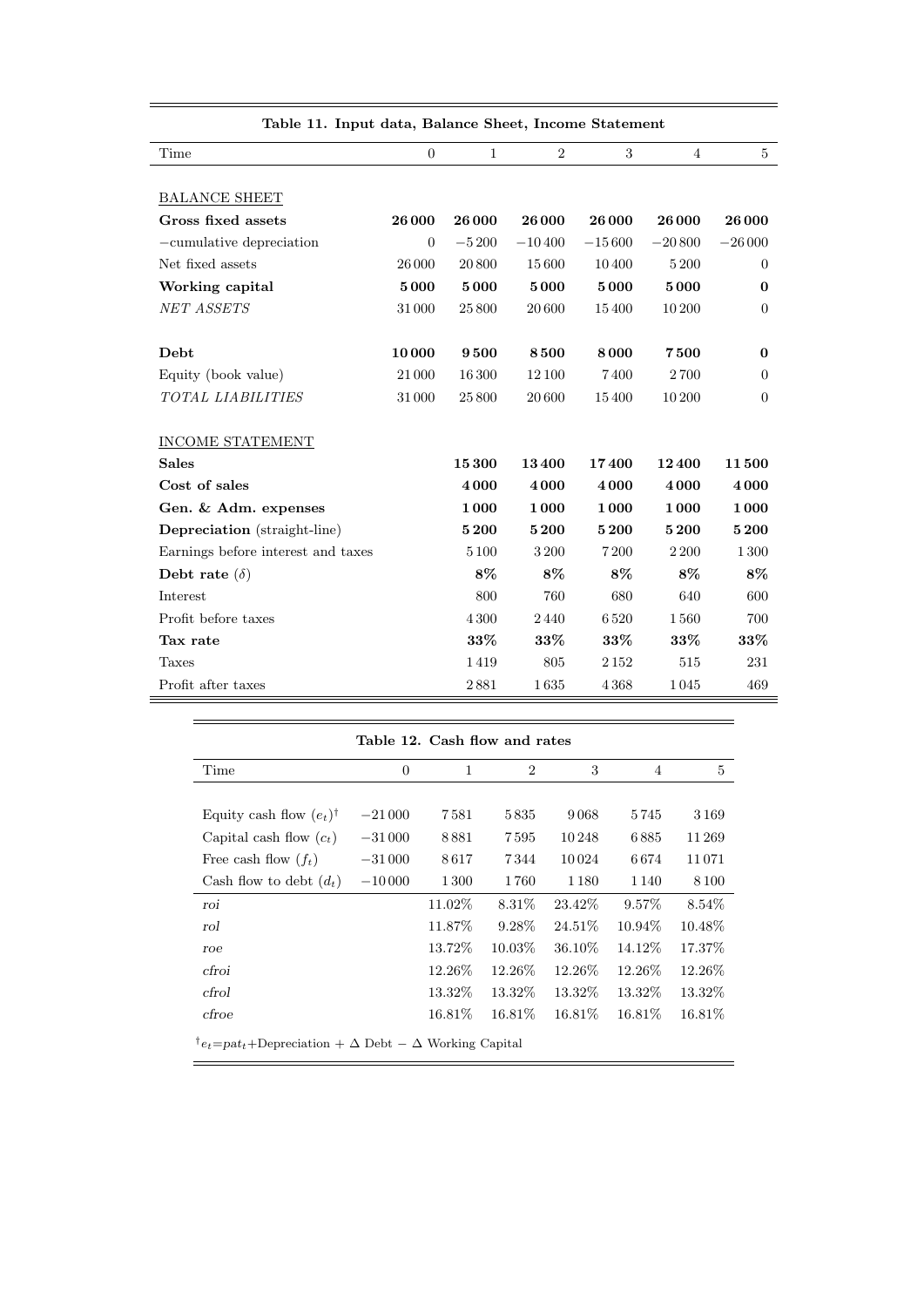| Table 13. Valuation with APV and DCF methods                                         |          |              |                |           |                |                |
|--------------------------------------------------------------------------------------|----------|--------------|----------------|-----------|----------------|----------------|
| Time                                                                                 | $\theta$ | $\mathbf{1}$ | $\overline{2}$ | 3         | $\overline{4}$ | $\overline{5}$ |
|                                                                                      |          |              |                |           |                |                |
| Cost of assets $(\rho^U)$                                                            |          | $12\%$       | $12\%$         | $12\%$    | $12\%$         | $12\%$         |
| Cost of debt $(\rho^D=\delta)$                                                       |          | 8%           | $8\%$          | $8\%$     | $8\%$          | 8%             |
| $v^U$                                                                                | 31 207   | 26334        | 22 15 1        | 14785     | 9885           | $\overline{0}$ |
| VTS <sup>†</sup>                                                                     | 928      | 738          | 546            | 365       | 183            | $\Omega$       |
| $v = v_U + VTS$                                                                      | 32 134   | 27072        | 22697          | 15 15 0   | 10068          | $\Omega$       |
| $v^e = v_U + VTS - D$                                                                | 22 134   | 17572        | 14 197         | 7150      | 2568           | $\Omega$       |
| $\rho^{\rm e}$                                                                       |          | 13.64\%      | 13.99%         | 14.24\%   | 16.27\%        | 23.40\%        |
| $v^e = \sum_{k=t+1}^n e_k \frac{\varphi_k(\rho^e)}{\varphi_t(\rho^e)}$               | 22 134   | 17572        | 14 197         | 7150      | 2568           | $\overline{0}$ |
| $\rho$                                                                               |          | 11.06%       | 10.96%         | $10.92\%$ | 10.51%         | $9.96\%$       |
| $v^{\text{e}} = \sum_{k=t+1}^{n} f_k \frac{\varphi_k(\rho)}{\varphi_k(\rho)} - D$    | 22 134   | 17572        | 14 197         | 7150      | 2568           | $\Omega$       |
| $\rho^{\tau}$                                                                        | 11.88%   | 11.89%       | 11.90\%        | 11.90%    | 11.93%         |                |
| $v^e = \sum_{k=t+1}^n c_k \frac{\varphi_k(\rho^{\tau})}{\varphi_t(\rho^{\tau})} - D$ | 22 134   | 17572        | 14 197         | 7150      | 2568           | $\Omega$       |
| $N(\vec{e})$                                                                         | 1134     | 1289         | 1469           | 1679      | 1952           | 2408           |
| $N(\bar{f})$                                                                         | 1 1 3 4  | 1 2 6 0      | 1398           | 1550      | 1713           | 1884           |
| $N(\vec{c})$                                                                         | 1 1 3 4  | 1 2 6 9      | 1420           | 1589      | 1778           | 1990           |

†The discount rate here used for discounting the tax shield is the cost of debt. While this is irrelevant to the subject of the paper, it is worth noting that there is a lively debate in the literature on the correct discount rate for computing the tax shield. The reader may be willing to turn to the contributions of Myers (1974), Harris and Pringle (1985), Tham and Vélez-Pareja (2001), Arzac and Glosten (2005), Fernández (2005), Cooper and Nyborg (2006) on this topic. The readers may well dismiss the first five rows of the Table, if not in line with their stance, and consider  $\rho^e$  as exogenously given.

| Table 14. Performance metrics and its companions |         |                |          |                  |                  |                                           |         |                |      |        |        |
|--------------------------------------------------|---------|----------------|----------|------------------|------------------|-------------------------------------------|---------|----------------|------|--------|--------|
| Period                                           |         | $\overline{2}$ | 3        | 4                | $\overline{5}$   |                                           |         | $\overline{2}$ | 3    | 4      | 5      |
| <b>EVA</b>                                       | $-13$   | $-686$         | 2499     | 45               | 39               | $\mathcal{L}(EVA)$                        | $-13$   | $-685$         | 2575 | $-144$ | $-145$ |
| <b>CRI</b>                                       | $-3$    | $-673$         | 2596     | $-148$           | $-148$           | $\mathcal{L}(\text{CRI})$                 | $-3$    | $-673$         | 2516 | 71     | 80     |
| <b>EBO</b>                                       | 17      | $-646$         | 2645     | $-159$           | $-163$           | $\mathcal{L}(EBO)$                        | 17      | $-644$         | 2556 | 155    | 325    |
| RI <sup>cfroi</sup>                              | 371     | 339            | 297      | 258              | 227              | $\mathcal{L}(\mathrm{RI}^{cfroi})$        | 371     | 380            | 379  | 377    | 377    |
| RI <sup>criol</sup>                              | 445     | 375            | 314      | 210              | 138              | $\mathcal{L}(\mathrm{RI}^{cfrol})$        | 445     | 428            | 418  | 364    | 336    |
| $\mathbf{RI}^{cfree}$                            | 665     | 477            | 358      | 39               | $-179$           | $\mathcal{L}(\mathrm{RI}^{c\text{froe}})$ | 665     | 570            | 534  | 327    | 312    |
| $\mathcal{S}(NEI)$                               | 1 2 6 0 | $\theta$       | $\theta$ | $\boldsymbol{0}$ | $\boldsymbol{0}$ | $NEI^{\dagger}$                           | 1 2 6 0 | 138            | 153  | 163    | 171    |
| $\mathcal{S}(\text{CEI})$                        | 1269    | $\theta$       | $\theta$ | $\boldsymbol{0}$ | $\boldsymbol{0}$ | $CEI^{\dagger}$                           | 1269    | 151            | 169  | 189    | 212    |
| <b>CSV</b>                                       | 1 2 8 9 | $\theta$       | $\theta$ | $\boldsymbol{0}$ | $\boldsymbol{0}$ | $\mathcal{L}(\mathrm{CSV})^{\dagger}$     | 1289    | 180            | 209  | 273    | 457    |
| <sup>†</sup> Keynesian Excess Profit             |         |                |          |                  |                  |                                           |         |                |      |        |        |